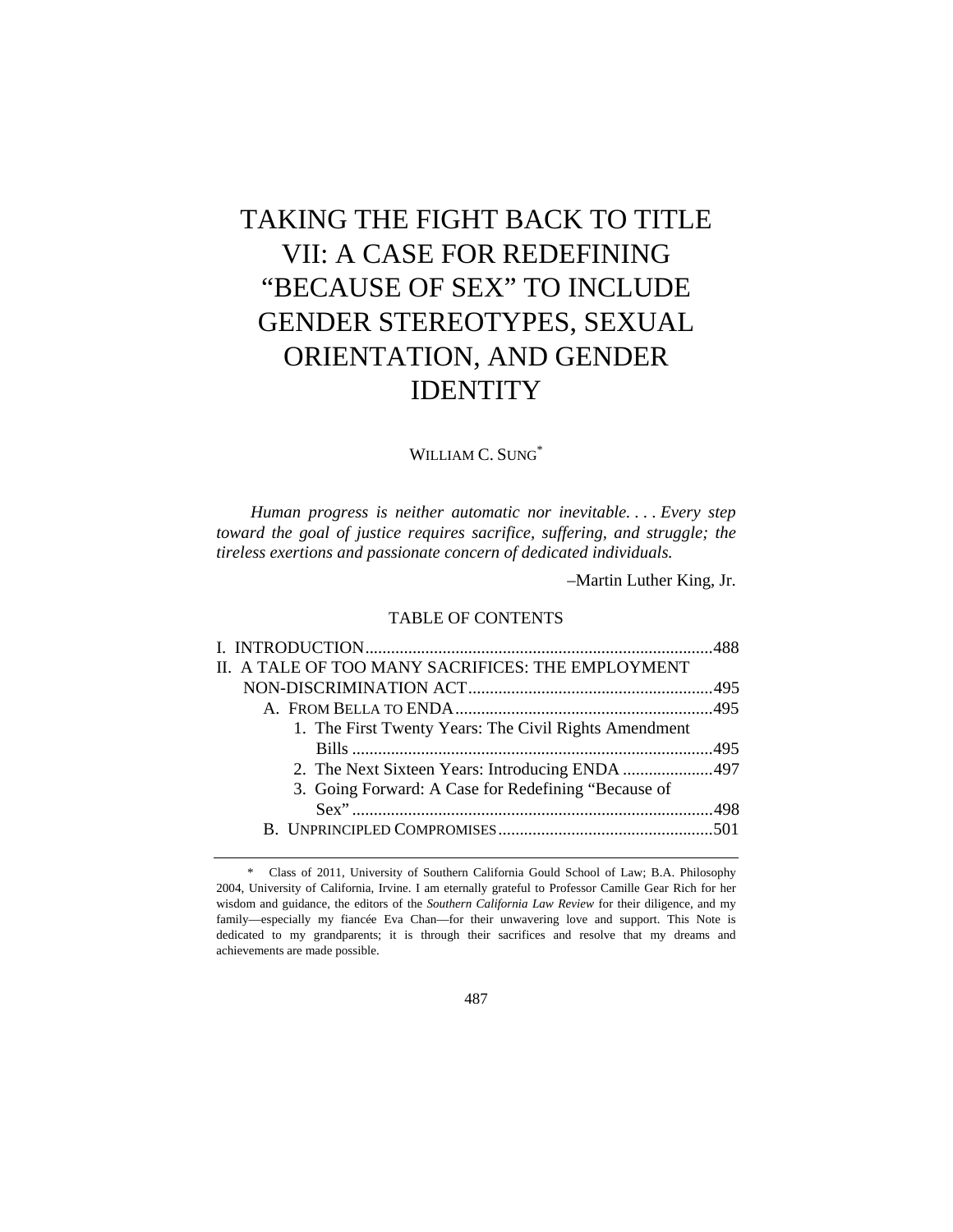| SOUTHERN CALIFORNIA LAW REVIEW<br>488<br>[Vol. 84:487 |
|-------------------------------------------------------|
| 1. The Defense of Marriage Act Compromise502          |
|                                                       |
|                                                       |
| C. LESS EFFECTIVE THAN TITLE VII AND THE ADA 508      |
|                                                       |
|                                                       |
|                                                       |
| 4. Vulnerability to Legislative Tinkering 512         |
|                                                       |
| III. DEFINING "BECAUSE OF SEX": PRICE WATERHOUSE      |
|                                                       |
|                                                       |
|                                                       |
|                                                       |
|                                                       |
|                                                       |
|                                                       |
|                                                       |
| 3. Oncale v. Sundowner Offshore Services, Inc521      |
| 4. A Case for Redefining "Because of Sex" to Include  |
|                                                       |
| IV. REDEFINED "BECAUSE OF SEX": THE PREGNANCY         |
|                                                       |
| V. A CASE FOR REDEFINING "BECAUSE OF SEX" TO          |
| <b>INCLUDE SEXUAL ORIENTATION AND GENDER</b>          |
|                                                       |
|                                                       |
|                                                       |
| 2. The New Legal Landscape: Slowly but Surely 529     |
| 3. ENDA: a Threat to the New Legal Landscape 532      |
| B. GENDER NONCONFORMING AFFECTIONAL CHOICES533        |
|                                                       |
| 2. Courts' Fear and Practice of Bootstrapping535      |
|                                                       |

## I. INTRODUCTION

Michael P. Carney was a good cop. Since graduating from the police academy in 1982, he received numerous commendations for his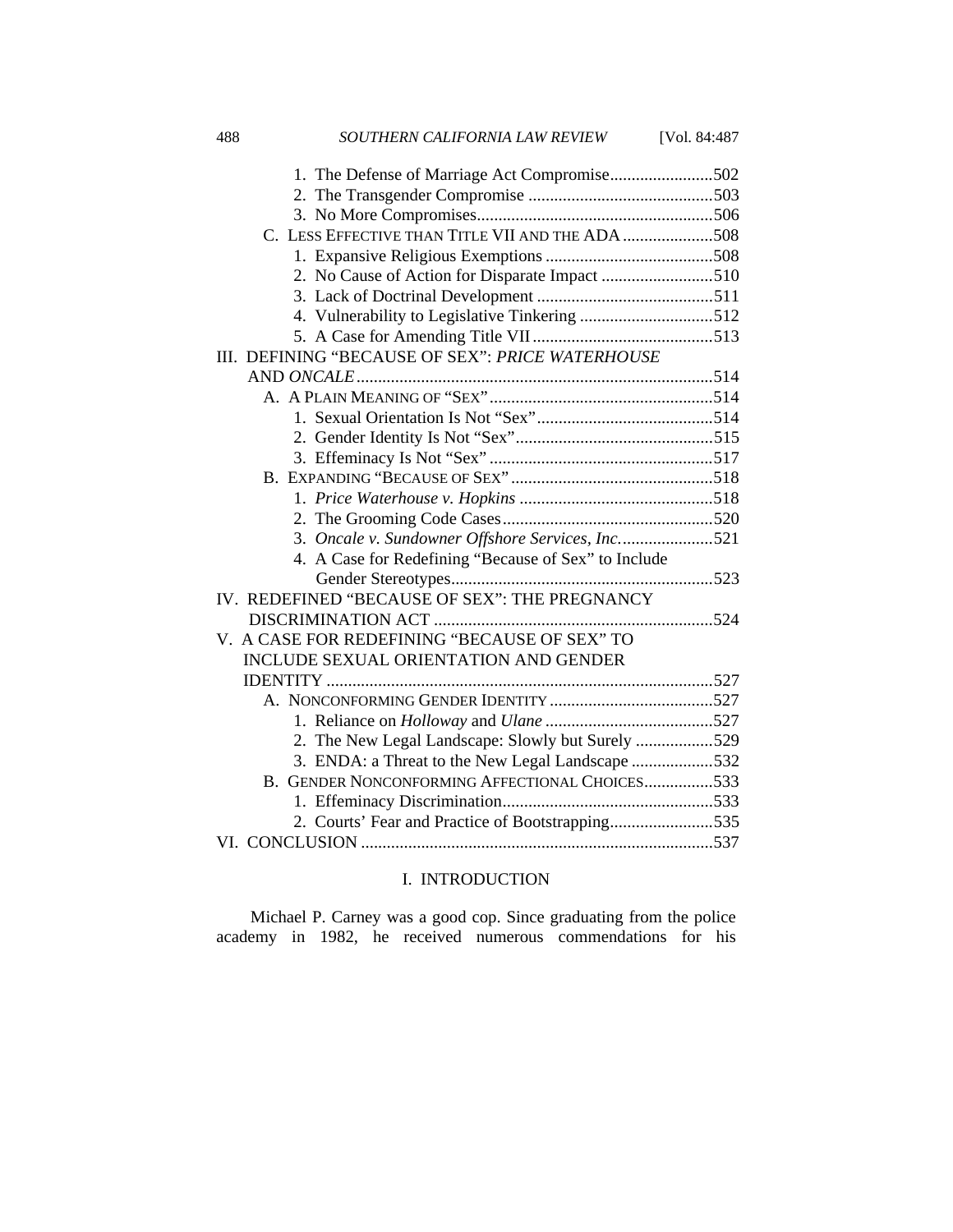outstanding work as a police officer and contributions to the community.<sup>1</sup> He had been recognized for saving a man who had jumped from a bridge into the Connecticut River in a suicide attempt, apprehending a bank robber, and cofounding a youth mentorship program.<sup>2</sup> He had worked as a police academy instructor, an aide to the chief of police, and a detective in the youth assessment center, the narcotics division, and the uniform division.3 But behind closed doors, he was tormented by the need to keep a secret for many years—Carney was gay.<sup>4</sup>

For years Carney stayed in the closet out of fear of reprisal and being ostracized.<sup>5</sup> He went to work every day afraid to talk about his personal life, including a date from the night before, his weekend, or his family.<sup>6</sup> He went into every domestic or gun call thinking if he were gunned down, who would notify his life partner? Would his life partner learn of his death on the eleven o'clock news? How would his colleagues treat his life partner at his funeral?<sup>7</sup> This fear led to years of isolation and heavy drinking, which took their toll; in 1989, beaten and defeated, Carney resigned from his post.<sup>8</sup>

After this turning point and over the next three years, Carney worked tirelessly to reclaim his life. He sought professional help and got sober; he came out and lived openly as a gay man; and he cofounded the Gay Officers Action League of New England, a support group for homosexual law enforcement officers.<sup>9</sup> But the one thing he wanted most was to return to the job he loved.10 He applied for reinstatement along with four other colleagues; he was denied while they were reinstated.<sup>11</sup> He reapplied for reinstatement twice more and was denied twice more.<sup>12</sup> When he complained to the police commission, it defended itself by claiming that "other candidates were more enthusiastic and more forthright."<sup>13</sup>

- 7. *Id.* at 2.
- 8. *See id.*
- 9. *Id.*
- 10. *See id.*
- 11. *Id.* at 2–3.
- 12. *Id.* at 3.
- 13. *Id.*

<sup>1.</sup> *See Employment Non-Discrimination Act: Ensuring Opportunity for All Americans: Hearing on S. 1584 Before the S. Comm. on Health, Educ., Labor and Pensions*, 111th Cong. 1, 3–4 (2009) (statement of Michael P. Carney, Police Officer, Springfield, Massachusetts), *available at* http://help.senate.gov/imo/media/doc/Carney.pdf.

<sup>2.</sup> *Id.* at 3–4.

<sup>3.</sup> *Id.* at 3.

<sup>4.</sup> *See id.* at 1.

<sup>5.</sup> *Id.*

<sup>6.</sup> *Id.*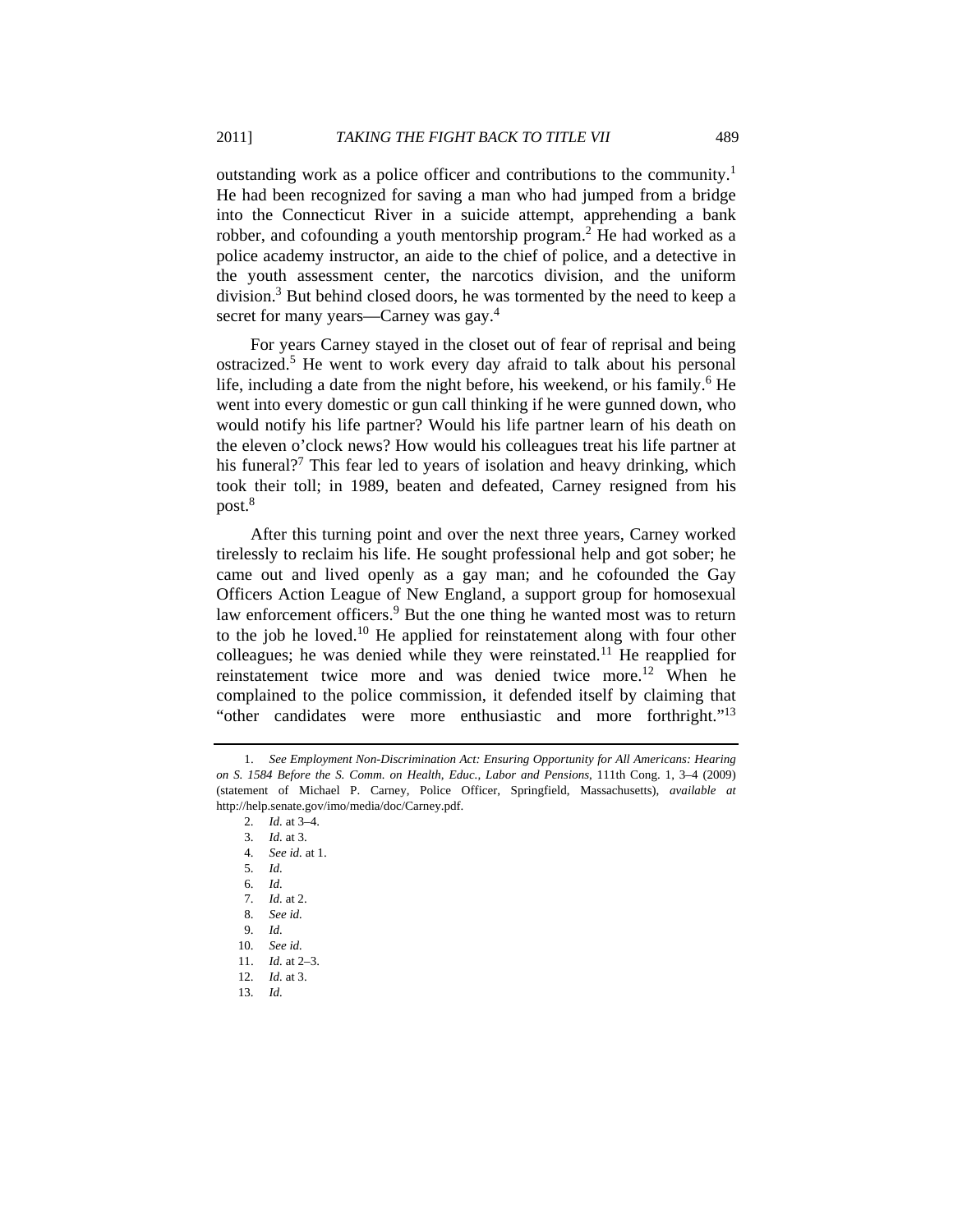Humiliated, Carney spent the next two and a half years pursuing a sexual orientation discrimination lawsuit against the police commission in Massachusetts's Commission Against Discrimination.<sup>14</sup> In 1994, the Commission ruled that sexual orientation discrimination had in fact occurred, and Carney finally got his job back.<sup>15</sup>

Carney was one of the luckier ones. He was lucky because he lived in Massachusetts, one among a minority of states with an antidiscrimination statute that includes sexual orientation or gender identity as a protected class.16 Had he lived in a state without such protection or had he sought to be reinstated to a federal post, he would have had no redress whatsoever because no federal law currently exists to protect an individual from employment discrimination on the basis of sexual orientation or gender identity.

Compare Carney with Laura Elena Calvo. Calvo was a preoperative male-to-female transsexual, and from 1980 to 1996 worked as a law enforcement officer for the Josephine County Sheriff's Office in Grants Pass, Oregon.<sup>17</sup> Like Carney, Calvo received numerous commendations for her outstanding work as a police officer, which included saving an automobile accident victim from a burning vehicle, delivering a baby alongside a roadway, and disarming an armed, suicidal man, and she was also named Deputy of the Year in 1994.<sup>18</sup> Calvo, however, was transgender; born male, she had to express her female gender identity by cross-dressing in private—she went as far as renting a storage unit to store her feminine things.<sup>19</sup> When the Josephine County Sheriff's Office discovered her need to express her gender identity, it found that she "would no longer be able to perform [her] duties" and terminated her

<sup>14.</sup> *See id.*

<sup>15.</sup> *See id.*

<sup>16.</sup> *See* U.S. GOV'T ACCOUNTABILITY OFFICE, GAO-10-135R, SEXUAL ORIENTATION AND GENDER IDENTITY EMPLOYMENT DISCRIMINATION: OVERVIEW OF STATE STATUTES AND COMPLAINT DATA 1 (2009). According to the Government Accountability Office's report, as of 2009 twenty-one states and the District of Columbia had antidiscrimination statutes that prohibit employment discrimination on the basis of sexual orientation: California, Colorado, Connecticut, Delaware, Hawaii, Illinois, Iowa, Maine, Maryland, Massachusetts, Minnesota, Nevada, New Hampshire, New Jersey, New Mexico, New York, Oregon, Rhode Island, Vermont, Washington, and Wisconsin. *Id.* at 1 n.2. Twelve of these states and the District of Columbia also had statutes that prohibit employment discrimination on the basis of gender identity: California, Colorado, Illinois, Iowa, Maine, Minnesota, New Jersey, New Mexico, Oregon, Rhode Island, Vermont, and Washington. *Id.* at 2 n.9.

<sup>17.</sup> *See Why ENDA Matters: True Stories of Anti-LGBT Employment Discrimination from the ACLU*, BILERICO PROJECT (Oct. 31, 2009, 10:00 AM), http://www.bilerico.com/2009/10/why\_ enda\_matters\_true\_stories\_of\_anti-lgbt\_employm\_1.php.

<sup>18.</sup> *Id.*

<sup>19.</sup> *Id.*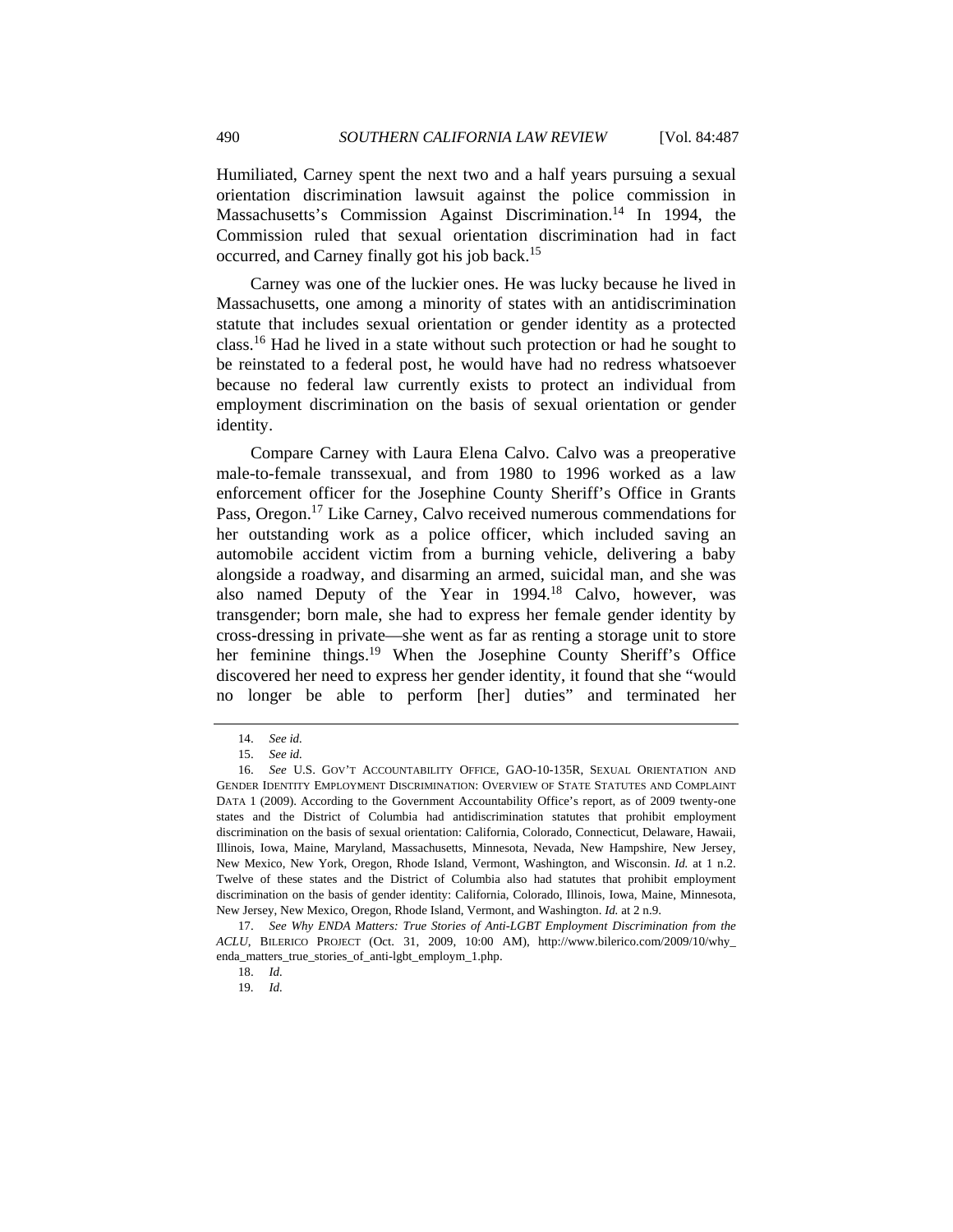employment.<sup>20</sup> Unlike Carney, Calvo had no legal recourse because, at the time, Oregon had not yet enacted an antidiscrimination statute that prohibited gender identity discrimination in employment.<sup>21</sup>

Across America, millions of lesbian, gay, bisexual, and transgender ("LGBT") individuals like Carney and Calvo live and work in states that do not protect them against job discrimination based on their sexual orientations or gender identities. In 2009, the Williams Institute at the UCLA School of Law estimated that there are over 8.157 million LGBT Americans in the workforce, over 6.948 million of whom work in the private sector while over 1.208 million work for local, state, and federal governments.22 Over 3.313 million LGBT workers in the private sector and over 520,000 LGBT local, state, and federal government employees work in states that do not protect them against sexual orientation *or* gender identity discrimination.<sup>23</sup> Moreover, an estimated 4.486 million LGBT workers in the private sector and over 748,000 LGBT local, state, and federal government employees work in states that do not protect them against gender identity discrimination.<sup>24</sup> Overall, an estimated 47 percent of LGBT workers across the nation are not protected from sexual orientation and gender identity discrimination and about 64 percent of LGBT workers across the nation are not protected against gender identity discrimination.25

<sup>20.</sup> *Id.*

<sup>21.</sup> *See id.* In 2007, after thirty-four long years of struggle, Oregon finally enacted the Oregon Equality Act, an omnibus civil rights bill that protects lesbian, gay, bisexual, and transgender ("LGBT") individuals from discrimination in employment and other areas. *See* Jason N. Reed, *Senate Passes Oregon Equality Act, Granting Rights, Outlawing Discrimination*, OR. DAILY EMERALD, Apr. 23, 2007, at 3; Press Release, Lambda Legal, The Oregon Equality Act: Protection for Lesbian, Gay, Bisexual and Transgender People 1 (Sept. 19, 2007), http://data.lambdalegal.org/pdf/fs\_oregon-equality-act.pdf. Calvo has emerged from her plight as a champion of LGBT rights and a community leader in Portland, Oregon. *See* Catherine Cole, *Laura Calvo Brings It Every Damn Day*, PORTLAND MERCURY, June 5, 2008, http://www.portlandmercury.com/portland/Content?oid=791774&category=791724. In fact, Calvo was the only transgender person to testify in front of the Oregon legislature in support of the Oregon Equality Act. *Id.* For nearly 380 more examples of workplace discrimination against individuals because of their actual or perceived sexual orientations or gender identities, see BRAD SEARS, CHRISTY MALLORY & NAN D. HUNTER, WILLIAMS INST., *Specific Examples of Employment Discrimination by State and Local Governments, 1980–Present*, *in* DOCUMENTING DISCRIMINATION ON THE BASIS OF SEXUAL ORIENTATION AND GENDER IDENTITY IN STATE EMPLOYMENT 13-1 (2009), http://escholarship. org/uc/uclalaw\_williams\_enda.

<sup>22.</sup> *See* BRAD SEARS, CHRISTY MALLORY & NAN D. HUNTER, WILLIAMS INST., *Estimates of LGBT Public Employees*, *in* DOCUMENTING DISCRIMINATION ON THE BASIS OF SEXUAL ORIENTATION AND GENDER IDENTITY IN STATE EMPLOYMENT, *supra* note 21, at 3-1, 3-6 [hereinafter *Estimates of LGBT Public Employees*].

<sup>23.</sup> *See id.* at 3-4 to 3-6.

<sup>24.</sup> *See id.*

<sup>25.</sup> *See id.*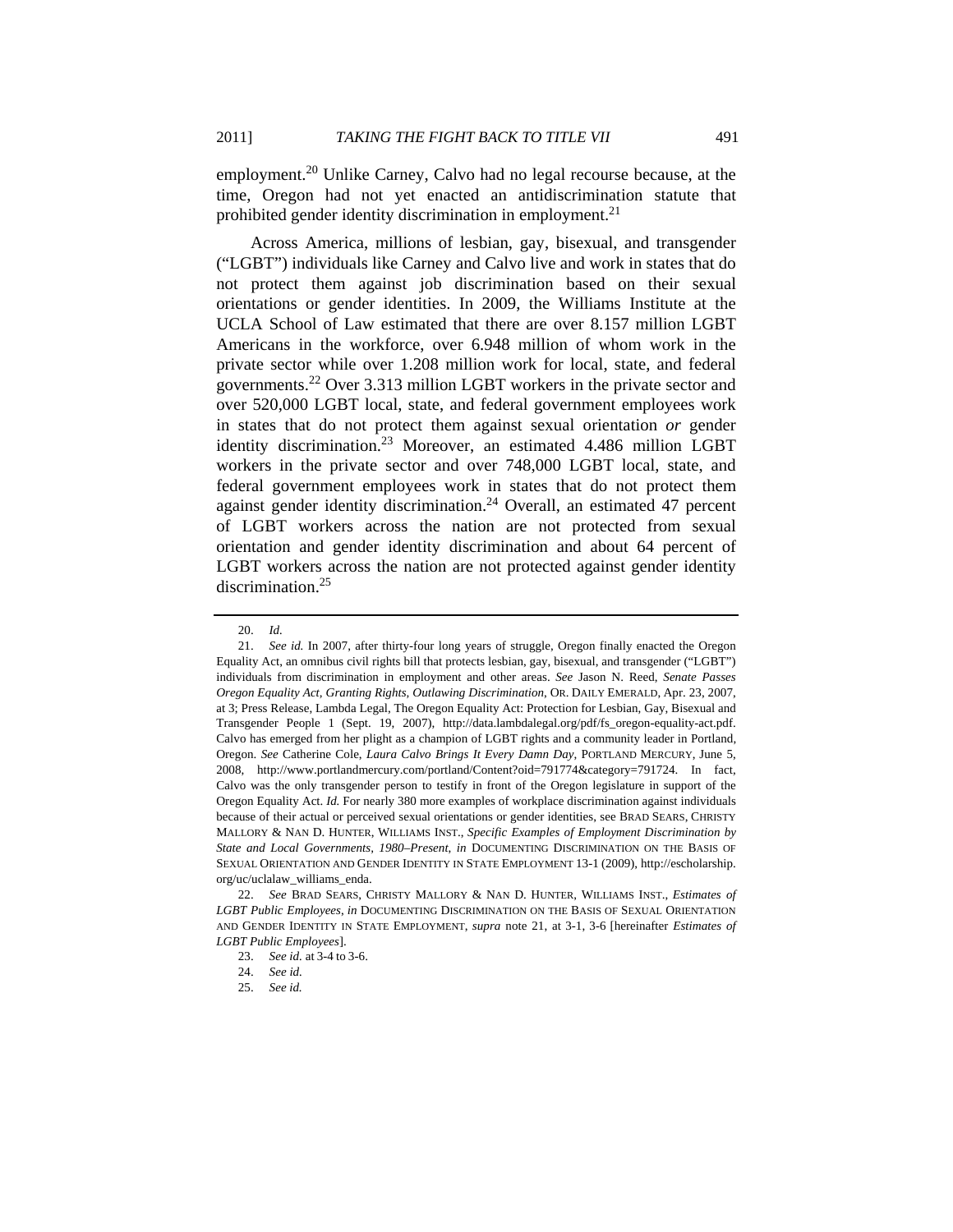Considering that fewer than a quarter of the states have banned job discrimination based on sexual orientation *and* gender identity, many legal scholars as well as LGBT groups have argued for a federal solution—what they differ on, however, is the best way to achieve this result.<sup>26</sup> On the one hand, the majority advocates an approach that has been around since the early 1990s: enacting a stand-alone statute that provides protections that are comparable to other stand-alone antidiscrimination statutes.<sup>27</sup> This approach was adopted in an effort to take advantage of what was learned from the successful enactment of other freestanding antidiscrimination legislation, such as the Americans with Disabilities Act of 1990, and to respond to the social and political realities facing the LGBT community in the  $1990s<sup>28</sup>$ . The latest incarnation of this approach is the Employment

For a third, interdisciplinary approach, see Ann C. McGinley, *Erasing Boundaries: Masculinities, Sexual Minorities, and Employment Discrimination*, 43 U. MICH. J.L. REFORM 713 (2010). McGinley relies on gender studies to argue that the distinction between impermissible gender stereotype discrimination and permissible sexual orientation or gender identity discrimination is "inadvisable and impossible" because the

vast majority of the sexual orientation cases are brought by men in traditionally male workplaces and all of the transgender cases are brought by [male-to-female transsexuals]. In both cases, the harassment or other discriminatory behavior occurs because the plaintiff, who is identified by the perpetrators as a man, threatens the definition and concept of masculinity. . . . In this way, . . . discrimination against sexual minorities is inherently "because of sex" and therefore prohibited by Title VII.

*Id.* at 770. Unless and until courts understand that much of the discriminatory or harassing conduct is gender motivated, neither a stand-alone statute nor an amendment to Title VII will be able fully to protect LGBT individuals against workplace discrimination. *See id.* at 715–16, 770–72.

Although this Note also argues that it is virtually impossible to distinguish among genderstereotype discrimination (protected), gender identity discrimination (sometimes protected), and sexual orientation discrimination (rarely protected), this Note's argument diverges from McGinley's in one critical respect. McGinley focuses on the gender-based motivations of those who discriminate or harass LGBT workers. This Note examines the gender-nonconforming preferences or expressions of LGBT individuals.

28. *See infra* Part II.A.2.

<sup>26.</sup> *Compare* Chai R. Feldblum, *The Federal Gay Rights Bill: From Bella to ENDA*, *in*  CREATING CHANGE: SEXUALITY, PUBLIC POLICY, AND CIVIL RIGHTS 149, 178–87 (John D'Emilio, William B. Turner & Urvashi Vaid eds., 2000) (advocating the Employment Non-Discrimination Act, a stand-alone antidiscrimination bill), Jill D. Weinberg, *Gender Nonconformity: An Analysis of Perceived Sexual Orientation and Gender Identity Protection Under the Employment Non-Discrimination Act*, 44 U.S.F. L. REV. 1, 30–31 (2009) (same), Regina L. Stone-Harris, Comment, *Same-Sex Harassment—The Next Step in the Evolution of Sexual Harassment Law Under Title VII*, 28 ST. MARY'S L.J. 269, 315–24 (1996) (same), *and* Shannon H. Tan, Student Work, *When Steve Is Fired for Becoming Susan: Why Courts and Legislators Need to Protect Transgender Employees from Discrimination*, 37 STETSON L. REV. 579, 609 (2008) (same), *with* Jennifer S. Hendricks, *Instead of ENDA, a Course Correction for Title VII*, 103 NW. U. L. REV. COLLOQUY 209, 212–15 (2008), *available at* http://www.law. northwestern.edu/lawreview/colloquy/2008/43/LRColl2008n43Hendricks.pdf (advocating amending Title VII to include discrimination against LGBT individuals), *and* J. Banning Jasiunas, Note, *Is ENDA the Answer? Can a "Separate but Equal" Federal Statute Adequately Protect Gays and Lesbians from Employment Discrimination?*, 61 OHIO ST. L.J. 1529, 1546–56 (2000) (same).

<sup>27.</sup> *See infra* Part II.A.1–2.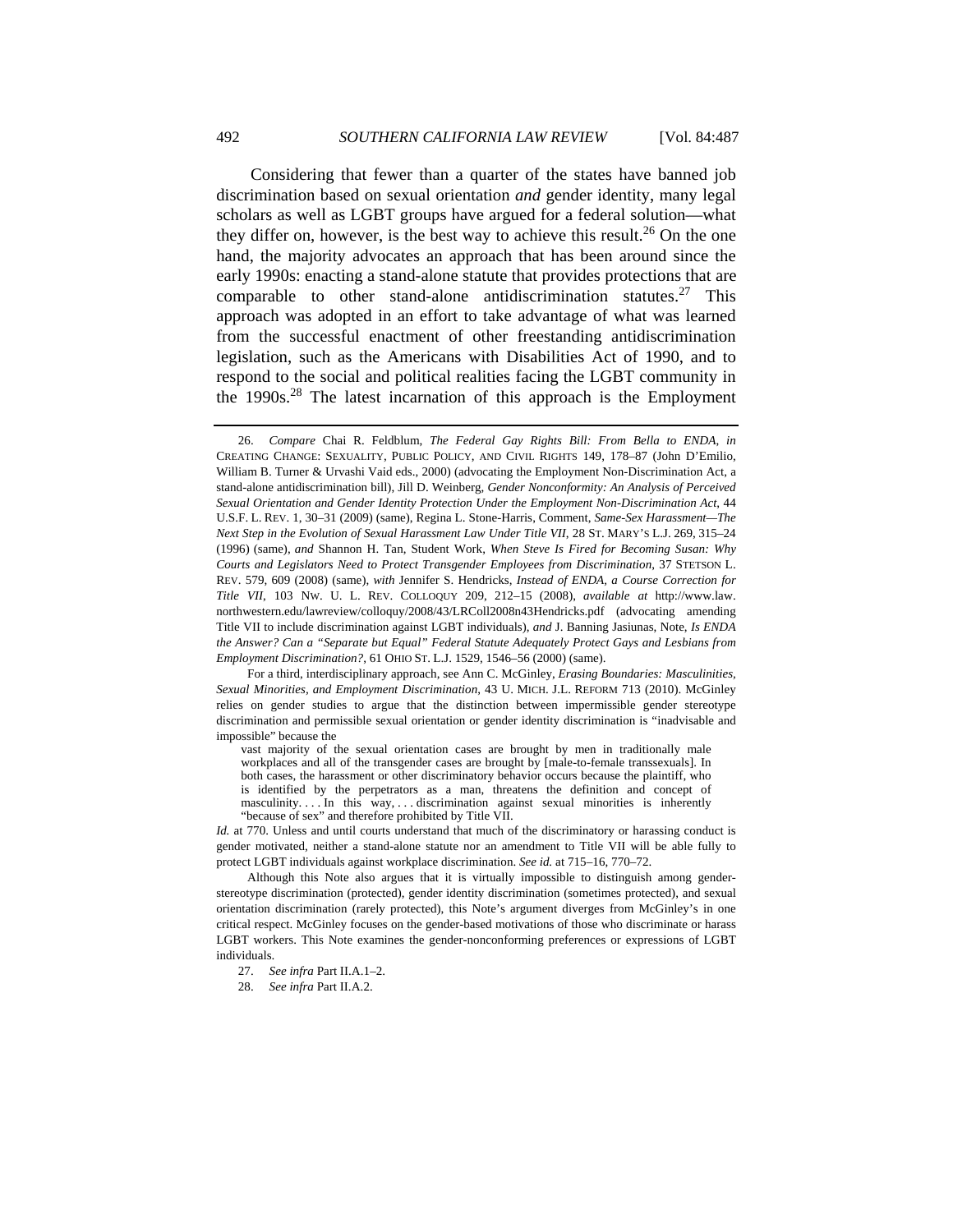Non-Discrimination Act ("ENDA") of 2009.<sup>29</sup> ENDA 2009 would make it illegal for an employer "to fail or refuse to hire or to discharge any individual, or otherwise discriminate against any individual . . . because of such individual's actual or perceived sexual orientation or gender identity."30

This Note, on the other hand, advocates the minority view: amending Title VII of the Civil Rights Act of 1964's ("Title VII") prohibition on sex discrimination to include discrimination based on sexual orientation and gender identity. While the stand-alone approach was probably a more practical solution at the time, an examination of the legislative history of ENDA and the progress LGBT plaintiffs made litigating under Title VII since the 1990s has revealed that this approach is no longer the better solution. Fifteen years' worth of compromises and concessions have weakened the efficacy of ENDA to a point at which it would no longer provide comparable legal protections as an amended Title VII.<sup>31</sup> Enacting such a watered-down bill would only perpetuate the idea that discrimination against LGBT individuals is somehow different from—and less pernicious than—discrimination against people of color or women.<sup>32</sup> Moreover, in the last two decades the LGBT community as a whole has made progress, although in varying degrees and consistency, litigating Title VII sex discrimination claims under the gender-stereotyping theory.<sup>33</sup> Amending Title VII will complement and confirm their progress while enacting a freestanding bill may only go as far as undermining the progress made by transgender $34$  people.

 <sup>29.</sup> H.R. 3017, 111th Cong. (2009); H.R. 2981, 111th Cong. (2009); S. 1584, 111th Cong. (2009). This Note will distinguish versions of ENDA introduced in different sessions of Congress by their years of introduction, and versions proposed in the same session by their bill numbers.

 <sup>30.</sup> H.R. 3017 § 4(a)(1).

<sup>31.</sup> *See infra* Part II.B–C.

 <sup>32.</sup> *See* Paisley Currah & Shannon Minter, *Unprincipled Exclusions: The Struggle to Achieve Judicial and Legislative Equality for Transgender People*, 7 WM. & MARY J. WOMEN & L. 37, 50 (2000) ("[I]dentifying gender identity as a distinct classification may reinforce the perception, which is already so pervasive and damaging in the case law, that transgender people are somehow fundamentally distinct from—and by implication, inferior to—non-transgender people, i.e., that transgender people are not men or women, but something other or in-between.").

<sup>33.</sup> *See infra* Part III.

 <sup>34.</sup> This Note uses the term "transgender" to refer to preoperative, postoperative, and nonoperative transsexuals—"those who identify emotionally or psychologically with the sex other than their biological or legal sex at birth, and who present themselves on a daily basis as a member of that sex." Marvin Dunson III, Comment, *Sex, Gender, and Transgender: The Present and Future of Employment Discrimination Law*, 22 BERKELEY J. EMP. & LAB. L. 465, 466 n.5 (2001). In contrast, some legal scholars have used the term more broadly to cover individuals who do not conform to stereotypical gender norms. *See, e.g.*, Currah & Minter, *supra* note 32, at 37 n.1 (defining the term "transgender" "in its most inclusive sense" as transsexuals as well as cross-dressers, feminine men and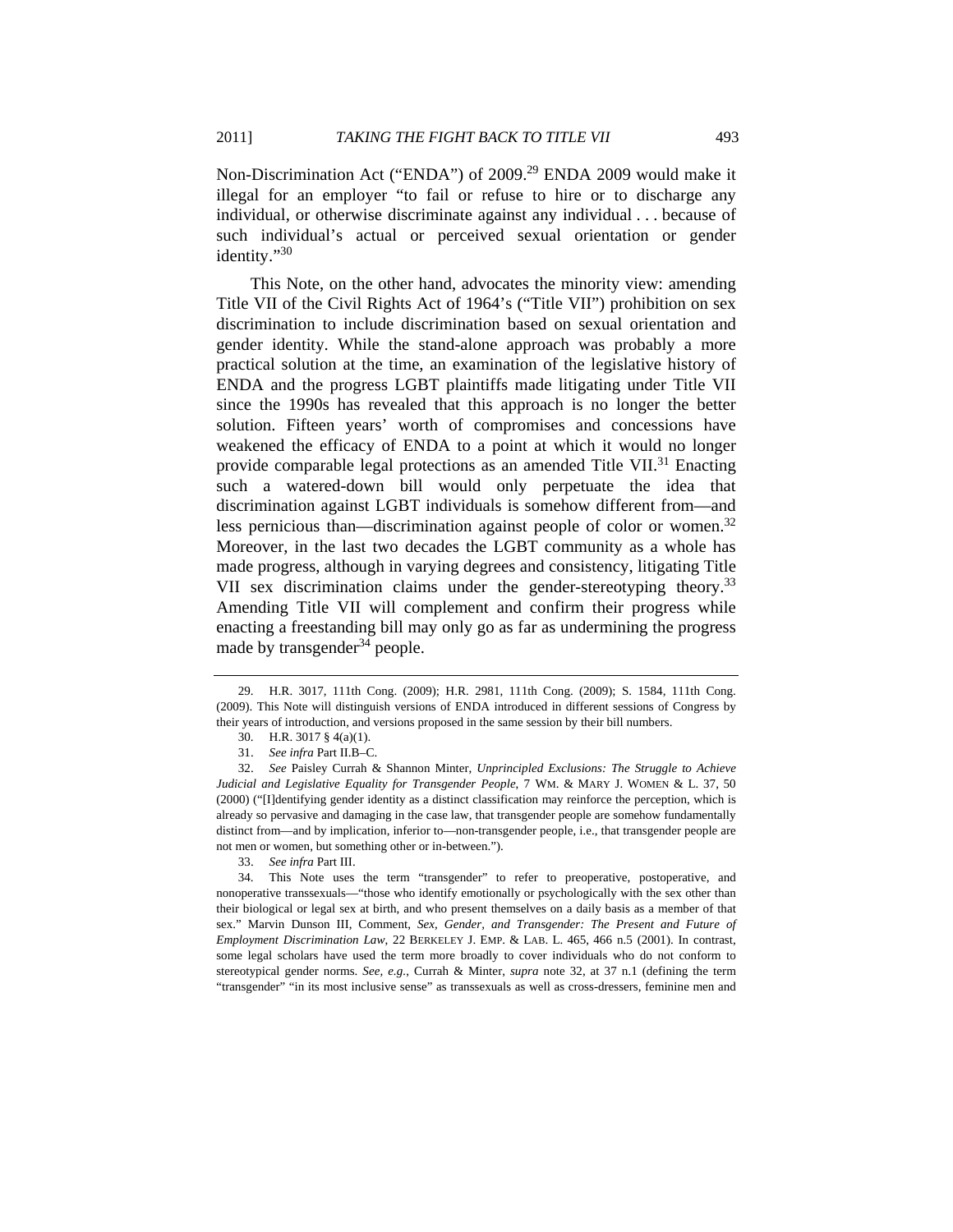For these reasons, this Note proposes that instead of enacting ENDA, Congress should amend Title VII's prohibition on discrimination "because of sex"35 to cover LGBT individuals. Specifically, the statutory amendment would revise the first sentence in the definition of "because of sex" in 42 U.S.C. § 2000e(k) to state: "The terms 'because of sex' or 'on the basis of sex' include, but are not limited to, because of or on the basis of gender stereotypes; actual or perceived sexual orientation; gender identity; and pregnancy, childbirth, or related medical conditions" (the "Title VII Amendment").<sup>36</sup>

In Part II, this Note will examine the legislative history of ENDA, including the social and political pressures that created the freestanding bill, and the compromises and concessions that have significantly weakened its efficacy to a degree in which it no longer provides comparable protections to the Title VII Amendment. In Part III, this Note will examine two landmark Supreme Court cases, *Price Waterhouse v. Hopkins*37 and *Oncale v. Sundowner Offshore Services, Inc.*, 38 and how

 36. The Title VII Amendment draws its inspiration from Jennifer S. Hendricks's article, *Instead of ENDA, a Course Correction for Title VII*, Hendricks, *supra* note 26, and refines her Title VII gender amendment thesis. Her gender amendment thesis proposes two revisions to Title VII: First, replace the term "sex" with "gender" wherever it appears in 42 U.S.C. §§ 2000e–2000e17. Second, define "because of sex" to include sexual orientation and gender identity. *Id.* at 212.

 The Title VII Amendment refines Hendricks's thesis in two ways. First, instead of replacing "sex" with "gender," it proposes to leave "sex" as is. This approach addresses two critical issues with her proposed replacement upon which her article does not touch. One, how will the proposed replacement weaken Title VII's existing sex-based protections? And two, will the replacement be viewed as a symbolic loss by some—perhaps feminists—thereby possibly alienating one group of potential allies in the fight to amend Title VII?

 Second, in addition to adding sexual orientation and gender identity, the Title VII Amendment also proposes to add gender stereotypes to the definition of "because of sex." Central to this Note is the premise that since *Price Waterhouse v. Hopkins*, 490 U.S. 228 (1989), courts have interpreted discrimination on the basis of gender stereotypes as discrimination "because of sex," and sexual orientation– and gender identity–based discrimination are natural extensions of gender stereotype–based discrimination. Therefore, redefining "because of sex" to provide antidiscrimination protection for LGBT workers must necessarily include gender stereotypes as well as sexual orientation and gender identity.

38. Oncale v. Sundowner Offshore Servs., Inc., 523 U.S. 75 (1998).

masculine women, intersexed people, and anyone whose gender expression "differs from conventional expectations of masculinity or femininity"). This Note does not define the term transgender in its broadest sense to cover all gender nonconforming individuals in order to preserve the ability to examine critically current categorical distinctions in antidiscrimination jurisprudence between gender stereotypes (protected), gender identity (sometimes protected), and sexual orientation (rarely protected). This Note will argue that such categorical distinctions are doctrinally indefensible, and that discrimination against a person on the basis of sexual orientation or gender identity is virtually indistinguishable from discrimination on the basis of gender stereotypes.

 <sup>35. 42</sup> U.S.C. § 2000e(k) (2006).

 <sup>37.</sup> *Price Waterhouse*, 490 U.S. 228.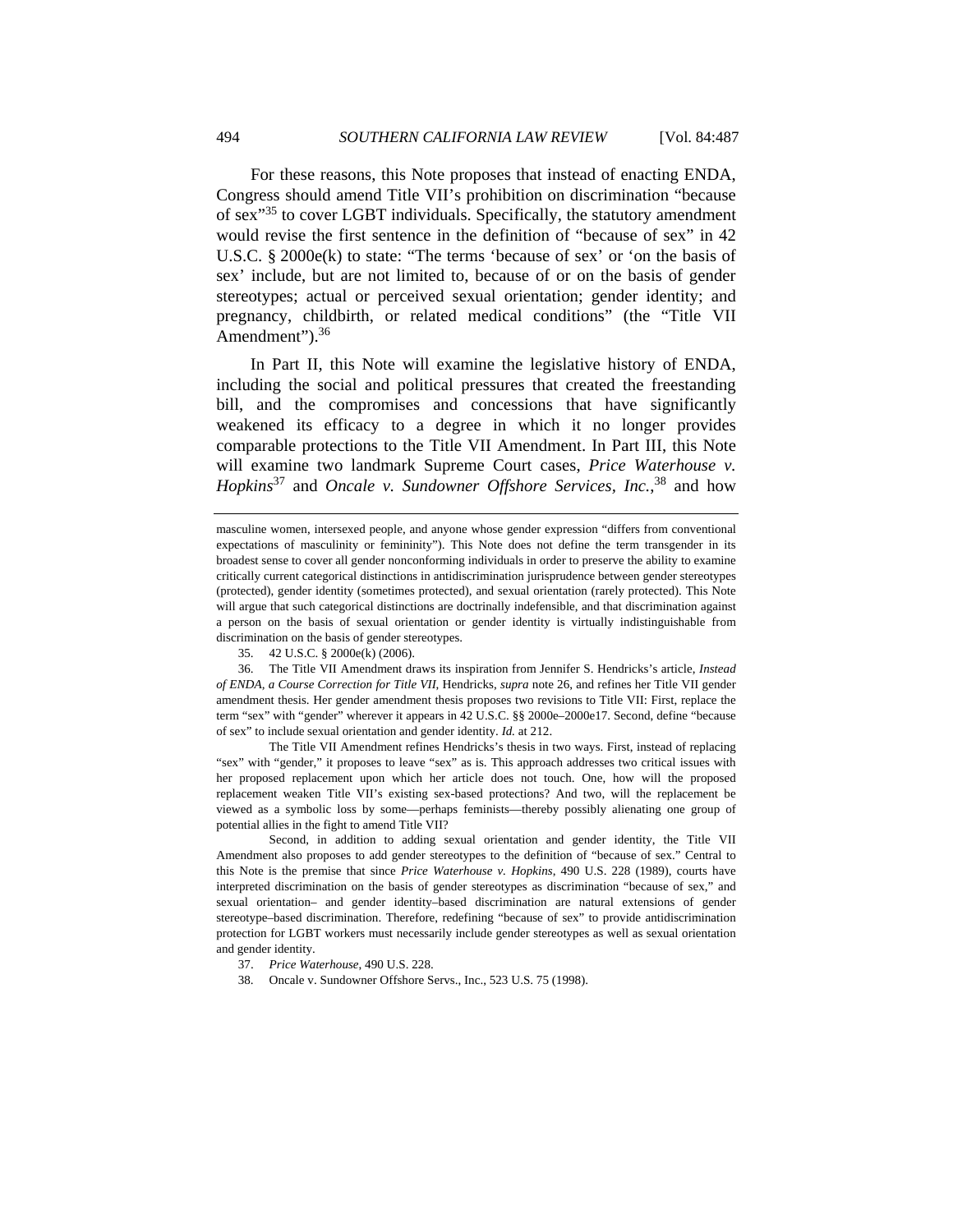they provided the framework to expand the "because of sex" provision under Title VII beyond a strict, anatomical interpretation to a prohibition of discrimination "because of gender." In Part IV, this Note will argue by analogy to the Pregnancy Discrimination Act that Congress would be more receptive to an amendment to Title VII that redefines "because of sex" than to a free-standing ENDA. In Part V, this Note will explore the slow but definite progress LGBT individuals have made litigating sex discrimination claims under *Price Waterhouse*'s gender-stereotyping theory. Finally, Part VI will conclude.

## II. A TALE OF TOO MANY SACRIFICES: THE EMPLOYMENT NON-DISCRIMINATION ACT

#### A. FROM BELLA TO ENDA

#### 1. The First Twenty Years: The Civil Rights Amendment Bills

Amending the Civil Rights Act of 1964 ("Civil Rights Act") to include some form of antidiscrimination protection for LGBT individuals is not a novel idea. Efforts to amend the Civil Rights Act began over three and a half decades ago when Congresswoman Bella S. Abzug introduced the Equality Act of  $1974<sup>39</sup>$  an omnibus civil rights bill that proposed to add sex, marital status, and sexual orientation as protected classes under the Civil Rights Act.<sup>40</sup> The introduction of the Equality Act of 1974 marked

 The reason why only Title VII included sex as a protected class is an interesting piece of legislative history. The term "sex" was added as a last-minute amendment to Title VII of House Bill 7152—the House version of the Civil Rights Act—by Congressman Howard Smith of Virginia, a conservative Southern critic of the civil rights movement. *See* CHARLES WHALEN & BARBARA WHALEN, THE LONGEST DEBATE: A LEGISLATIVE HISTORY OF THE 1964 CIVIL RIGHTS ACT 115–18 (1985). Many believe that Congressman Smith offered the sex amendment in hopes of ultimately killing the bill. *See, e.g.*, *id.*; Weinberg, *supra* note 26, at 5–6. *But see* Robert C. Bird, *More Than a Congressional Joke: A Fresh Look at the Legislative History of Sex Discrimination of the 1964 Civil Rights Act*, 3 WM. & MARY J. WOMEN & L. 137, 137–38, 150–53 (1997) ("Congress added sex as a result of subtle political pressure from individuals, who for varying reasons, were serious about protecting the rights of women."); Jo Freeman, *How "Sex" Got into Title VII: Persistent Opportunism as a Maker of Public Policy*, 9 LAW & INEQ. 163, 178 (1991) ("The vote on the 'sex' amendment was

 <sup>39.</sup> H.R. 15692, 93d Cong. (1974); H.R. 14752, 93d Cong. (1974).

 <sup>40.</sup> While sex was included as a protected class in Title VII of the Civil Rights Act, it was left out of other titles, resulting in a prohibition against discrimination on the basis of sex in employment (Title VII) but not in public accommodations (Title II), public facilities (Title III), or federally assisted programs (Title VI). *See* Civil Rights Act of 1964, Pub. L. No. 88-352, 78 Stat. 241, 243–66 (codified as amended in scattered sections of 42 U.S.C.). In proposing to amend the Civil Rights Act, Congresswoman Abzug intended for sex, marital status, and sexual orientation to stand on equal legal footing as race, color, religion, and national origin.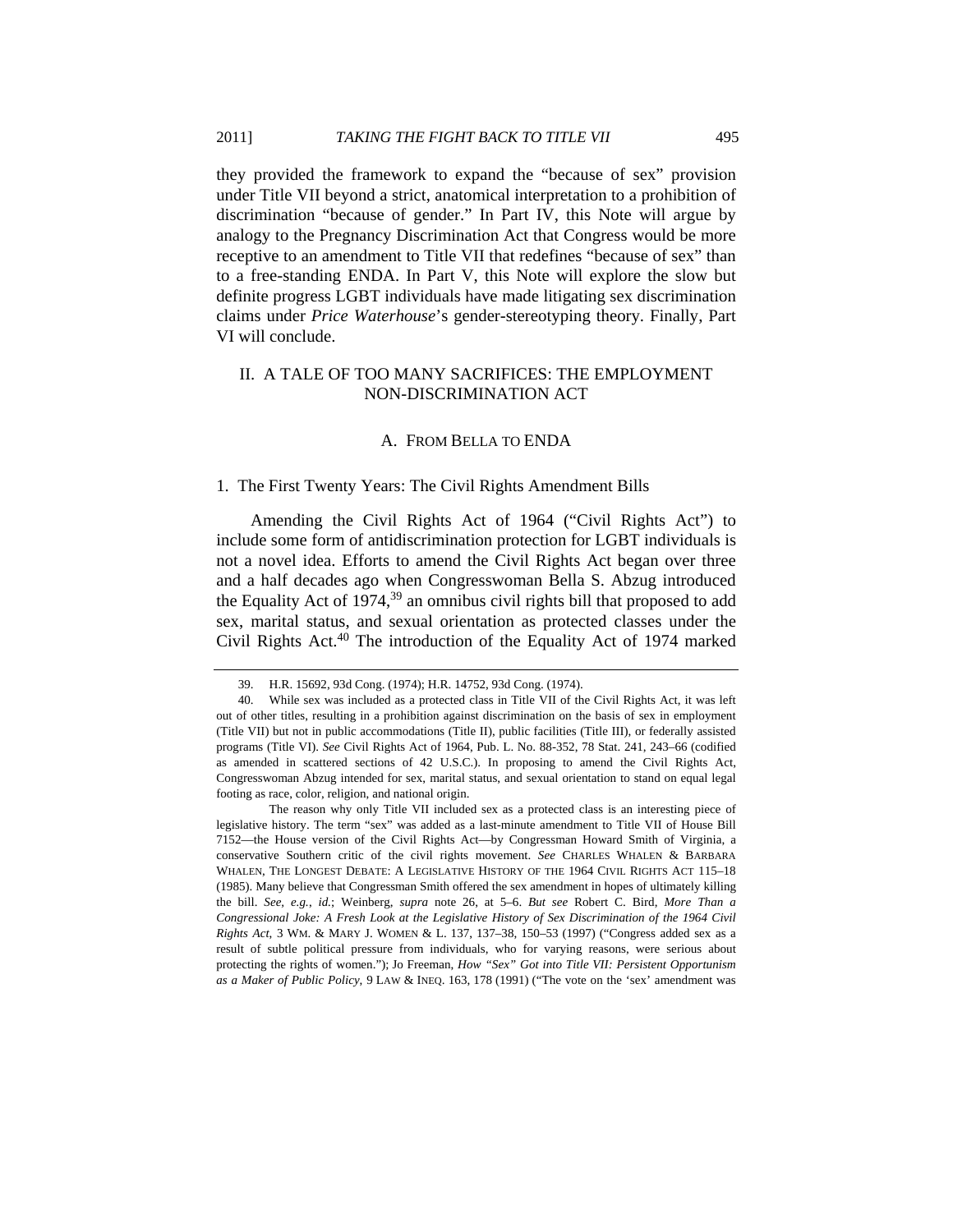the first time that a "gay rights" bill was proposed on a federal level.<sup>41</sup> The bill, however, never made it out of the House Committee on the Judiciary.42 When Congresswoman Abzug returned to Congress a year later, she bifurcated her bill—the Equality Act of 1975 retained its "sex" and "marital status" coverage while the Civil Rights Amendments of 1975 focused on discrimination based on "affectional or sexual preference."43 For the next two decades, numerous bills (collectively, the "civil rights amendment bills") were proposed in the House and Senate to amend the Civil Rights Act to prohibit discrimination on the basis of sexual orientation or preference.44 Although none of these bills made it to the House or Senate floor for a vote, they slowly built up congressional support over the years—in the House the number of cosponsors grew steadily from

 In the end, "What began as an insidious plot to defeat the civil rights bill has become a nightmare for judicial interpretation, particularly in more contemporary cases involving gender stereotypes." Weinberg, *supra* note 26, at 6. Due to the last-minute nature of the sex amendment, Congress provided little guidance on the meaning of "sex" as a prohibited basis of discrimination in employment. As the Supreme Court noted, "The legislative history of Title VII's prohibition of sex discrimination is notable primarily for its brevity." Gen. Elec. Co. v. Gilbert, 429 U.S. 125, 143 (1976). This brevity of legislative guidance came front and center as courts struggled to make sense of Title VII sex discrimination lawsuits brought by LGBT or gender-nonconforming plaintiffs. This Note will examine the courts' struggles in Part III.

 41. Elias Vitulli, *A Defining Moment in Civil Rights History? The Employment Non-Discrimination Act, Trans-Inclusion, and Homonormativity*, 7 SEXUALITY RES. & SOC. POL'Y 155, 156 (2010).

42. *See* H.R. 15692.

43. *Compare* Equality Act of 1975, H.R. 4477, 94th Cong. (1975), *with* Civil Rights Amendments of 1975, H.R. 5452, 94th Cong. (1975).

 44. In the House of Representatives, the following bills were proposed to amend the Civil Rights Act of 1964 to include sexual orientation or preference as a protected class: H.R. 431, 103d Cong. (1993); H.R. 423, 103d Cong. (1993); H.R. 1430, 102d Cong. (1991); H.R. 655, 101st Cong. (1989); H.R. 709, 100th Cong. (1987); H.R. 230, 99th Cong. (1985); H.R. 2624, 98th Cong. (1983); H.R. 427, 98th Cong. (1983); H.R. 3371, 97th Cong. (1981); H.R. 1454, 97th Cong. (1981); H.R. 2074, 96th Cong. (1979); H.R. 12149, 95th Cong. (1978); H.R. 10575, 95th Cong. (1978); H.R. 8269, 95th Cong. (1977); H.R. 8268, 95th Cong. (1977); H.R. 7775, 95th Cong. (1977); H.R. 5239, 95th Cong. (1977); H.R. 4794, 95th Cong. (1977); H.R. 2998, 95th Cong. (1977); H.R. 451, 95th Cong. (1977); H.R. 13928, 94th Cong. (1976); H.R. 13019, 94th Cong. (1976); H.R. 10389, 94th Cong. (1975); H.R. 5452; H.R. 2667, 94th Cong. (1975); H.R. 166, 94th Cong. (1975). In the Senate, the following bills were proposed to amend the Civil Rights Act of 1964 to include sexual orientation or preference as a protected class: S. 574, 102d Cong. (1991); S. 47, 101st Cong. (1989); S. 2109, 100th Cong. (1988); S. 464, 100th Cong. (1987); S. 1432, 99th Cong. (1985); S. 2081, 96th Cong. (1979).

the largest counted vote that day. The overall voting pattern implies that there was a large group of Congressmen (in addition to the Congresswomen) that was serious about adding 'sex' to Title VII, but only to Title VII. That is not consistent with an interpretation that the addition of 'sex' was part of a plot to scuttle the bill."); *id.* at 172–79. Congressman Smith's supposed plan backfired, however, because on February 8, 1964, the same day as the addition of "sex" to Title VII, the Civil Rights Act passed the House with a vote of 168 to 133, and ultimately passed the Senate with a vote of 73 to 27. *See* WHALEN & WHALEN, *supra*, at 114–17, 215.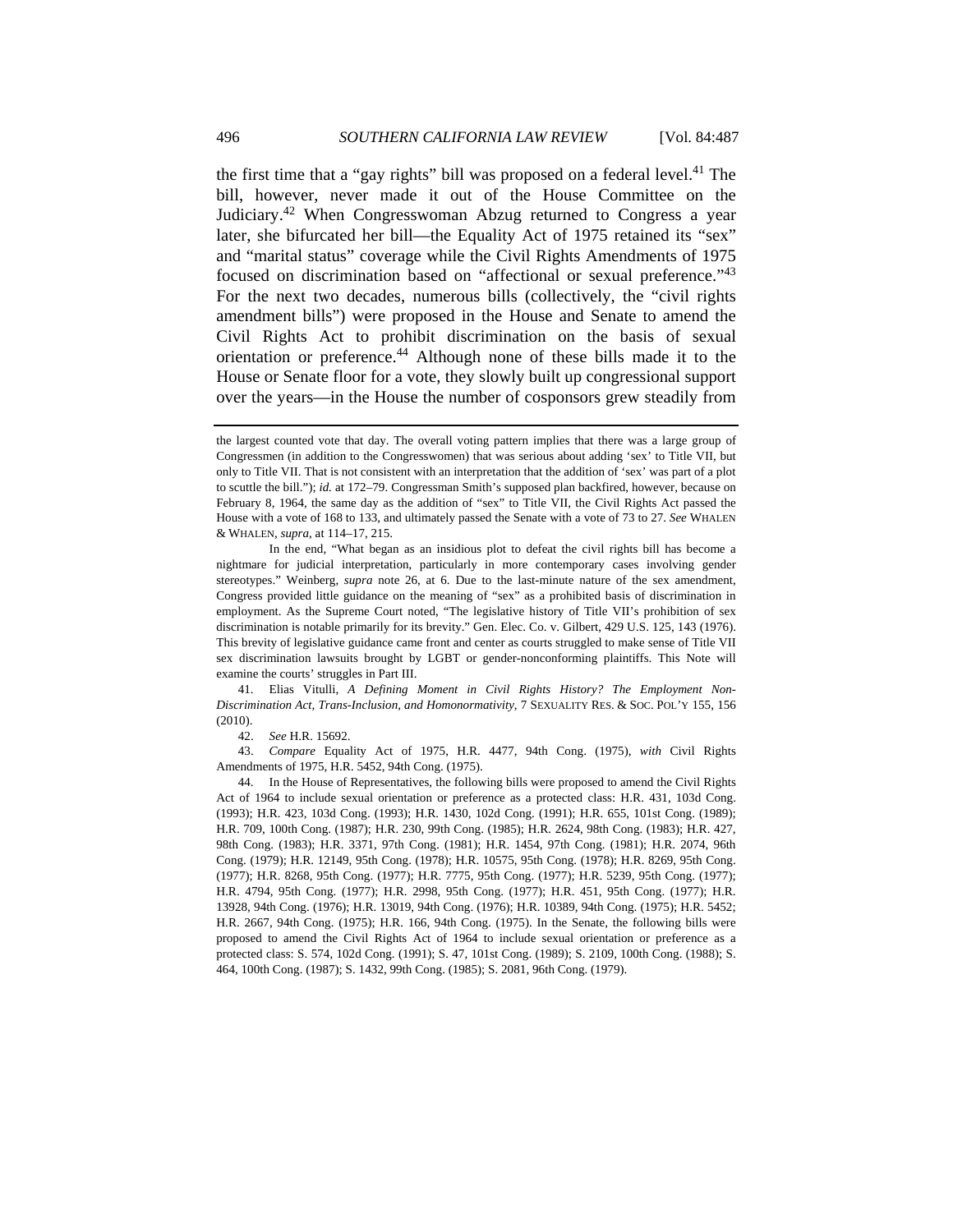0 in 1974 to 110 in 1991, and in the Senate from 3 in 1979 to 16 in 1991.45

#### 2. The Next Sixteen Years: Introducing ENDA

Despite the fact that omnibus civil rights amendment bills were gaining momentum in Congress, a major shift in strategy occurred in 1994 when Senator Edward Kennedy and Congressman Gerry Studds introduced ENDA 1994, a freestanding bill that prohibited job discrimination based on sexual orientation without amending the Civil Rights Act.<sup>46</sup> This shift in strategy was a direct response to the political realities facing gays and lesbians during that time. First, the loss in the fight against "Don't Ask, Don't Tell"—the U.S. military's ban on openly gay, lesbian, or bisexual people from military service47—had seriously "weakened the perceived political power of the gay rights organizations."<sup>48</sup> Second, a decade-long battle against the AIDS epidemic had exhausted the gay and lesbian community's resources.49 Third, the passage of the freestanding Americans with Disabilities Act of 1990 ("ADA")<sup>50</sup> had demonstrated that a standalone civil rights statute was more palatable to Congress than an amendment to existing civil rights legislation.<sup>51</sup> As a result of these political realities, gay rights activists abandoned an omnibus civil rights bill in favor of a narrower social issue that they believed had "the highest level of public support[:] . . . employment nondiscrimination."52

In the 1990s, political realities forced gay rights activists to abandon their efforts to amend the Civil Rights Act and pursue a stand-alone piece of equal employment legislation. Indeed, the year 1992 marked the first time that "gay rights lawyers and mainstream civil rights lawyers [came] together to develop the content of the [gay rights] bill."<sup>53</sup> Known then as

<sup>45.</sup> *See* H.R. 14752 (1974, 0 sponsors); H.R. 1430 (1991, 110 cosponsors); S. 2081 (1979, 3 cosponsors); S. 574 (1991, 16 cosponsors). For a detailed discussion on how the civil rights amendment bills gained momentum in Congress, see Feldblum, *supra* note 26, at 158–69.

<sup>46.</sup> *See* H.R. 4636, 103d Cong. (1994); S. 2238, 103d Cong. (1994).

<sup>47.</sup> *See* National Defense Authorization Act for Fiscal Year 1994, Pub. L. No. 103-160, sec. 571, § 654, 107 Stat. 1547, 1670–73 (1993) (repealed 2010) ("Policy concerning homosexuality in the armed forces.").

 <sup>48.</sup> Feldblum, *supra* note 26, at 178.

 <sup>49.</sup> Kay Longcope, *Rally Renewed for National Gay Rights Bill*, BOS. GLOBE, June 2, 1990, at 8.

 <sup>50.</sup> Americans with Disabilities Act of 1990, Pub. L. No. 101-336, 104 Stat. 327 (codified as amended in scattered sections of 42 and 47 U.S.C.). Other examples of stand-alone civil rights legislation include the Age Discrimination in Employment Act of 1967, 29 U.S.C. §§ 621–634 (2006), and the Genetic Information Nondiscrimination Act of 2008, Pub. L. No. 110-233, 122 Stat. 881 (codified in scattered sections of 26, 29, and 42 U.S.C.).

 <sup>51.</sup> *See* Feldblum, *supra* note 26, at 177.

<sup>52.</sup> *Id.* at 178.

<sup>53.</sup> *Id.* at 176.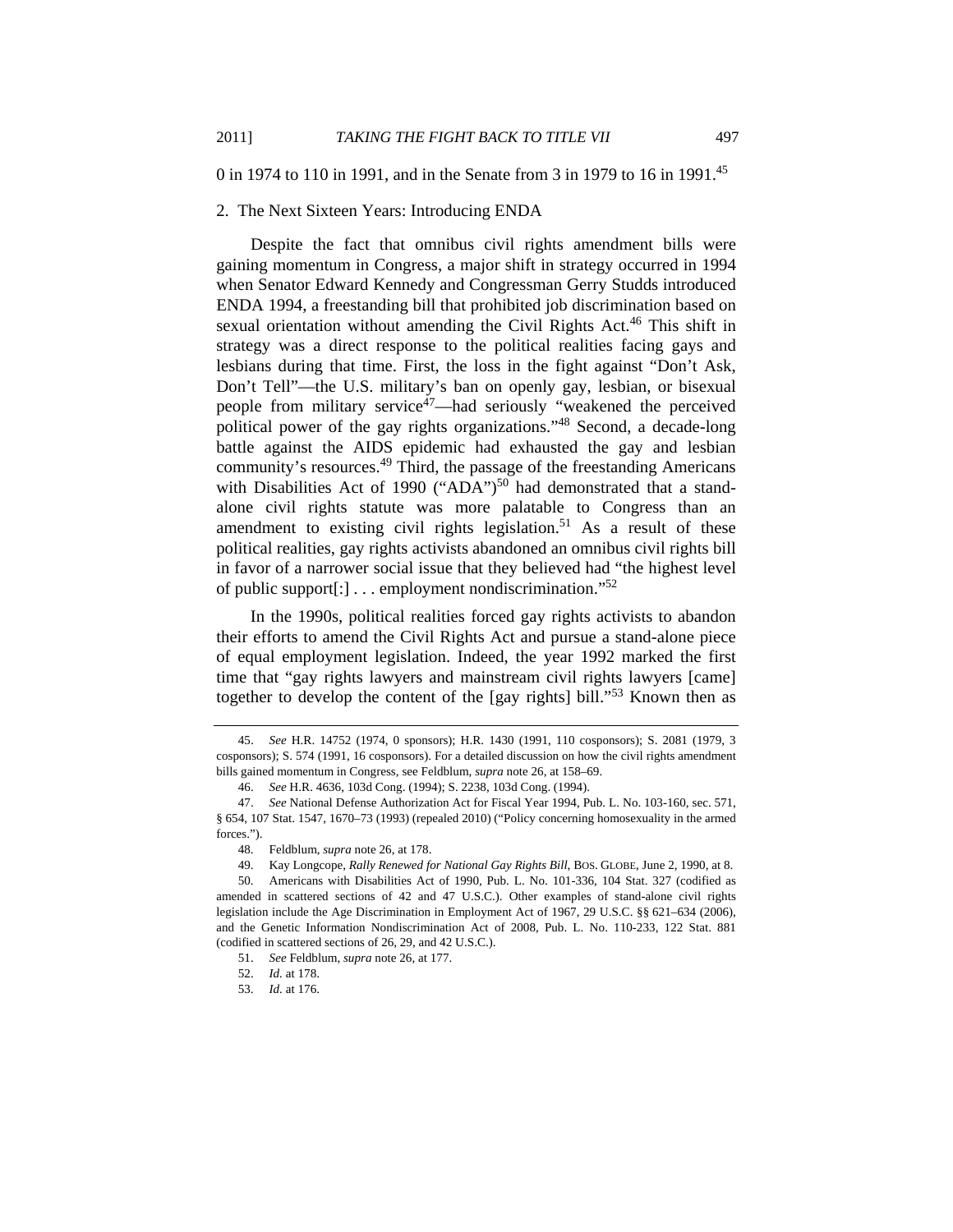"*the* movement of the moment," it was during this period that gay issues such as antigay violence, AIDS, gay rights, and gays in the military entered into the spotlight before the nation.<sup>54</sup> For example, on April 25, 1993, hundreds of thousands of gay men, lesbian women, and gay rights supporters marched from the Washington Monument to the Capitol in one of the largest civil-rights demonstrations, and the largest gay and lesbian demonstration, to date.<sup>55</sup>

#### 3. Going Forward: A Case for Redefining "Because of Sex"

By 2010, however, the political and social conditions had changed for the LGBT movement. In October 2009, for example, the LGBT movement won a major legislative victory when President Barack Obama signed the Matthew Shepard and James Byrd, Jr. Hate Crimes Prevention Act  $("HCPA")$ ,  $^{56}$  which added hate-motivated crimes based on gender, sexual orientation, gender identity, and disability to existing federal law aimed at combating crimes motivated by race, color, religion, or national origin.<sup>57</sup> The passage of this legislation signaled that the LGBT movement has moved beyond the political realities it faced during the 1990s and has gained political power as well as increased visibility, acceptance, and legitimacy in mainstream American society. Moreover, the HCPA demonstrated that there is popular political support in Congress—at the very least in the context of threats or acts of violence—to allow gender-, sexual orientation–, and gender identity–related issues to stand on equal footing as issues related to race, color, religion, or national origin.<sup>58</sup> By proposing to amend Title VII, this Note is advocating that workplace discrimination on the bases of sexual orientation and gender identity, as in the hate-motivated crimes context, be allowed to stand on equal footing as job discrimination motivated by race, color, religion, or national origin. As

<sup>54.</sup> Andrew Kopkind, *The Gay Moment*, NATION, May 3, 1993, at cover.

 <sup>55.</sup> Lisa Pope, *Gays Rally in Washington: Huge Crowds Press Demands for Equal Rights*, DAILY NEWS L.A., Apr. 26, 1993, at N1.

<sup>56.</sup> *See* Matthew Shepard and James Byrd, Jr. Hate Crimes Prevention Act, Pub. L. No. 111-84, § 4707, 123 Stat. 2835, 2838–40 (2009) (to be codified at 18 U.S.C. § 249); Editorial, *A Civil Rights Advance: A Federal Law Targets Violence Based on Sexual Orientation*, WASH. POST, Oct. 28, 2009, at A22. The HCPA "will provide federal, state and local law enforcement with powerful new tools to investigate, prosecute and counter hate-motivated violence." Andrew L. Rosenkranz, *Overdue Hate Crimes Law Remains a Powerful Tool*, SUN-SENTINEL (Fort Lauderdale), Nov. 10, 2009, http://articles.sun-sentinel.com/2009-11-10/news/0911130082\_1\_crimes-legislation-hate-motivatedlaw-enforcement.

 <sup>57.</sup> *See* 18 U.S.C. § 245 (2006).

 <sup>58.</sup> *But see* Currah & Minter, *supra* note 32, at 50 (arguing that, at least for transgender individuals, "[d]esignating gender identity as a freestanding classification sends a powerful message that transgender people are entitled to full equality and legitimacy").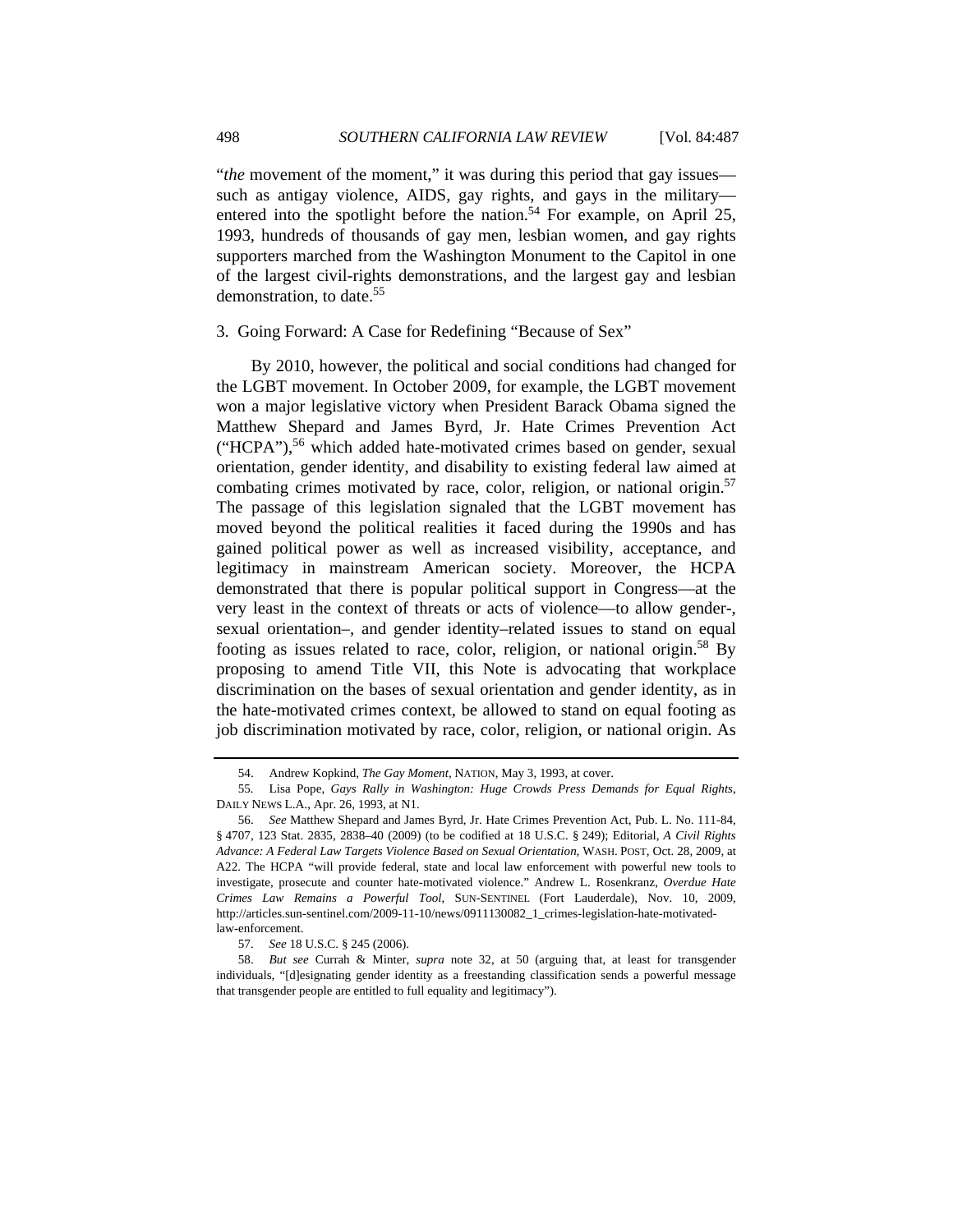will be discussed below, however, ENDA—as it is currently written—will be unable to provide the same protections for LGBT workers as Title VII does for female employees or people of color.59

Critics of a federal solution might point to corporate-based protections for LGBT workers as evidence that job equality can be achieved without federal interference. As stated above, nearly half of the states provide some form of protection for LGBT workers, and over three hundred top American corporations, collectively employing over nine million full-time employees, have aided the struggle for job equality for LGBT workers by providing comprehensive employment protections for LGBT employees.<sup>60</sup> The existing patchwork of local and private protections, however, is far from adequate. $61$  A statute that covers employment discrimination on a federal level is necessary to regulate the two largest groups of employers in the nation: small businesses and state governments. According to the U.S. Small Business Administration, in 2007 small businesses (firms with fewer than five hundred employees) represented 99.7 percent of all employer firms, employed about half of all private sector employees (59.9 million out of 120.6 million), and have generated 65 percent of net new jobs in the past seventeen years. $62$  Moreover, state governments are the single largest employer in every state; the fifty states collectively employ over 6.2 million Americans nationwide. $63$  Due to the uncertainty and ambiguity created by all of these factors, it is extremely difficult for LGBT workers to navigate the patchwork of local and private protections; therefore, a federal solution is still necessary.

The time is now better than ever to enact legislation that would protect LGBT workers from discrimination on a national level. Popular and political support for job equality for LGBT workers is at its highest since Congresswoman Abzug first proposed the Equality Act of 1974. Current legislative efforts to ban employment discrimination on the basis of sexual

<sup>59.</sup> *See infra* Part II.C.

<sup>60.</sup> *See* HUMAN RIGHTS CAMPAIGN FOUND., CORPORATE EQUALITY INDEX 2010, at 2–4, 10–11 (2010), *available at* http://www.hrc.org/documents/HRC\_Corporate\_Equality\_Index\_2010.pdf. Of the 590 Fortune 1000 businesses and AmLaw 200 law firms studied, 99 percent provided employment protections on the basis of sexual orientation and 72 percent provided employment protections on the basis of gender identity. *Id.* at 3–4, 10–11. The Index gave 305 businesses the top rating of 100 percent in terms of providing LGBT workers with discrimination protection and equal employment opportunities. *Id.* at 2.

 <sup>61.</sup> *See* McGinley, *supra* note 26, at 728–29.

 <sup>62.</sup> Office of Advocacy, *Frequently Asked Questions*, U.S. SMALL BUS. ADMIN., 1, http://archive.sba.gov/idc/groups/public/documents/ma\_boston/sba\_036309.pdf (last updated Sept. 2010).

 <sup>63.</sup> *Estimates of LGBT Public Employees*, *supra* note 22, at 3-1.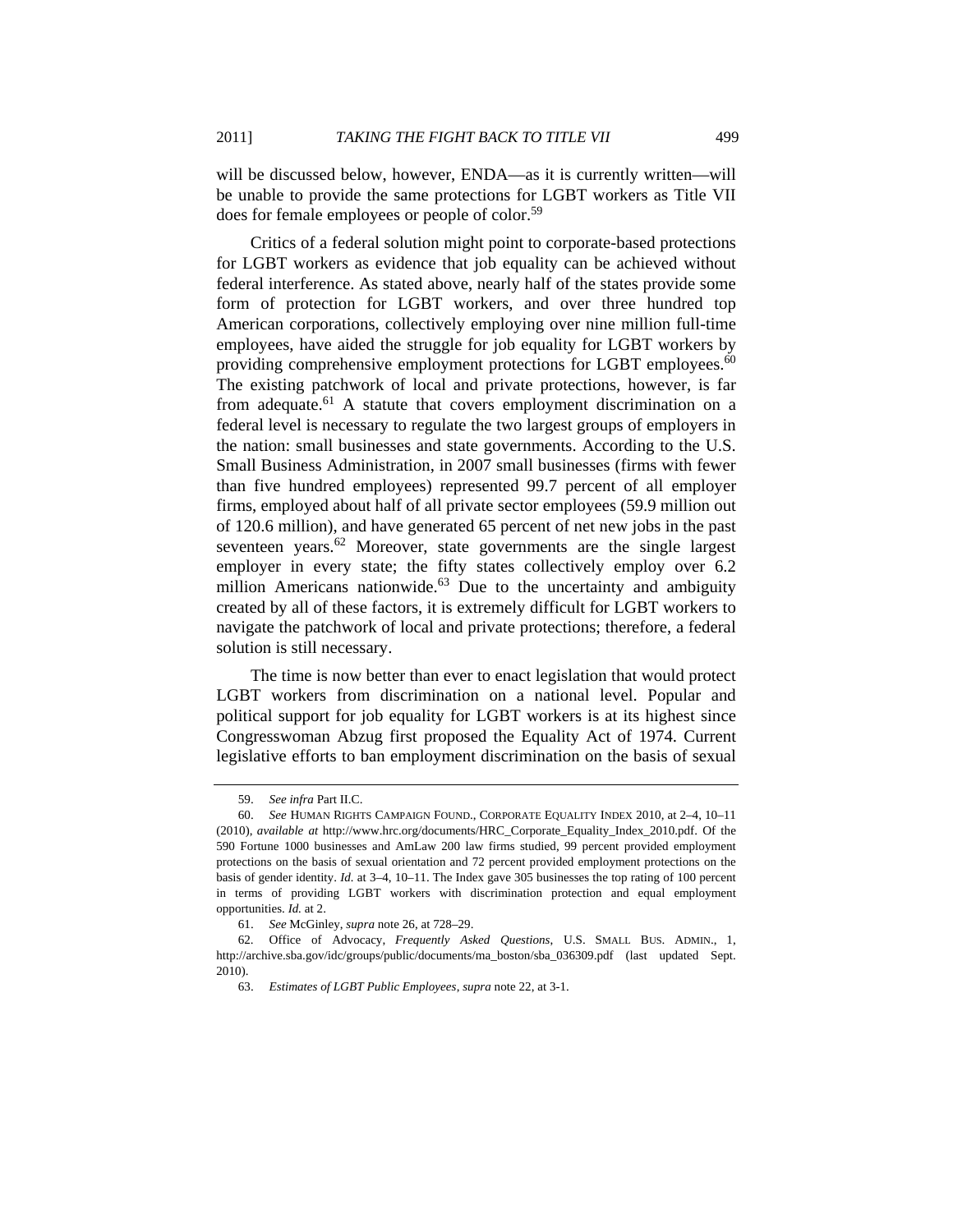orientation and gender identity enjoy 202 cosponsors in the House.<sup>64</sup> 45 cosponsors in the Senate,<sup>65</sup> and President Obama's pledged support.<sup>66</sup> The federal legislation that this Note advocates is to move away from ENDA toward the Title VII Amendment.

It is important to recognize at the outset that there is no guarantee that all of the political and popular support from ENDA would be freely transferable to the Title VII Amendment. Pragmatically, some supporters of ENDA would be reluctant to change their support to the Title VII Amendment out of fear that it might take another fifteen years for the Title VII Amendment to attain the support that ENDA currently enjoys. In addition, some supporters might oppose the Title VII Amendment on doctrinal grounds, believing that the LGBT experience in the workplace is different from the experience of women or people of color, and a freestanding statute can be designed better to address the needs of LGBT workers.<sup>67</sup>

Two considerations, however, lean in favor of more transferability. When the shift in strategy occurred in 1994, ENDA was able to ride the momentum of the civil rights amendment bills.<sup>68</sup> Accordingly, one would assume that the Title VII Amendment would also be able to ride, to some degree, ENDA's momentum. Moreover, while this Note proposes to restart efforts to amend the Civil Rights Act, unlike Congresswoman Abzug's

The shower and dressing facility issue is addressed in section  $8(a)(3)$  of ENDA 2009, which states,

Nothing in this Act shall be construed to establish an unlawful employment practice based on actual or perceived gender identity due to the denial of access to shared shower or dressing facilities in which being seen unclothed is unavoidable, provided that the employer provides reasonable access to adequate facilities that are not inconsistent with the employee's gender identity as established with the employer at the time of employment or upon notification to the employer that the employee has undergone or is undergoing gender transition, whichever is later.

H.R. 3017 § 8(a)(3); S. 1584 § 8(a)(3).

 68. When the civil rights amendment bills were proposed in the 102nd Congress, they had 110 cosponsors in the House, H.R. 1430, 102d Cong. (1991), and 16 cosponsors in the Senate, S. 574, 102d Cong. (1991). When ENDA was first introduced in the 103rd Congress, it enjoyed 137 cosponsors in the House, H.R. 4636, 103d Cong. (1994), and 30 cosponsors in the Senate, S. 2238, 103d Cong. (1994).

<sup>64.</sup> *See* H.R. 3017, 111th Cong. (2009).

<sup>65.</sup> *See* S. 1584, 111th Cong. (2009).

 <sup>66.</sup> *See, e.g.*, David Crary, *Key Backing for Gay Rights*, CHI. TRIB., Aug. 31, 2009, at C13; Editorial, *Obama's Promise to Gays*, L.A. TIMES, May 22, 2009, at A32.

 <sup>67.</sup> One example would be the use of restroom, shower, and dressing facilities by transgender workers. Because a stand-alone bill can be tailored to address issues specific to LGBT individuals, this is certainly one—and probably not the only—area in which ENDA enjoys an advantage over the Title VII Amendment. This Note argues, however, that any such advantage is outweighed by ENDA's statutory and legislative defects. *See infra* Part II.B–C.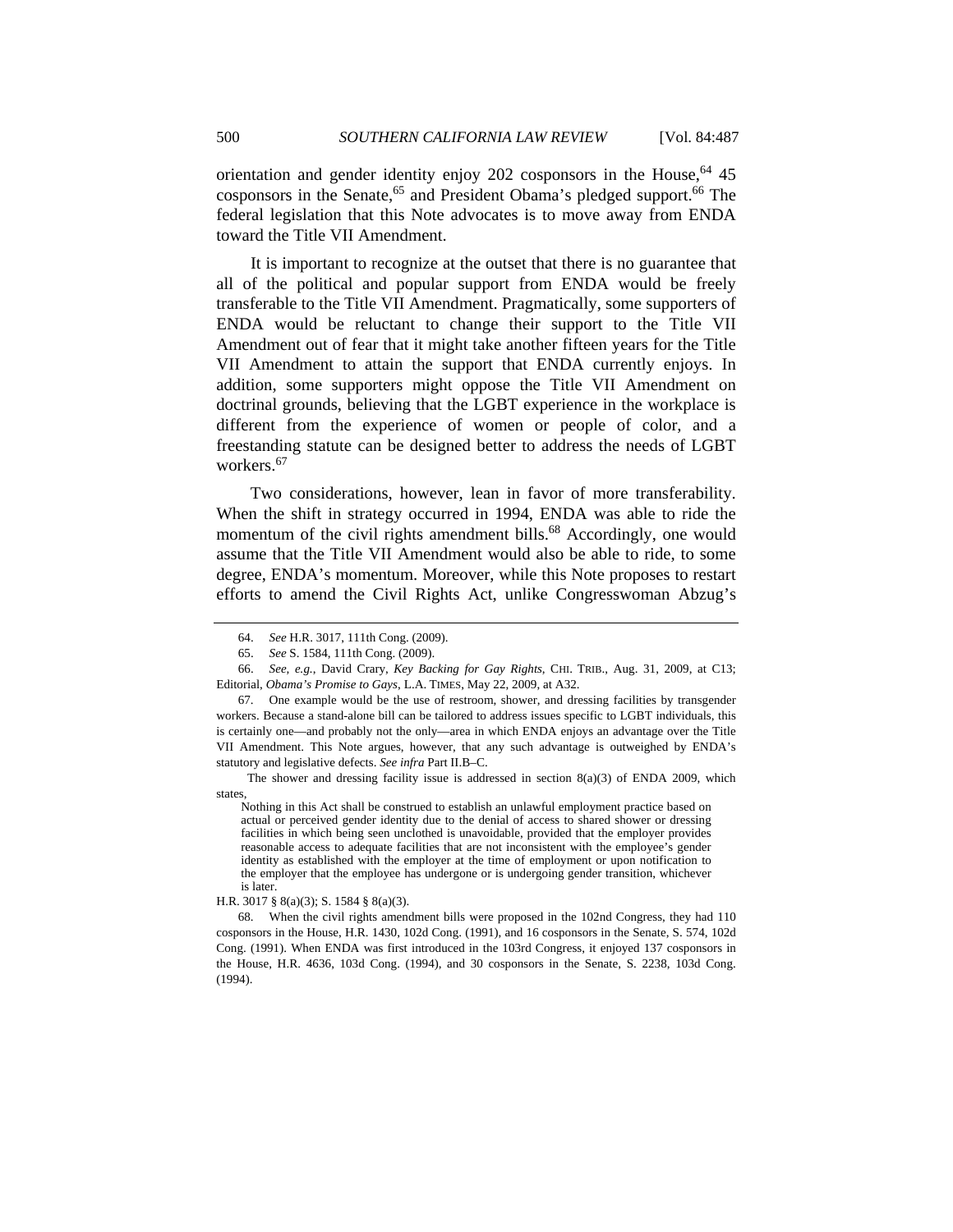broad omnibus civil rights bills, the Title VII Amendment is limited to employment discrimination. Therefore, it is reasonable to suppose that some, if not most, of the support would transfer from ENDA to the Title VII Amendment. Even if some of the support is ultimately lost in translation, it is better to lose some support and switch to the Title VII Amendment rather than enact a bill that is less effective at protecting LGBT individuals against workplace discrimination.

#### B. UNPRINCIPLED COMPROMISES

Since its initial introduction in the 103rd Congress, new versions of ENDA have been introduced in each session of Congress except the 109th.69 While ENDA has picked up where the civil rights amendment bills left off and has been gaining congressional<sup>70</sup> and popular<sup>71</sup> support with each introduction, only two versions of ENDA made it out of the House or Senate committees to which they were assigned—ENDA 1995 was defeated in the Senate by a vote of 49-50,72 and ENDA 2007 passed the House but subsequently died in the Senate.<sup>73</sup> Yet even these so-called progresses were riddled with so much controversy that they can hardly be called victories for the advancement of LGBT rights.<sup>74</sup> In each of these progresses, principles on which ENDA was founded were sacrificed for the sake of political expediency.

<sup>69.</sup> *See* H.R. 3017, 111th Cong. (2009); H.R. 2981, 111th Cong. (2009); S. 1584, 111th Cong. (2009); H.R. 2015, 110th Cong. (2007); H.R. 3685, 110th Cong. (2007); H.R. 3285, 108th Cong. (2003); S. 1705, 108th Cong. (2003); H.R. 2692, 107th Cong. (2001); S. 1284, 107th Cong. (2001); H.R. 2355, 106th Cong. (1999); S. 1276, 106th Cong. (1999); H.R. 1858, 105th Cong. (1997); S. 869, 105th Cong. (1997); H.R. 1863, 104th Cong. (1995); S. 932, 104th Cong. (1995); H.R. 4636, 103d Cong. (1994); S. 2238, 103d Cong. (1994). For a timeline of ENDA, see *Timeline: The Employment Non-Discrimination Act*, HUM. RTS. CAMPAIGN, http://www.hrc.org/issues/workplace/5636.htm (last visited Dec. 30, 2010).

<sup>70.</sup> *See, e.g.*, H.R. 3017 (2009, 202 cosponsors); H.R. 2355 (1999, 173 cosponsors); H.R. 4636 (1994, 137 cosponsors); S. 1584 (2009, 45 cosponsors); S. 1276 (1999, 36 cosponsors); S. 2238 (1994, 30 cosponsors).

<sup>71.</sup> *See* Editorial, *Gay Rights Issue Won't Go Away: Senate Fluke Isn't Enough to End the Quest for Employment Equality*, L.A. TIMES, Sept. 12, 1996, at B8 [hereinafter *Gay Rights Issue Won't Go Away*] (noting that a poll conducted by Newsweek in 1996 showed that "84% of Americans surveyed thought gay men and lesbians deserve the same treatment in employment as everyone else"); Kara Swisher, *Odd Jobs*, WASH. POST, July 31, 1994, at H7 ("[A] 1992 Newsweek poll showed that 75 percent support laws to protect gays from discrimination in the workplace.").

 <sup>72. 142</sup> CONG. REC. 22,477 (1996) (recording the bill's failed passage in Senate by yea-nay vote of 49-50).

 <sup>73.</sup> *See* H.R. 3685, 110th Cong. (2007); Weinberg, *supra* note 26, at 12.

<sup>74.</sup> *But see* Editorial, *A Civil Rights Watershed: The House Votes to Outlaw Job Discrimination Based on Sexual Orientation*, WASH. POST, Nov. 11, 2007, at B6 [hereinafter *A Civil Rights Watershed*] (calling ENDA's passage in the House a "victory").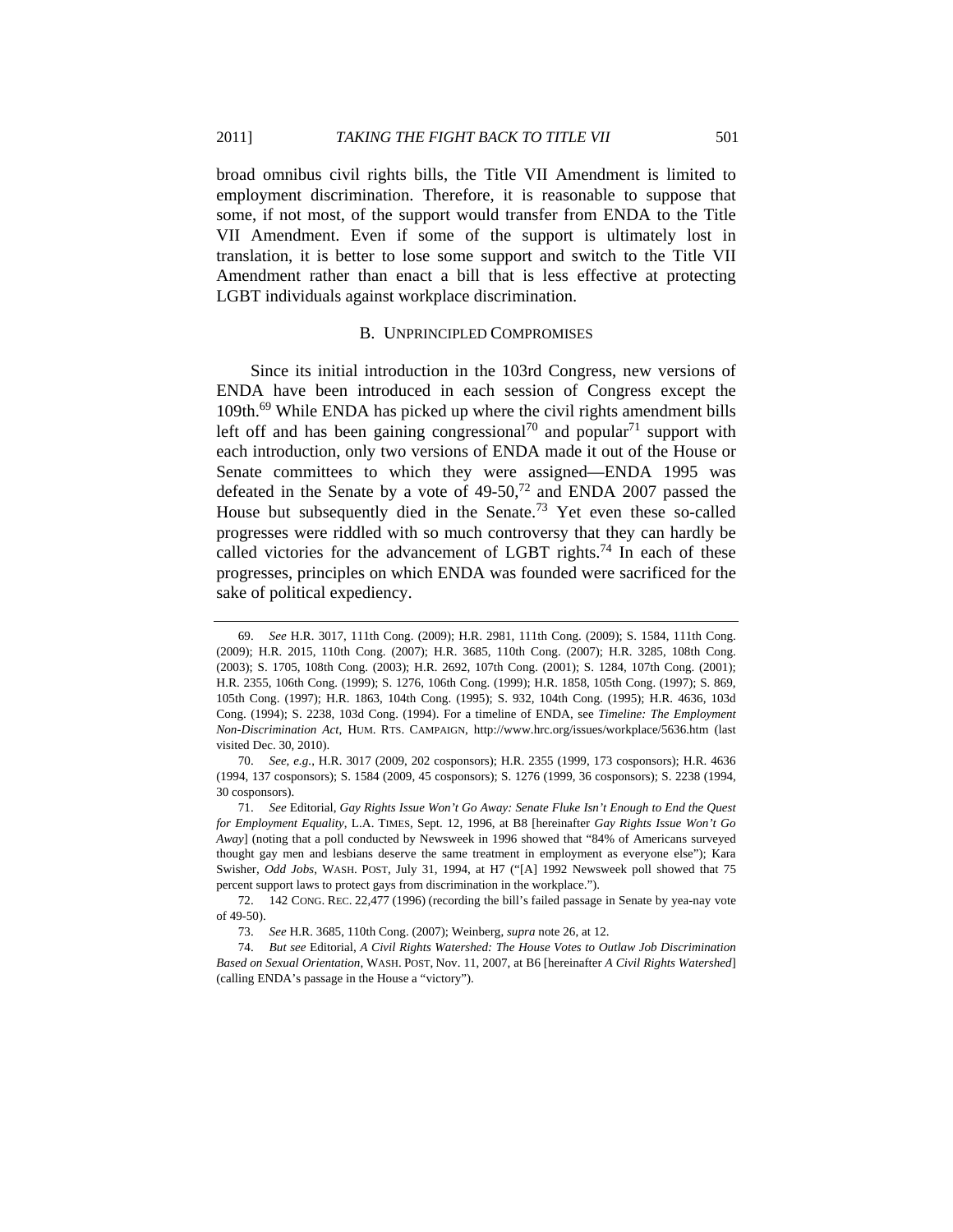#### 1. The Defense of Marriage Act Compromise

On September 10, 1996, ENDA 1995 suffered a hair-thin defeat on the Senate floor by a vote of 49-50.<sup>75</sup> While some may interpret this hair-thin defeat as a sign of progress,  $76$  a closer examination of ENDA 1995's legislative history reveals otherwise. In 1996, Congress took up the Defense of Marriage Act ("DOMA"), a bill that provided that no state would be required to give effect to same-sex marriages legally recognized in another state, and defined the term "marriage" and "spouse" in federal law as a legal union between a man and a woman.<sup>77</sup> In hopes of killing DOMA, gay rights activists offered various amendments to DOMA, including ENDA and healthcare and gun control bills.<sup>78</sup> In response, Republican senators struck a deal with Senator Edward Kennedy, ENDA's main sponsor: "[A]n up-or-down vote on DOMA, with no extraneous amendments . . . , in return for an up-or-down vote on ENDA, [also] with no extraneous amendments . . . ."79 ENDA's sponsors had expected ENDA to pass the Senate: the fiftieth vote coming from Senator David Pryor and Vice President Al Gore casting the tie-breaking vote for ENDA.<sup>80</sup> Prior to the vote, however, Senator Pryor was unexpectedly called away to the bedside of his ailing son, and ENDA lost.<sup>81</sup> DOMA, on the other hand, passed the Senate and was signed into law.82

Whatever progress ENDA 1995's near victory represented, it was overshadowed by the sacrifice the LGBT community had to make merely to get ENDA to a vote: a federal disaffirmation of same-sex marriage. Moreover, the political gamesmanship by ENDA's supporters here, however benign their intentions might have been, was quite shocking. Following an ends-justifies-means tactic, they attempted to harness congressional resistance to ENDA—in other words, antigay animus—to defeat a piece of legislation that is inherently antigay. Yet how can one expect broad-based political support for a civil rights bill founded on

80. Feldblum, *supra* note 26, at 185.

 <sup>75. 142</sup> CONG. REC. 22,477.

 <sup>76.</sup> *See* Feldblum, *supra* note 26, at 185–86.

 <sup>77.</sup> Defense of Marriage Act, H.R. 3396, 104th Cong. §§ 2(a), 3(a) (1996) (enacted).

 <sup>78.</sup> *See* Feldblum, *supra* note 26, at 185.

 <sup>79.</sup> *Id*. *See also* Weinberg, *supra* note 26, at 10.

<sup>81.</sup> *Id.*; *Gay Rights Issue Won't Go Away*, *supra* note 71. Eight Republicans voted for ENDA, while five Democrats, four of whom are from the South, voted against it. John E. Yang, *Senate Passes Bill Against Same-Sex Marriage; In First Test on Hill, Measure to Prohibit Employment Discrimination Is Defeated, 50-49*, WASH. POST, Sept. 11, 1996, at A01.

<sup>82.</sup> *See* Defense of Marriage Act, Pub. L. No. 104-199, sec. 3(a), § 7, 110 Stat. 2419 (1996) (codified at 1 U.S.C. § 7 (2006)). DOMA passed the Senate with a vote of 85-14. Yang, *supra* note 81, at A01. "No Republicans opposed the same-sex marriage bill while 32 Democrats supported it . . . ." *Id.*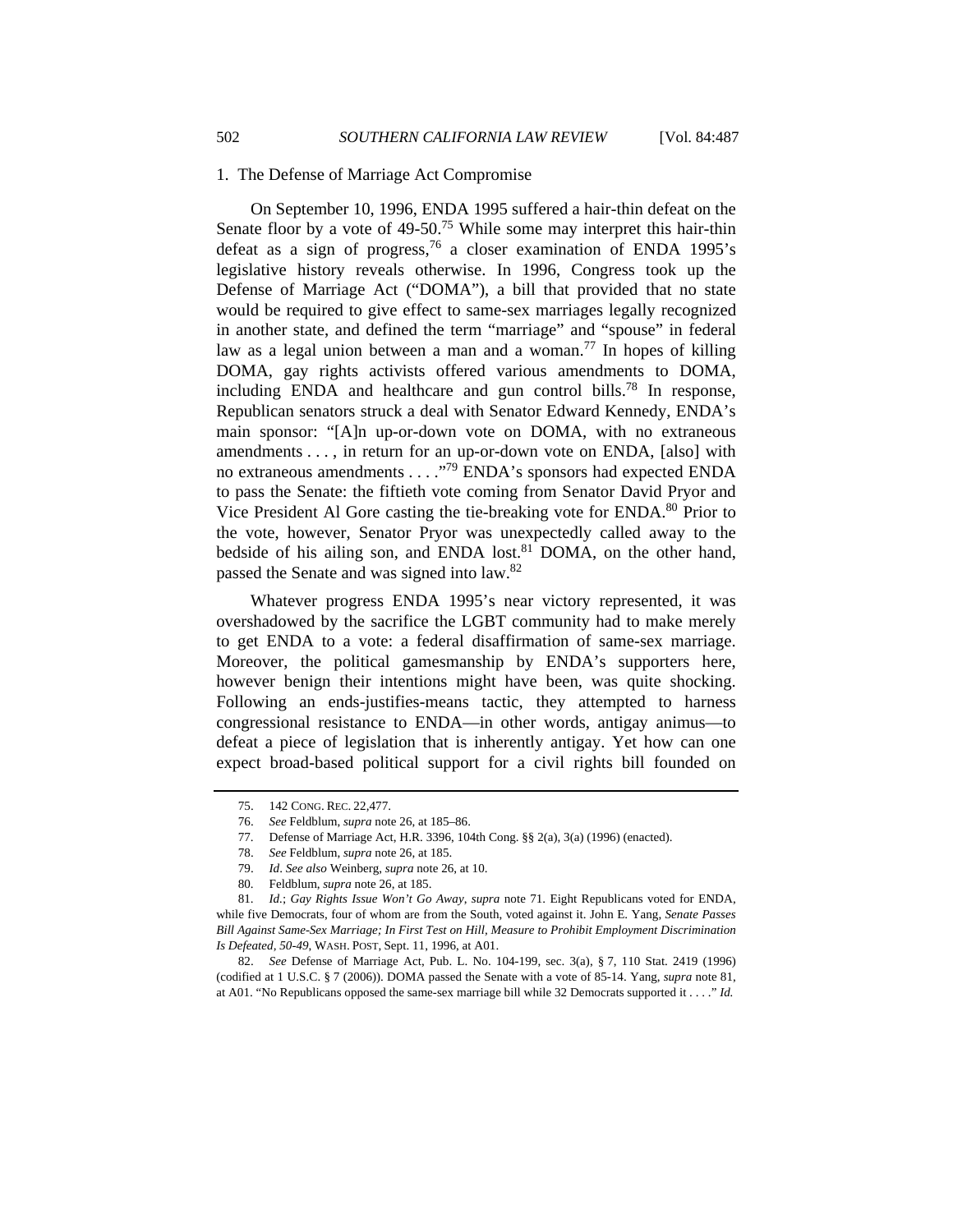combating antigay sentiments if it is strategically used to exploit antigay animus in Congress? The DOMA compromise is but one of two examples in which ENDA traded principle for political expediency, which ultimately backfired and tarnished the image of this civil rights statute. The other instance was the passage of ENDA 2007 in the House.

## 2. The Transgender Compromise

The passage of ENDA 2007 in the House was even more controversial than the DOMA compromise. Transgender activists as well as many gayrights groups called ENDA 2007 a betrayal because, in a political compromise, gender identity coverage was cut from the final version of the bill that passed the House.<sup>83</sup> There is a saying in the transgender community that "the 'T' in LGBT is silent"<sup>84</sup>—indeed, the T had been silent throughout most of the history of ENDA (and the civil rights amendment bills). All versions of ENDA introduced in Congress from 1994 to 2003 were transexclusive<sup>85</sup> even though, "[s]ince the first drafting of ENDA, trans[gender] activists have fought to have gender identity protections included . . . ."86 For example, in July 1994, when the first version of ENDA was introduced in Congress, transgender activists Karen Kerin and Phyllis Randolph Frye attempted, but were denied the opportunity, to speak before the Senate hearings on ENDA on the exclusion of gender identity from the bill. $87$  And in March 1995, six

<sup>83.</sup> *E.g.*, Christine Daniels, Editorial, *Civil Rights for LGB . . . and T*, L.A. TIMES, Oct. 10, 2007, at A21; Shailagh Murray, *Quandary Over Gay Rights Bill: Is It Better to Protect Some or None?*, WASH. POST, Oct. 18, 2007, at A23; John Aravosis, *How Did the T Get in LGBT?*, SALON.COM, Oct. 8, 2007, http://www.salon.com/opinion/feature/2007/10/08/lgbt/; Winnie Stachelberg, *One Inch at a Time: On the Employment Non-Discrimination Act*, CTR. FOR AM. PROGRESS (Oct. 22, 2007) http://www.americanprogress.org/issues/2007/10/enda.html.

 <sup>84.</sup> Alexia Elejalde-Ruiz, *TransAmerica*, CHI. TRIB., Nov. 18, 2009, at 7. Elias Vitulli argues that the exclusion of transgender individuals from ENDA and the LGBT movement in general is due to "homonormative strategies" that attempt to "normalize gay and lesbian community and rights." Vitulli, *supra* note 41, at 156. Specifically,

The exclusion of gender identity from [ENDA] is homonormative in the sense that gender non-normative people are excluded in favor of a vision of a completely gender-normative gay and lesbian "community". The bill in general is homonormative because it represents an attempt to assimilate gay and lesbian people into the "American dream" and the (whitewashed, class-unconscious) normative discourse of individualism, hard work, and personal responsibility.

*Id.* at 158.

<sup>85.</sup> *See, e.g.*, H.R. 3285, 108th Cong. § 4 (2003) (prohibiting job discrimination because of an individual's sexual orientation but not gender identity); S. 1276, 106th Cong. § 4 (1999) (same); H.R. 4636, 103d Cong. § 2 (1994) (same).

 <sup>86.</sup> Vitulli, *supra* note 41, at 161.

 <sup>87.</sup> Phyllis Randolph Frye, *Facing Discrimination, Organizing for Freedom: The Transgender Community*, *in* CREATING CHANGE: SEXUALITY, PUBLIC POLICY, AND CIVIL RIGHTS, *supra* note 26, at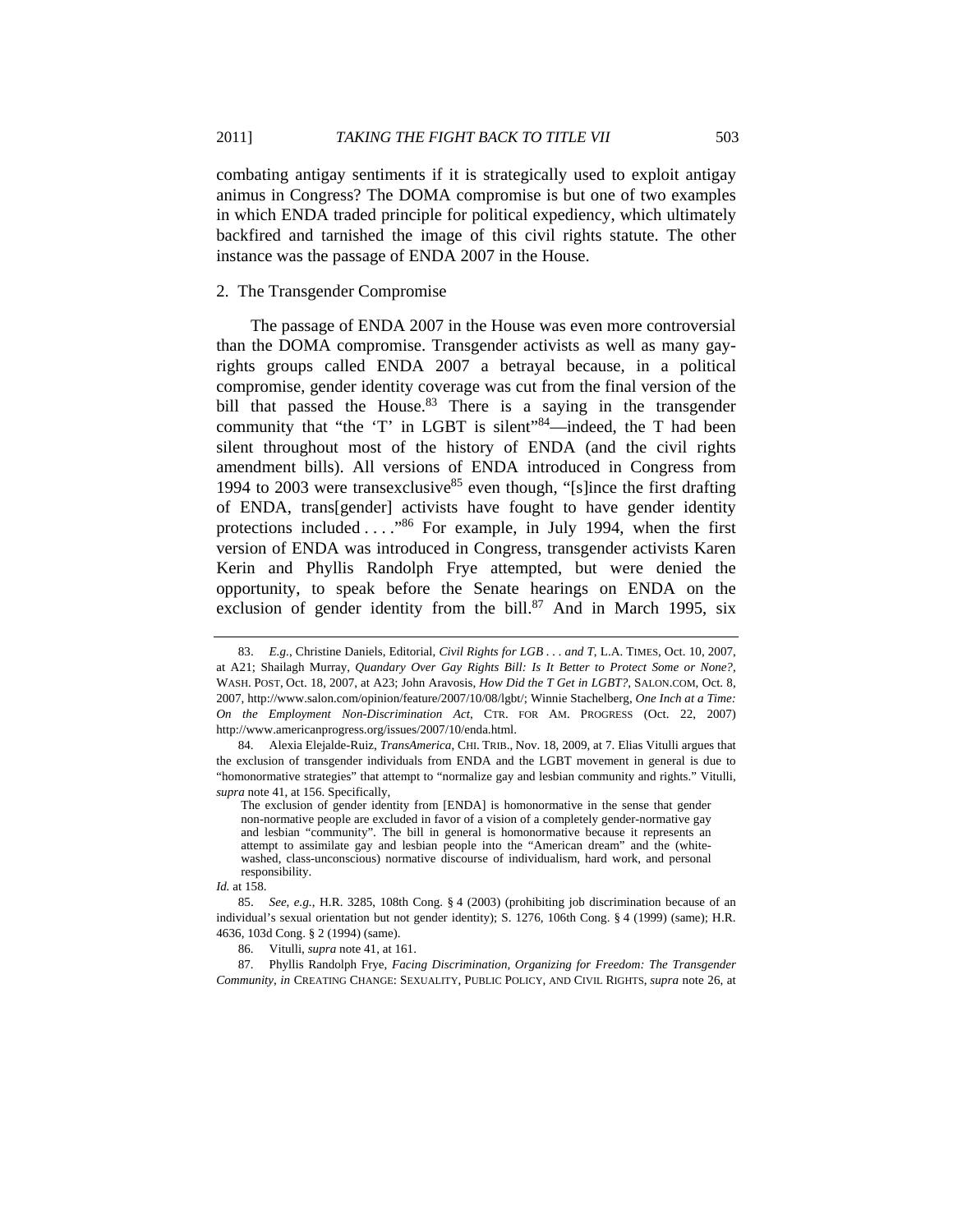transgender activists lobbied Congress for a transinclusive ENDA; their efforts marked the "first organized transgender lobbying event in [the] nation's capital."88 Yet, despite the efforts of these activists, ENDA continued to exclude transgender workers for over a decade.

In April 2007, Congressman Barney Frank ended the trend of transexclusion when he introduced House Bill 2015, which would have prohibited employment discrimination because of an "individual's actual or perceived sexual orientation or *gender identity*."89 House Bill 2015, however, was not the version of ENDA that passed the House by a vote of 235-184 on November 7, 2007; the version that passed was the transexclusive House Bill  $3685<sup>90</sup>$  Apparently, 2007 was the first year that ENDA had a real chance of passing the House, but only if it were transexclusive.<sup>91</sup> Therefore, political expediency triumphed over principle<sup>92</sup> and on September 27, 2007, the T's were sacrificed for the benefit of the  $LGB's.^{93}$ 

The decision to drop gender identity from ENDA 2007 polarized the LGBT community.<sup>94</sup> On the one hand, the transgender community and many LGBT advocacy groups were infuriated and felt they were "lowbridged" by the politicians on Capitol Hill.<sup>95</sup> In a letter to Speaker of the House Nancy Pelosi (D-CA), a coalition of around three hundred gay, lesbian, and transgender organizations said they would oppose legislation "that leaves part of [their] community without protections and basic security."<sup>96</sup> The National Center for Transgender Equality announced that it "would rather have no ENDA than a bill that left [transgender people] behind."97 Transgender as well as gay and lesbian groups lobbied

93. *See* Rose, *supra* note 91, at 397–98 (quoting Aravosis, *supra* note 83).

 95. Daniels, *supra* note 83. A "low-bridge" is the dirtiest foul in basketball, defined as "the act of suddenly taking out a player's legs as he or she leaps for a rebound, pass or jump shot." *Id.*

 96. Murray, *supra* note 83. *See also* Gabrielle Russon, *Gay-Rights Milestone Draws Transgender Activists' Outcry*, CHI. TRIB., Oct. 18, 2007, at C8.

<sup>451, 462.</sup> For a chronicle of the modern transgender movement, see *id.* at 451–68.

<sup>88.</sup> *Id.* at 463.

 <sup>89.</sup> H.R. 2015, 110th Cong. § 4 (2007) (emphasis added).

<sup>90.</sup> *See* 153 CONG. REC. H13,252 (daily ed. Nov. 7, 2007).

<sup>91.</sup> *See* Katrina C. Rose, *Where the Rubber Left the Road: The Use and Misuse of History in the Quest for the Federal Employment Non-Discrimination Act*, 18 TEMP. POL. & CIV. RTS. L. REV. 397, 397–98 (2009) (quoting Aravosis, *supra* note 83).

 <sup>92.</sup> One of the principles on which ENDA was founded was "to provide a comprehensive Federal prohibition of employment discrimination on the basis of sexual orientation or gender identity." Employment Nondiscrimination Act of 2007, H.R. 2015, 110th Cong. § 2(1) (2007).

<sup>94.</sup> *Id.*

 <sup>97.</sup> Murray, *supra* note 83.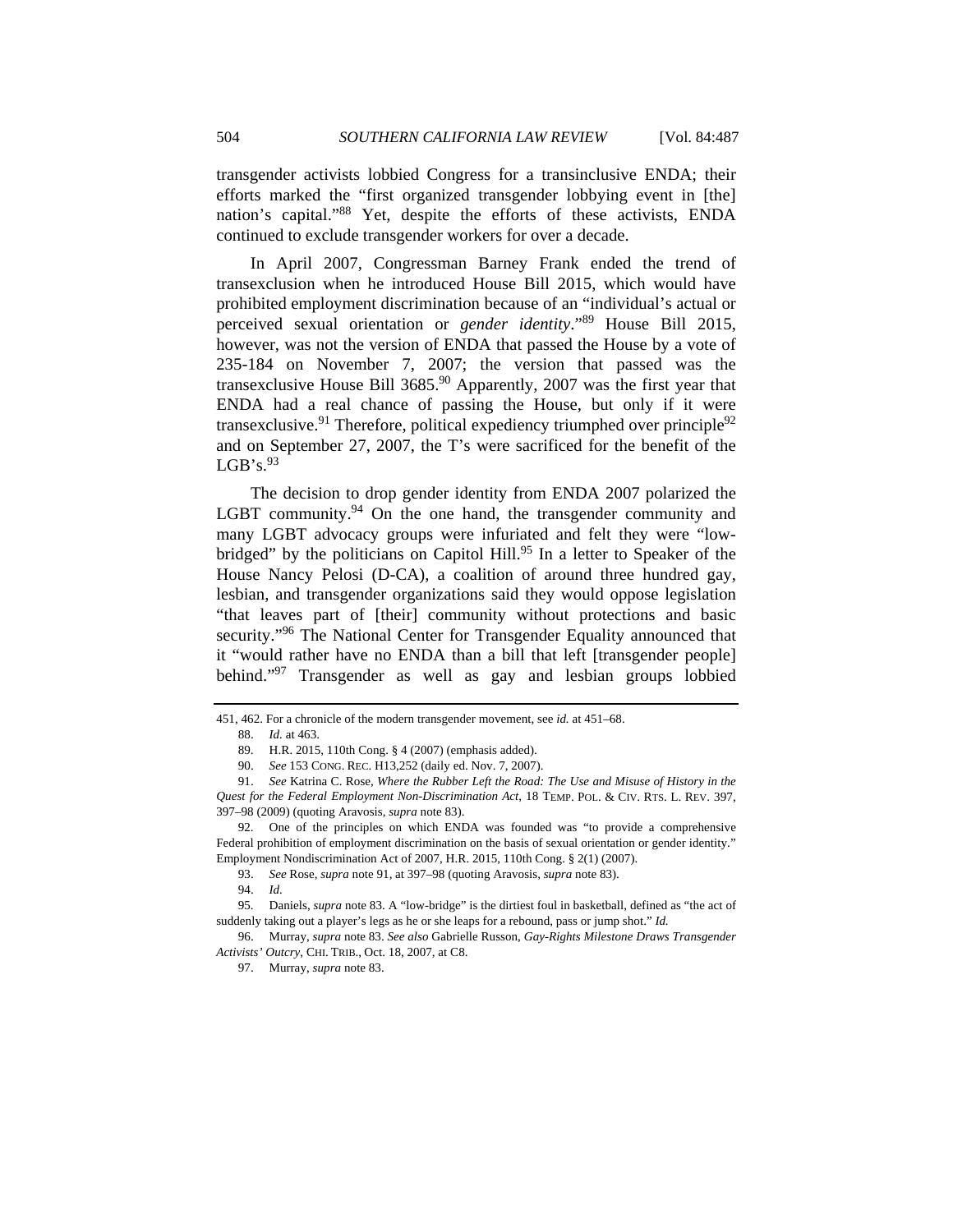Democratic House members to oppose the bill,<sup>98</sup> and seven Democrats voted against the bill because of its transexclusion.<sup>99</sup>

On the other hand, Congressman Frank, the bill's main sponsor, and others in the LGBT community felt that incremental progress was the best strategy on which to move ENDA forward.<sup>100</sup> Defending his decision, Congressman Frank stated: "You protect people when you can . . . . The notion you don't do anything until you do everything is self-defeating."101 Supporting Congressman Frank's decision, the Human Rights Campaign ("HRC") stated that his "legislative path for action on ENDA, while not [the HRC's] choice, follows the path of other civil rights and business regulatory legislation."102 And thus ends the chapter on the most successful version of ENDA to date.

In her article, Elias Vitulli presents a convincing case that ENDA stands for the continued ostracism and marginalization of transgender people from mainstream LGBT political discourse.<sup>103</sup> Why else would ENDA be transexclusive for so many years despite transgender activists' repeated efforts to include gender identity since its first introduction in 1994? Indeed, even Congressman Frank, ENDA's main sponsor in the House, a gay man, and an avowed supporter of LGBT rights, <sup>104</sup> expressed the same kind of anxiety regarding transgender individuals as mainstream society. According to Paisley Currah, Frank evoked the "'transgender sublime' response to unexpected bodies showing up in gender-segregated

<sup>98.</sup> *Id.*

 <sup>99.</sup> Vitulli, *supra* note 41, at 165 n.12. The seven Democrats were New York Representatives Yvette Clark, Jerrold Nadler, Edolphus Towns, Nydia Velasquez, and Anthony Weiner, and Representatives Rush Holt from New Jersey and Michael Michaud from Maine. *Id.*

<sup>100.</sup> *See, e.g.*, *A Civil Rights Watershed*, *supra* note 74 (calling ENDA's transexclusion a "wise choice"); Murray, *supra* note 83; Aravosis, *supra* note 83; Stachelberg, *supra* note 83.

 <sup>101.</sup> Russon, *supra* note 96, at C8. Even if ENDA 2007 had passed the Senate, President George W. Bush probably would have vetoed it. David M. Herszenhorn, *Party's Liberal Base Proves Trying to Democrats Back in Power*, N.Y. TIMES, Oct. 12, 2007, at A23; Johanna Neuman, *House OKs Gay-Worker Rights Bill; Legislation Faces Veto Threat Even If It Clears the Senate, CHI. TRIB., Nov. 8,* 2007, at C3.

 <sup>102.</sup> Murray, *supra* note 83. *See also* Aravosis, *supra* note 83.

<sup>103.</sup> *See* Vitulli, *supra* note 41, at 158.

<sup>104.</sup> *See* Press Release, Statement of U.S. Representative Barney Frank on the Inclusion of People Who Are Transgender in Antidiscrimination Protection Legislation, Testimony in Support of H.1728/S.1687 (July 14, 2009), *available at* http://www.house.gov/frank/pressreleases/2009/07-14-09 frank-testimony-antidiscrimination.html ("I do have things I would like to see adopted on behalf of gay, lesbian, bisexual and transgender people: they include the right to marry the individual of our choice; the right to serve in the military to defend our country; and the right to a job based solely on our own qualifications.").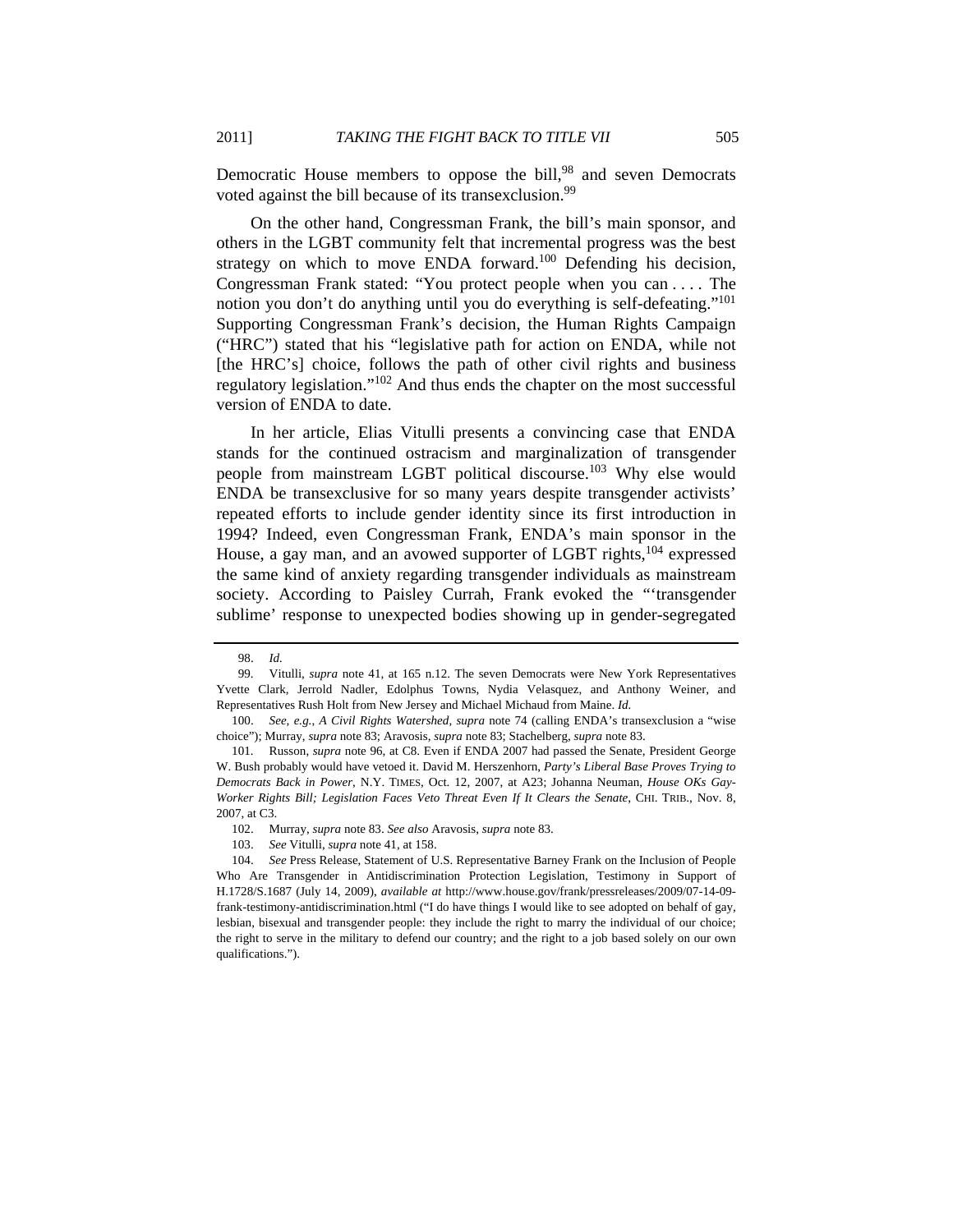spaces"<sup>105</sup> in defending his decision to exclude transcoverage in the *Advocate* in 1999: "It's not about who is being covered, it's about what activity is being covered. Transgendered people want a law that mandates a person with a penis be allowed to shower with women. They can't get that in ENDA."106 Such marginalization of transgender individuals by the rest of the LGBT community is not uncommon.<sup>107</sup> This type of anxiety demonstrates the difficulties that transgender individuals face in their struggle to be accepted as equal members of the LGBT coalition who deserve the same range of protections. Although ENDA 2009 is transinclusive, $108$  as a result of ENDA's transexclusive legislative history and the continued ostracism of transgender individuals from mainstream LGBT political discourse, there is no telling whether they will again become bargaining chips on Capitol Hill.<sup>109</sup>

## 3. No More Compromises

Unlike ENDA's history of exclusion, the Title VII Amendment is based on the premise that LGBT individuals must be protected equally under the law. Transgender workers must be protected because they too are victims of pervasive workplace discrimination and harassment.<sup>110</sup> Some ENDA proponents will no doubt argue that it is better to protect somebody

 <sup>105.</sup> Paisley Currah, *Expecting Bodies: The Pregnant Man and Transgender Exclusion from the Employment Non-Discrimination Act*, 36 WOMEN'S STUD. Q. 330, 333 (2008).

 <sup>106.</sup> Mubarak Dahir, *Whose Movement Is It?*, ADVOCATE, May 25, 1999, at 50, 56. Ironically, similar shower arguments were used against gays and lesbians in the military in support of "Don't Ask, Don't Tell." *See* Timothy J. McNulty, *Gay Debate Goes to Core of Military Ethos*, CHI. TRIB., Jan. 31, 1993, at C1.

<sup>107.</sup> *See, e.g.*, Dahir, *supra* note 106, at 55 (quoting Frank as saying: "Frankly, to a lot of gay men, transgendered people are an embarrassment. The unspoken attitude is, Let's keep them in the closet. They're freaks and they hurt us"); Vitulli, *supra* note 41, at 158 (quoting blogger Andrew Sullivan as writing: "I've been sitting here sort of picking my own brain and asking myself if gay and trans people do in fact have some crucial thing in common. I've read tons of opinion pieces and blog posts on the ENDA war in recent weeks, but none of them really opened my eyes. What do I have in common with a guy who wants to remove his willy, grow breasts, become a woman and get married to a man? From where did this relatively new concept of 'the LGBT community' come?").

 <sup>108.</sup> H.R. 3017, 111th Cong. § 4(a) (2009); S. 1584, 111th Cong. § 4(a) (2009).

 <sup>109.</sup> Even if a transinclusive ENDA is passed, its negative legislative history may create problems for transgender workers down the road in the context of judicial interpretation. This problem is addressed below in Part V.A.3.

 <sup>110.</sup> A 2009 survey of 6450 transgender individuals conducted by the National Center for Transgender Equality and the National Gay and Lesbian Task Force found that, due to being transgender, 97 percent had experienced harassment or mistreatment at work, 44 percent had been denied a job, 26 percent had been fired, 15 percent lived on \$10,000 per year or less—double the rate of poverty of the general population—and 19 percent were, or had been, homeless. NAT'L CTR. FOR TRANSGENDER EQUAL. & NAT'L GAY & LESBIAN TASK FORCE, NATIONAL TRANSGENDER DISCRIMINATION SURVEY (2009), http://transequality.org/Resources/NCTE\_prelim\_survey\_econ.pdf.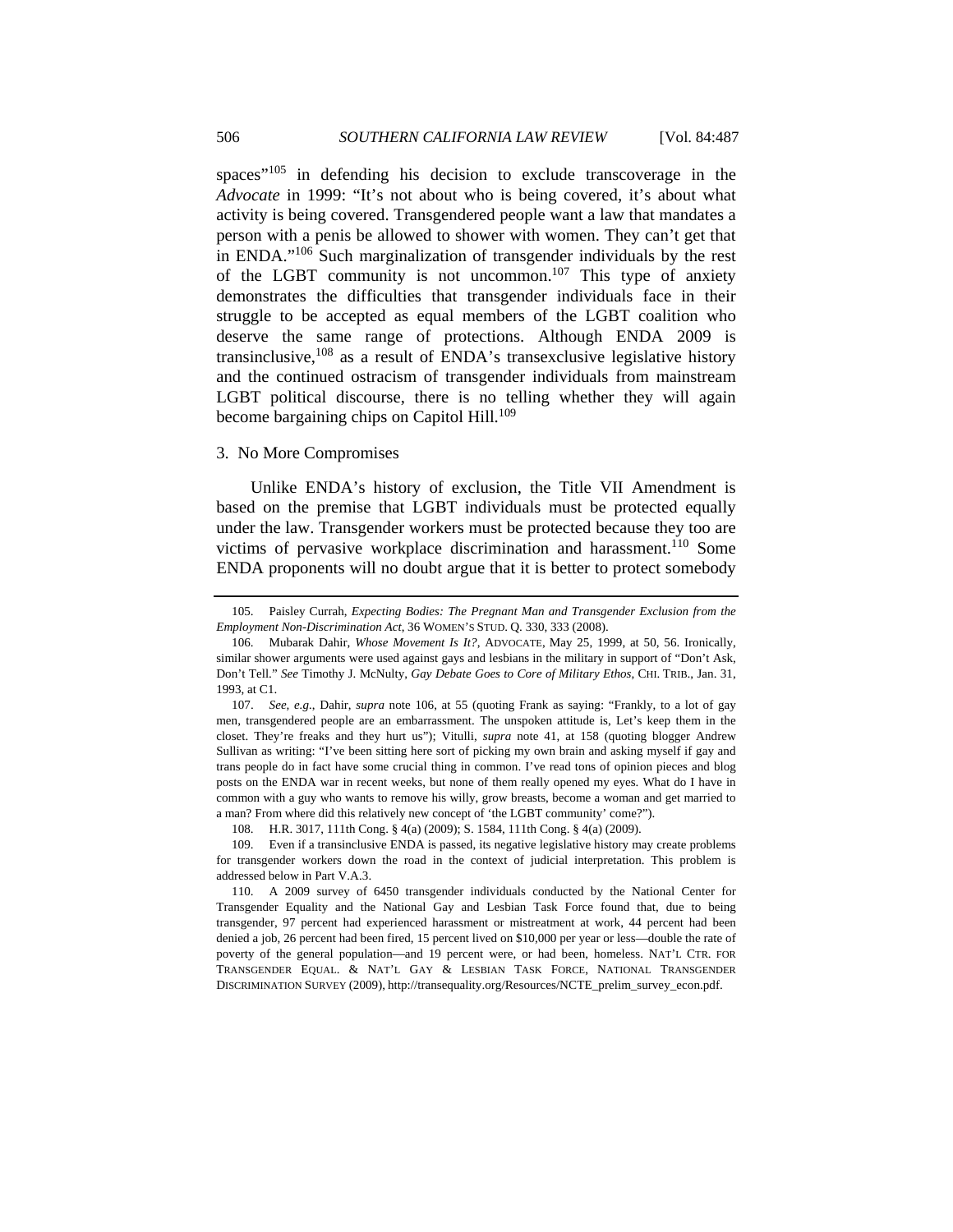than nobody, and that the passage of a transexclusive ENDA would at least provide antidiscrimination relief to the majority of people in the LGBT community.111

Transgender plaintiffs, however, have made some progress litigating gender identity–based workplace discrimination and harassment under *Price Waterhouse v. Hopkins*'s gender-stereotyping theory of liability.<sup>112</sup> The resulting patchwork of judicial protections—although volatile and far from providing adequate and consistent protection—nonetheless offers some relief. But if Congress passes a transexclusive bill, this patchwork of protections is at risk of being invalidated by courts that might reason that, in enacting a transexclusive ENDA, Congress does not intend to ban job discrimination against transgender workers. As such, a transexclusive bill will protect gays and lesbians, but at the same time, undermine the progress that transgender litigants have made in court.

Although there is no guarantee that legislators would not also try to remove transprotection from the Title VII Amendment, the recent political battles over, and mobilization against, ENDA 2007's transexclusion would serve as a cautionary tale for anyone contemplating this course of action. Recall that when Congressman Frank removed transprotection from ENDA 2007, a coalition of around three hundred LGBT organizations sent a letter to House Speaker Pelosi opposing the move and even seven Democrats voted against ENDA 2007 because of its transexclusion. As a result of the intense social reaction to ENDA 2007, in 2009, Congressman Frank reintroduced a version of ENDA that included gender identity as a protected class.<sup>113</sup> This suggests that, after years of effort—going all the way back to the drafting of the first ENDA—transgender activists have built a solid base of support in the LGBT movement, making it harder for politicians to justify and garner support for removing transprotection from the Title VII Amendment.

While the same argument can be made for ENDA—that its sponsors would think twice about removing transprotection—the political horse trading that took place during the DOMA and transgender compromises has tarnished the image of ENDA. Even if it is enacted, it would no longer represent the same symbolic victory it would have before these controversies. The Title VII Amendment, on the other hand, represents a clean start for the LGBT movement's struggle for job equality for its

<sup>111.</sup> *See supra* text accompanying notes 100–02.

<sup>112.</sup> *See infra* Part V.A.

 <sup>113.</sup> *See* H.R. 3017 § 4(a); S.1584 § 4(a).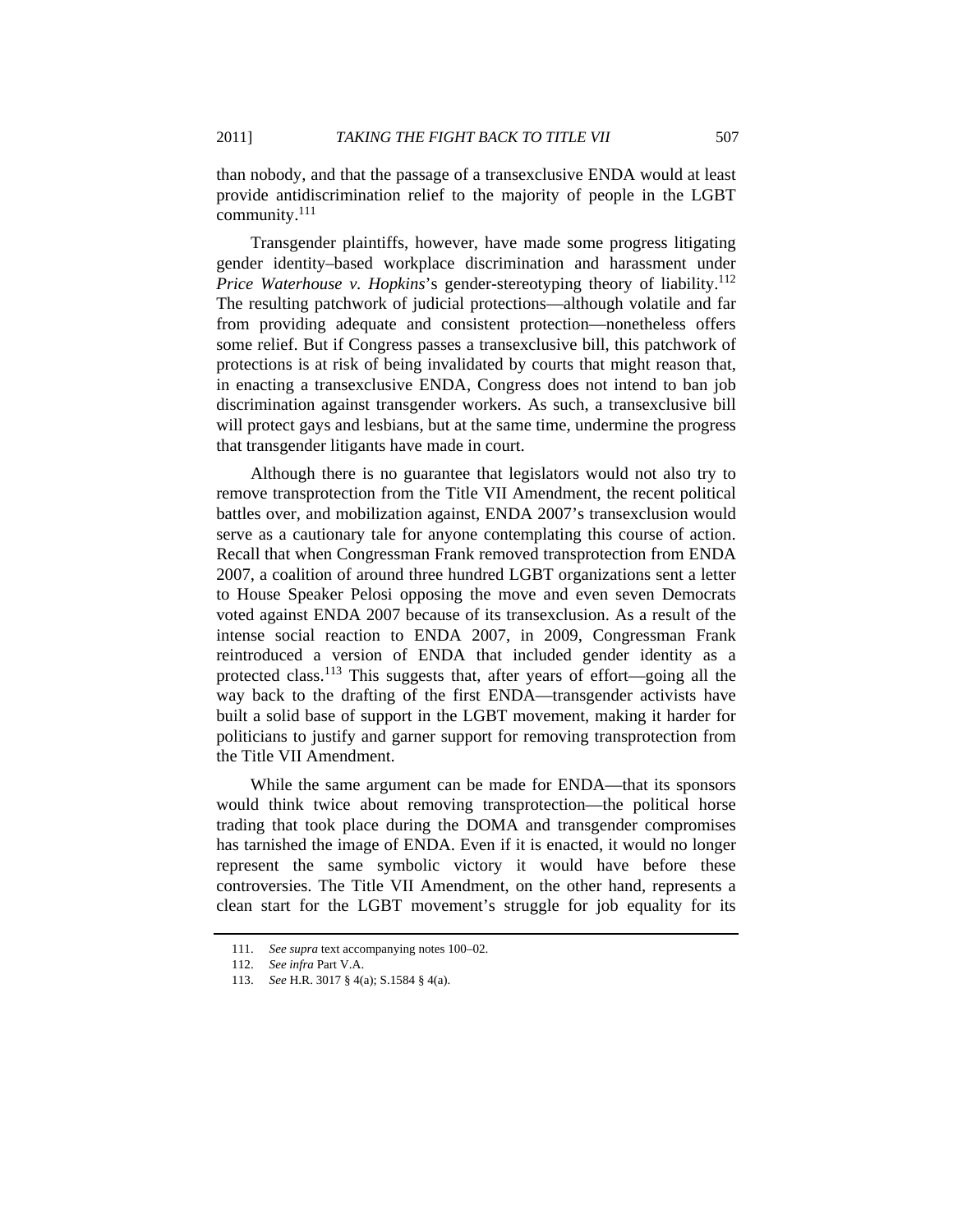currently drafted, would be less effective at protecting LGBT workers than the Title VII Amendment. Thus, even if some support will be lost in translation, the better federal solution is the Title VII Amendment.

## C. LESS EFFECTIVE THAN TITLE VII AND THE ADA

ENDAs 1995 and 2007 are just two examples of a series of compromises that have seriously weakened the efficacy of ENDA. Many commentators, including Vitulli, Shannon H. Tan, and J. Banning Jasiunas, have argued that, while ENDA is drafted to provide the same antidiscrimination protection as Title VII, its prophylactic provisions have been so watered down by numerous concessions that it would provide nowhere near the same level of protection as amending Title VII.<sup>114</sup> Moreover, the watering down of ENDA perpetuates the view that discrimination against LGBT individuals is different from—and less objectionable than—discrimination against people of color or women.<sup>115</sup> The latest iteration of ENDA perpetuates this view and would be less effective than amending Title VII in several important ways.

## 1. Expansive Religious Exemptions

First, and perhaps the most controversial difference, is ENDA 2009's expansive exemption for religious organizations.<sup>116</sup> Compared to ENDA, Title VII provides very limited exemptions under which religious groups may discriminate. Under Title VII, (1) a religious organization may discriminate on the basis of religion, sex, or national origin only if religion, sex, or national origin is a bona fide occupational qualification ("BFOQ"), $^{117}$  and (2) a qualified religious educational institution may discriminate, without a BFOQ, on the basis of religion, but not race, sex, or national origin.<sup>118</sup> ENDA, on the other hand, simply exempts, without restriction, any "corporation, association, educational institution, or society that is exempt from the religious discrimination provisions of [T]itle

<sup>114.</sup> *See* Vitulli, *supra* note 41, at 159 ("[A]s the new homonormativity developed, the bill reflected these changes, becoming less inclusive, less expansive, and continued to accommodate more and more exclusions and compromises."); Tan, *supra* note 26, at 608 ("The proposed ENDA is generally similar to Title VII, but it contains a number of exemptions designed to make the bill more palatable to its opponents."); Jasiunas, *supra* note 26, at 1557 ("[I]t is virtually certain that the protection offered by ENDA will fall far below that offered under Title VII.").

 <sup>115.</sup> *See* Currah & Minter, *supra* note 32, at 50.

 <sup>116.</sup> *See* H.R. 3017 § 6; S. 1584 § 6.

 <sup>117. 42</sup> U.S.C. § 2000e-2(e)(1) (2006).

 <sup>118.</sup> *See id.* § 2000e-2(e)(2).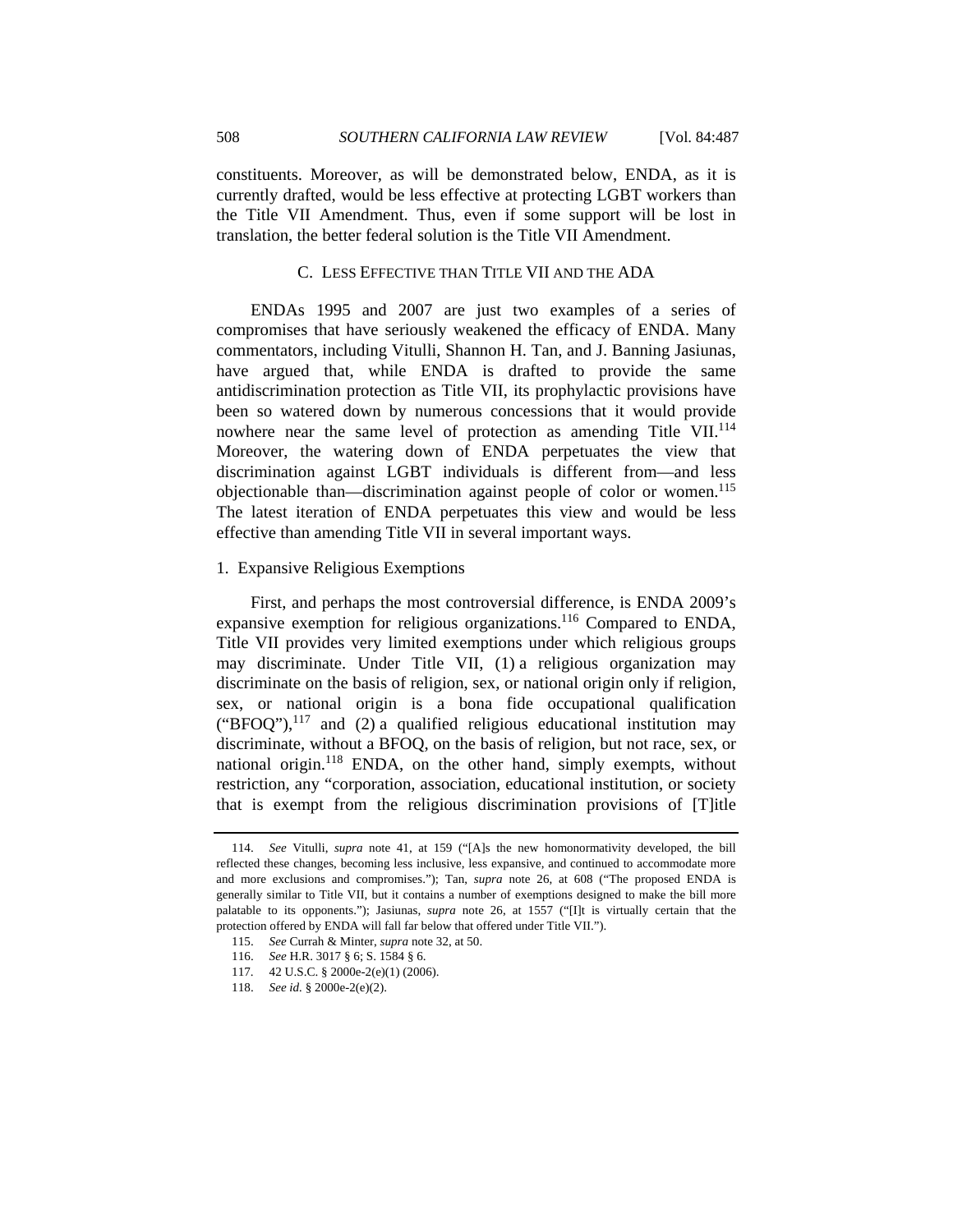VII."119 This expansive exemption would permit a qualified religious organization to discriminate virtually at will on the bases of sexual orientation and gender identity without having to justify its actions with a BFOQ or under some other exception.

Moreover, ENDA's religious exemptions seem to get broader with each rewriting. When ENDA was first introduced in 1994, it prohibited, under any circumstances, a religious organization from discriminating on the basis of sexual orientation with respect to its for-profit activities.<sup>120</sup> By the time ENDA 2007 (House Bill 2015) was introduced, it provided three broad exemptions for religious groups. First, a religious organization was exempt from coverage if its primary purpose was religious worship or teaching.121 Second, any religious group not exempt under the provision above could discriminate on the basis of religion in hiring individuals whose primary duties would consist of supervising, teaching, or spreading religious doctrine or belief.<sup>122</sup> Third, any religious organization could require applicants and employees to conform to those religious tenets that it endorsed.<sup>123</sup> When ENDA 2007 (House Bill 3685) passed the House, its religious exemption became broader yet again, containing the same expansive language as the 2009 version of ENDA.<sup>124</sup> Yet for religious groups, even this blanket exemption is not enough. For example, on September 23, 2009, Craig L. Parshall, General Counsel for the National Religious Broadcasters, testified before the House Committee on Education and Labor and argued that "if passed into law, [ENDA 2009] would impose a *substantial* and *crippling burden* on religious organizations . . . ."125

If the goal of ENDA is to stamp out pervasive job discrimination against LGBT workers, then its religious exemptions have gone too far. Considering that many Christian, Jewish, and Muslim groups and business owners consider homosexuality and other gender-deviant behavior to be "dangerous, sinful and not in keeping with basic morality,"126 how will

<sup>119.</sup> H.R. 3017 § 6.

<sup>120.</sup> *See* H.R. 4636, 103d Cong. § 6 (1994).

 <sup>121.</sup> H.R. 2015, 110th Cong. § 6(a) (2007).

 <sup>122.</sup> *Id.* § 6(b).

 <sup>123.</sup> *Id.* § 6(c).

<sup>124.</sup> *See* H.R. 3685, 110th Cong. § 6 (2007).

<sup>125.</sup> *Employment Non-Discrimination Act: Hearing on H.R. 3017 Before the H. Comm. on Educ. and Labor*, 111th Cong. (2009) (statement of Craig L. Parshall, General Counsel, National Religious Broadcasters) (emphasis added).

 <sup>126.</sup> Concerned Women for Am., *CWA: ENDA Would Dismantle First Amendment Liberties*, CHRISTIAN NEWSWIRE, May 11, 2007, http://www.christiannewswire.com/news/355623091.html. *See also* Laurie Goodstein, *Christian Leaders Unite on Political Issues*, N.Y. TIMES, Nov. 20, 2009, at A22 (stating that Roman Catholic and Orthodox Christian leaders signed a declaration saying they will not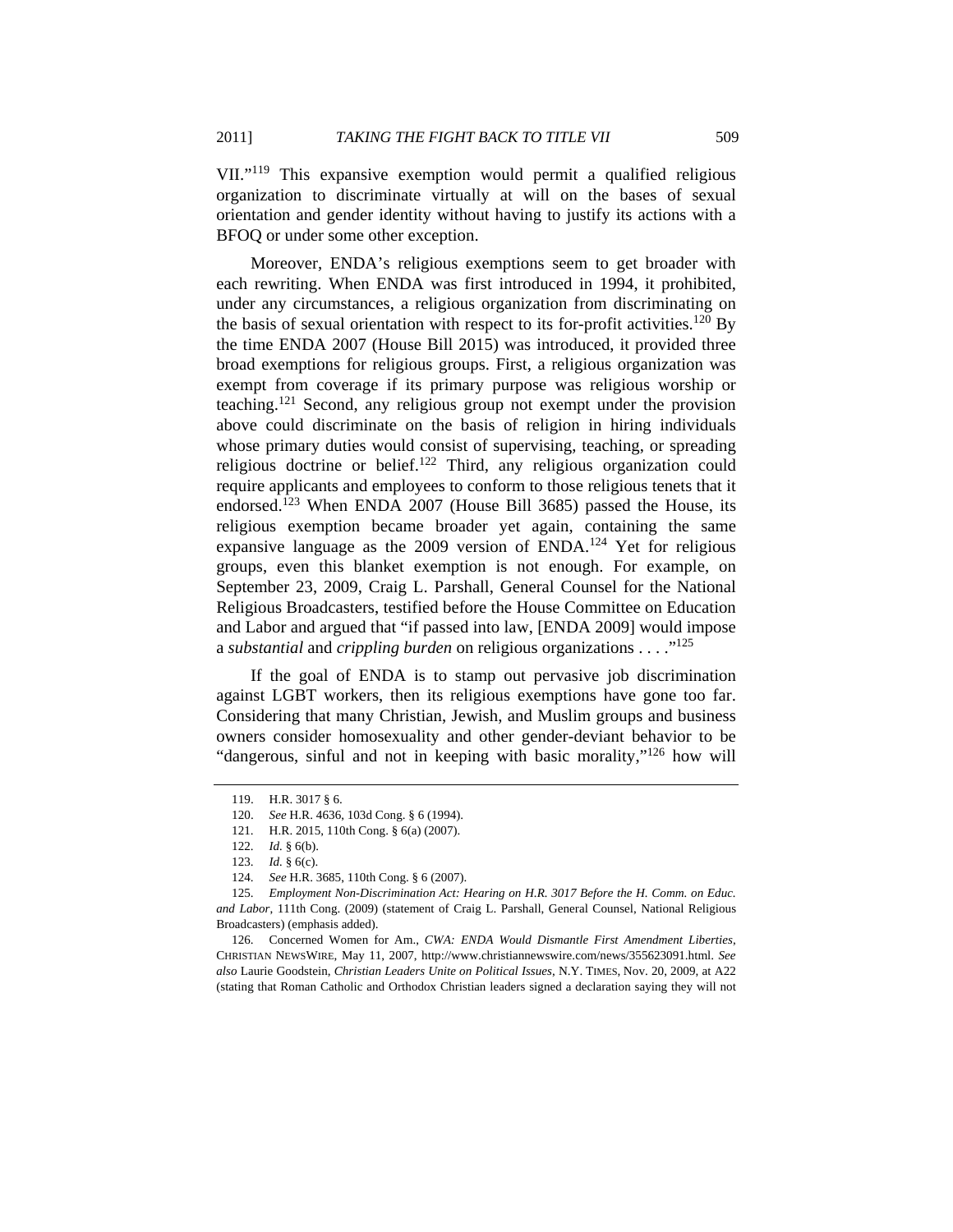ENDA protect LGBT workers if it allows qualified religious organizations to harass or discriminate against them at will? It is one thing to allow, for example, a Catholic school to hire only a straight, male Catholic priest under the BFOQ theory. It is quite another to permit the school to refuse to hire or allow to fire anyone for any position simply because that person is, or is perceived to be, homosexual or transsexual. And it is exactly this type of invidious discriminatory behavior that antidiscrimination statutes such as Title VII and the ADA are designed to prevent.

#### 2. No Cause of Action for Disparate Impact

Second, ENDA 2009 prohibits disparate impact claims;<sup>127</sup> Title VII, however, permits claims brought under the disparate impact doctrine.<sup>128</sup> In other words, a claim under ENDA cannot be "based on statistical disparities between the number of gay people in a particular workplace and the number of gay people generally."129 As Tan observed, this concession was written into ENDA for no better reason than to "make the bill more palatable to its opponents."130 Moreover, both Tan and Jasiunas would agree that the inability of LGBT litigants to bring disparate impact claims under ENDA reinforces the idea that discrimination on the basis of gender identity or sexual orientation is somehow different—and less objectionable—than other forms of discrimination.131

More importantly, ENDA would deny LGBT individuals the benefits associated with being able to bring a disparate impact claim. Ann C. McGinley presented an excellent case study with respect to how a transgender person might benefit from being able to assert a cause of action for disparate impact.<sup>132</sup> ENDA 2009 requires employers reasonably to accommodate transgender workers with access to showering or dressing facilities "in which being seen unclothed is unavoidable."133 It is silent, however, on whether employers may deny transgender workers access to

cooperate with laws recognizing same-sex couples because such marriages are immoral).

<sup>127.</sup> *See* H.R. 3017, 111th Cong. § 4(g) (2009).

 <sup>128.</sup> *See* 42 U.S.C. § 2000e-2(k) (2006) (permitting disparate impact claims). The disparate impact theory was first recognized by the Supreme Court in *Griggs v. Duke Power Co.*, 401 U.S. 424, 430 (1971) ("Under the Act, practices, procedures, or tests neutral on their face, and even neutral in terms of intent, cannot be maintained if they operate to 'freeze' the status quo of prior discriminatory employment practices."). It was later codified in the Civil Rights Act of 1991, Pub. L. No. 102-166, sec. 105, § 703, 105 Stat. 1071, 1074 (codified as amended at 42 U.S.C. § 2000e-2(k)).

 <sup>129.</sup> Feldblum, *supra* note 26, at 179.

 <sup>130.</sup> Tan, *supra* note 26, at 608.

<sup>131.</sup> *Id.* at 609; Jasiunas, *supra* note 26, at 1556.

 <sup>132.</sup> *See* McGinley, *supra* note 26, at 761–63.

 <sup>133.</sup> H.R. 3017, 111th Cong. § 8(a)(3) (2009).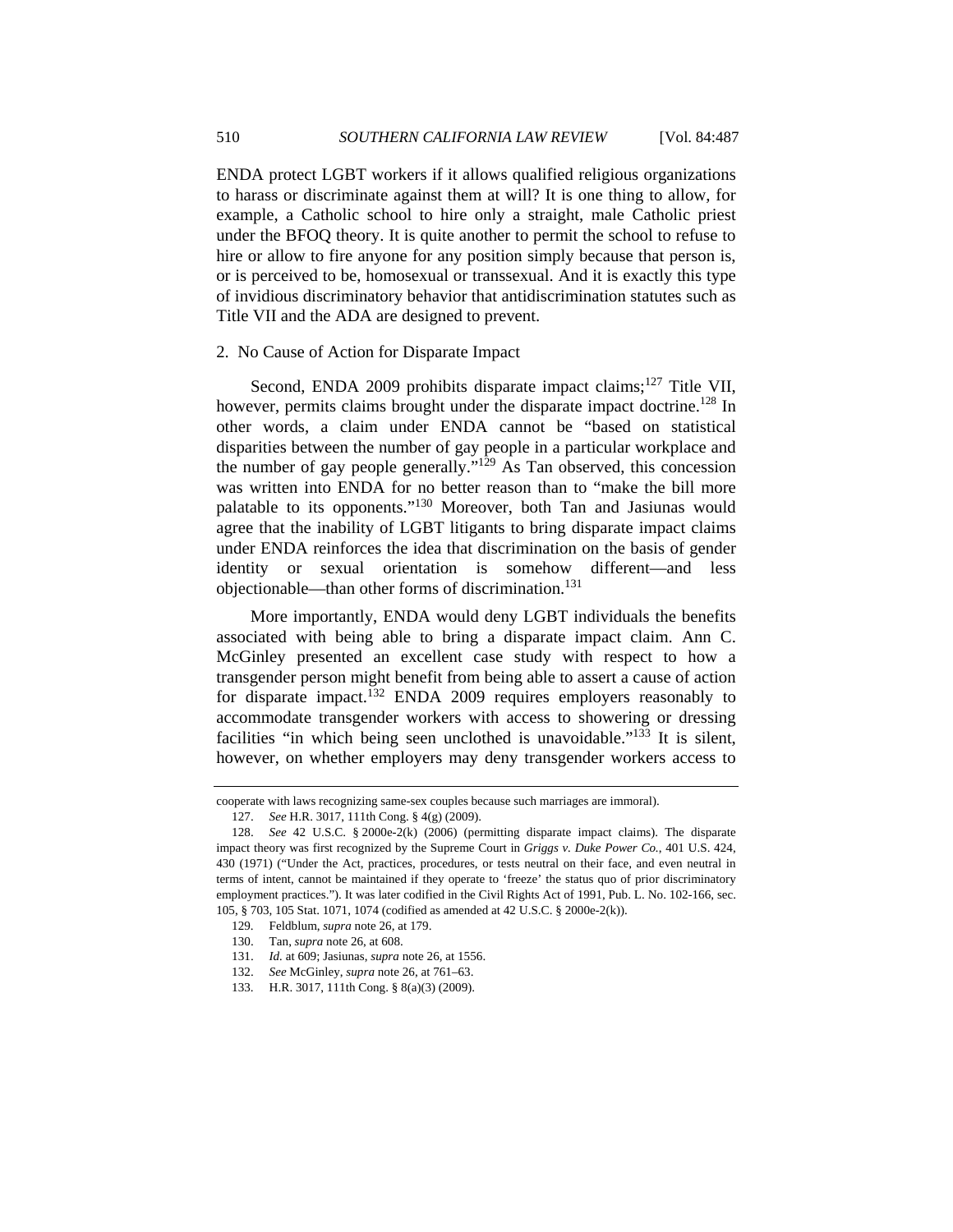the restroom for the gender with which they identify.<sup>134</sup> If ENDA is enacted, the restroom issue will probably have to be litigated in court; the outcome will likely be a crapshoot, as it has been with state laws. For example, the State of Minnesota enacted the Minnesota Human Rights Act, which prohibits employers from discriminating on the basis of gender identity.135 Notwithstanding this Act, the Supreme Court of Minnesota held that an employer may deny a male-to-female transsexual employee access to the restroom for the gender with which she identifies.<sup>136</sup> McGinley argues that the result of such cases may be different if the transgender plaintiff was able to assert a disparate impact cause of action, rather than relying solely on disparate treatment claims.<sup>137</sup> Specifically, McGinley argues that a transsexual transitioning from male to female needs to avoid using the men's restroom due to the danger of being attacked by men and

a policy requiring transsexuals who are in transition to use the restroom that accords with their biological sex and their genitals has a disparate effect on men because of the dangers of [a male-to-female transsexual's] use of the men's room far exceeds the dangers that [a female-to-male transsexual] encounters using the women's restroom.<sup>138</sup>

If ENDA is enacted, however, a plaintiff would be unable to succeed with an argument of the kind that McGinley made because it does not permit a cause of action for disparate impact.

## 3. Lack of Doctrinal Development

Another reason why ENDA would be less effective than the Title VII Amendment is its lack of doctrinal development. If enacted, ENDA would be a brand new statute with many issues that would no doubt need to be resolved through litigation. Title VII, on the other hand, has had over fortyfive years of doctrinal development.

One example of an issue that has been resolved under Title VII but might need to be litigated under ENDA is whether voluntary affirmative action programs would be allowed under ENDA. Section  $4(g)$  of ENDA 2009 expressly disallows quotas and preferential treatment for LGBT

 <sup>134.</sup> *See id.*

 <sup>135.</sup> *See* MINN. STAT. ANN. §§ 363A.03.44, .08.2 (2004) (prohibiting employers from discriminating on the basis of sexual orientation, and defining "sexual orientation" as, among other things, "having or being perceived as having a self-image or identity not traditionally associated with one's biological maleness or femaleness").

 <sup>136.</sup> Goins v. W. Grp., 635 N.W.2d 717, 723 (Minn. 2001).

 <sup>137.</sup> McGinley, *supra* note 26, at 761–63.

 <sup>138.</sup> *Id.* at 762.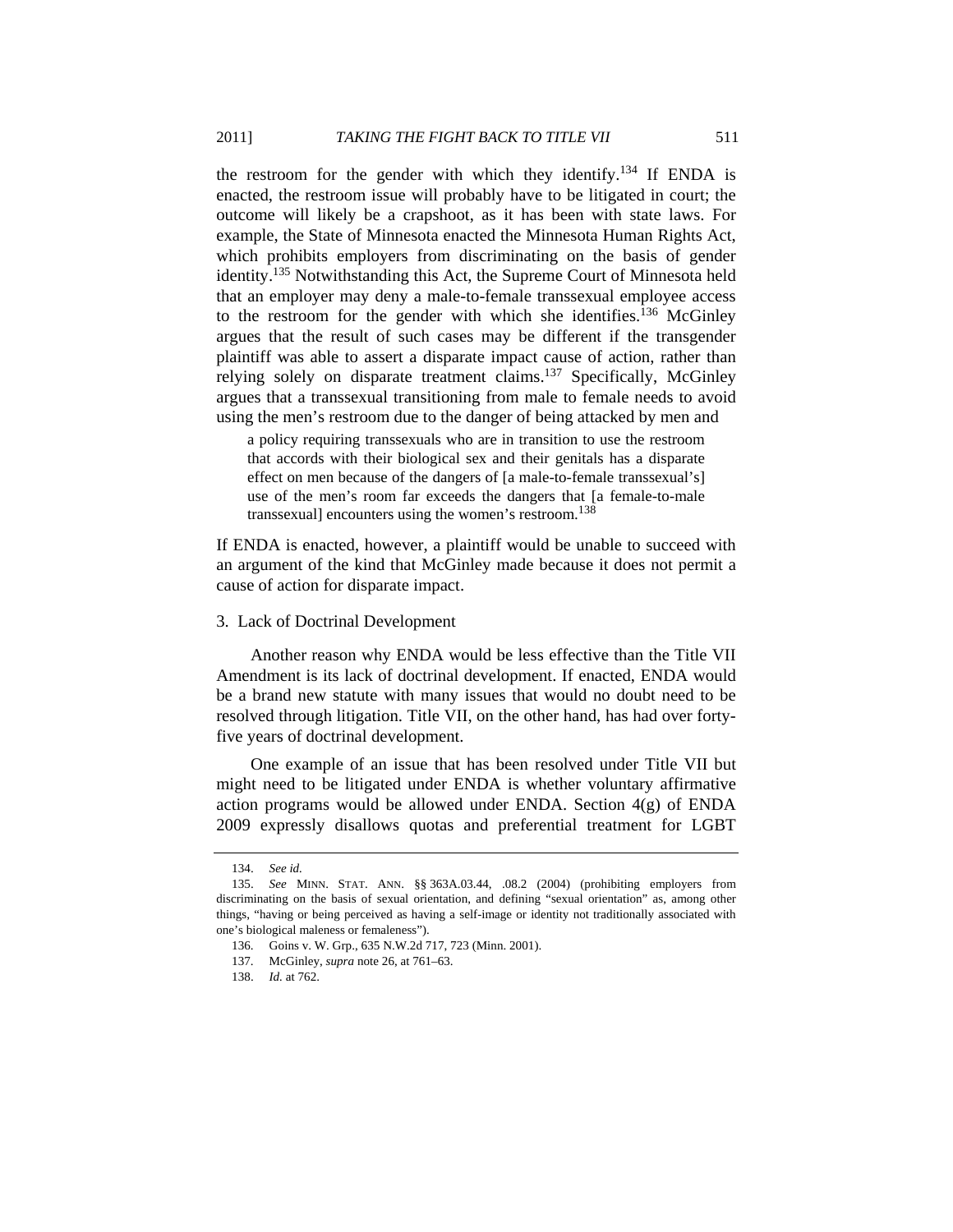people. Tan implied that this provision would foreclose employers from adopting voluntary affirmative action programs.<sup>139</sup> And if an employer's voluntary affirmative action program that benefits LGBTs is challenged in court, there is a possibility that it may be held invalid. This holding would result in a divergence between ENDA and Title VII jurisprudence and further perpetuate the idea that gender identity or sexual orientation discrimination should be treated differently from other forms of discrimination.<sup>140</sup>

The validity of affirmative action programs, however, has been upheld under Title VII's doctrinal jurisprudence.<sup>141</sup> In the seminal case *United Steelworkers of America v. Weber*, the Supreme Court held that an employer's race-based voluntary affirmative action plan is permissible if it is "designed to break down old patterns of racial segregation and hierarchy, . . . does not unnecessarily trammel the interests of white employees, . . . [and] is a temporary measure, not intended to maintain racial balance, but simply to eliminate a manifest racial imbalance." $142$  If the Title VII Amendment is adopted, LGBT workers will be afforded the same doctrinal protections that people of color and women enjoy under Title VII, whereas if ENDA is enacted, many of Title VII's doctrines, including affirmative action programs, will have to be litigated under ENDA before their benefits can be enjoyed by LGBT workers.

#### 4. Vulnerability to Legislative Tinkering

In addition, freestanding statutes such as ENDA are inherently vulnerable to legislative tinkering. In ENDA's case, fifteen years' worth of compromises and concessions have made it even less effective than the ADA, the stand-alone antidiscrimination statute after which ENDA was modeled.143 First, the ADA, like Title VII, permits both disparate treatment and disparate impact claims.<sup>144</sup> ENDA, however, allows only disparate treatment claims. Second, ADA's religious exemptions allow religious

 <sup>139.</sup> *See* Tan, *supra* note 26, at 608.

 <sup>140.</sup> *Id*. at 609; Jasiunas, *supra* note 26, at 1556.

<sup>141.</sup> *E.g.*, Johnson v. Transp. Agency, 480 U.S. 616, 642 (1987) (condoning an employer's affirmative action plan as "embod[ying] the contribution that voluntary employer action can make in eliminating the vestiges of discrimination in the workplace"); United Steelworkers of Am. v. Weber, 443 U.S. 193, 208 (1979) ("Title VII's prohibition . . . against racial discrimination does not condemn all private, voluntary, race-conscious affirmative action plans.").

<sup>142.</sup> *Weber*, 443 U.S. at 195.

 <sup>143.</sup> The ADA makes it unlawful for an employer to "discriminate against a qualified individual with a disability because of the disability of such individual in regard to . . . [the] terms, conditions, and privileges of employment." 42 U.S.C. § 12112(a) (2006).

<sup>144.</sup> *See id.* § 12112(b)(6).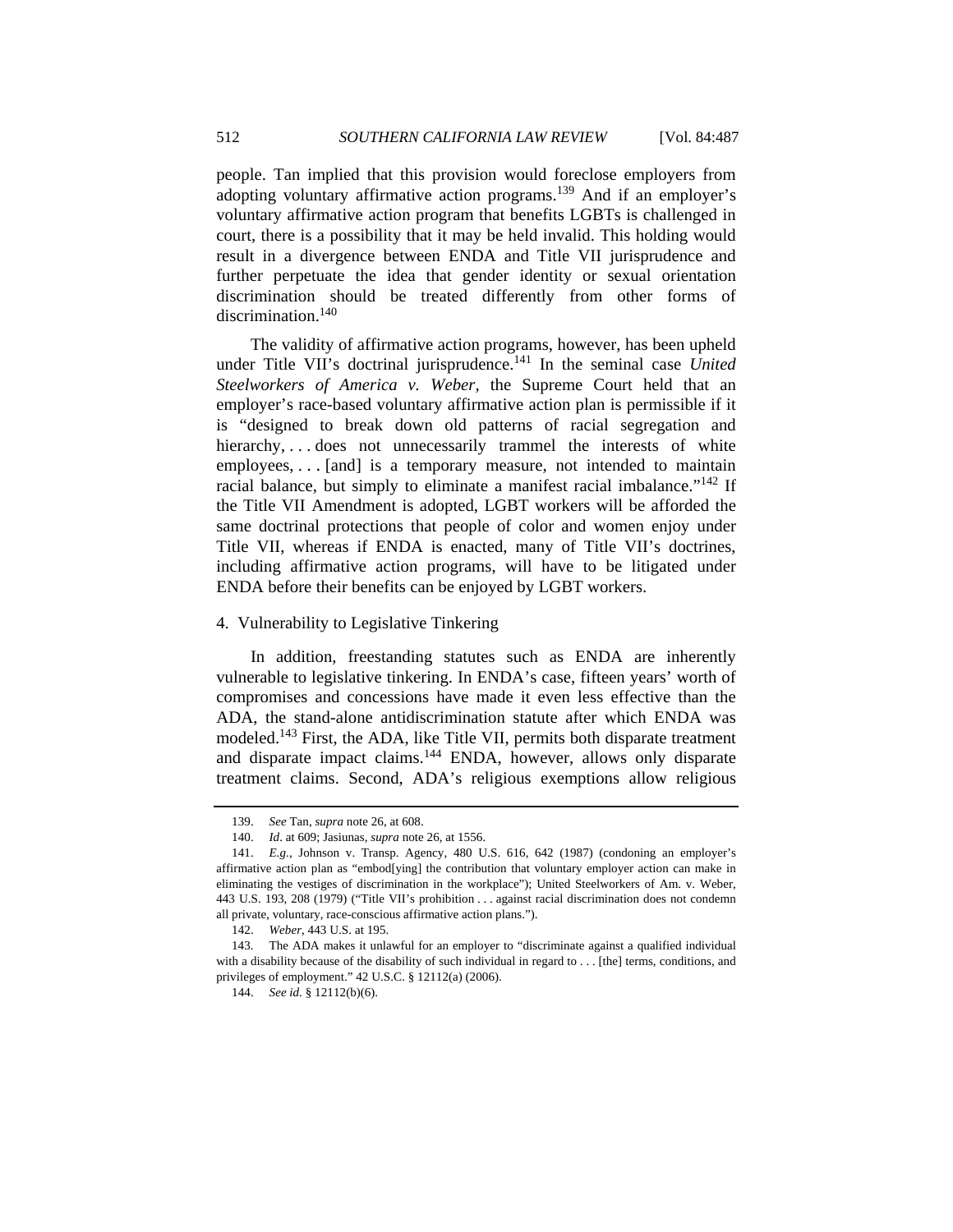organizations to discriminate only on the basis of religion, not disability.<sup>145</sup> Religious organizations may also, under a limited general exception applicable to all businesses, discriminate on the basis of disability if it is job related and consistent with business necessity, or if providing a reasonable accommodation for the disabled person would cause an undue hardship on the operation of the organization.<sup>146</sup> ENDA, however, gives qualified religious groups broad discretion to discriminate against LGBT individuals on the basis of their sexual orientations and gender identities.<sup>147</sup>

As a result of its inherent vulnerability, ENDA has been "rewritten almost every time it has been reintroduced to make it less 'threatening' and consequentially weaker."148 It has been weakened to a point at which, compared to Title VII and the ADA, it hardly provides comparable protection for LGBT workers. As Tan and Jasiunas argued, the weakening of ENDA endorses the idea that sexual orientation and gender identity discrimination is somehow different from—and even less objectionable than—race and sex discrimination.<sup>149</sup>

## 5. A Case for Amending Title VII

The Title VII Amendment, on the other hand, is more resistant to legislative tinkering. If legislators want to water down the Title VII Amendment as they did with ENDA, they will have to craft amendments into the statute itself. For example, in order to prohibit disparate impact claims and to exempt all qualified religious organizations from the Title VII Amendment, 42 U.S.C. § 2000e-2(e) and (k) would have to be amended. And if legislators attempt to amend these sections—even if they draft the amendment in such a way as to leave the other protected classes unaffected—it would be very probable that the groups covered under the other protected classes—race, sex, religions, and national origin—would mobilize against these amendments in order to protect their interest in these doctrines.

More importantly, the Title VII Amendment will be more effective at protecting LGBT individuals because it will provide them with the same protections that people of color and women currently enjoy under Title VII. As stated above, political concessions such as the DOMA and transgender compromises have seriously damaged the image of ENDA. The Title VII

<sup>145.</sup> *See id.* § 12113(c).

<sup>146.</sup> *See id.* §§ 12111(9)–(10), 12113(a).

<sup>147.</sup> *See* H.R. 3017, 111th Cong. § 6 (2009).

 <sup>148.</sup> Vitulli, *supra* note 41, at 160.

 <sup>149.</sup> *See supra* note 131 and accompanying text.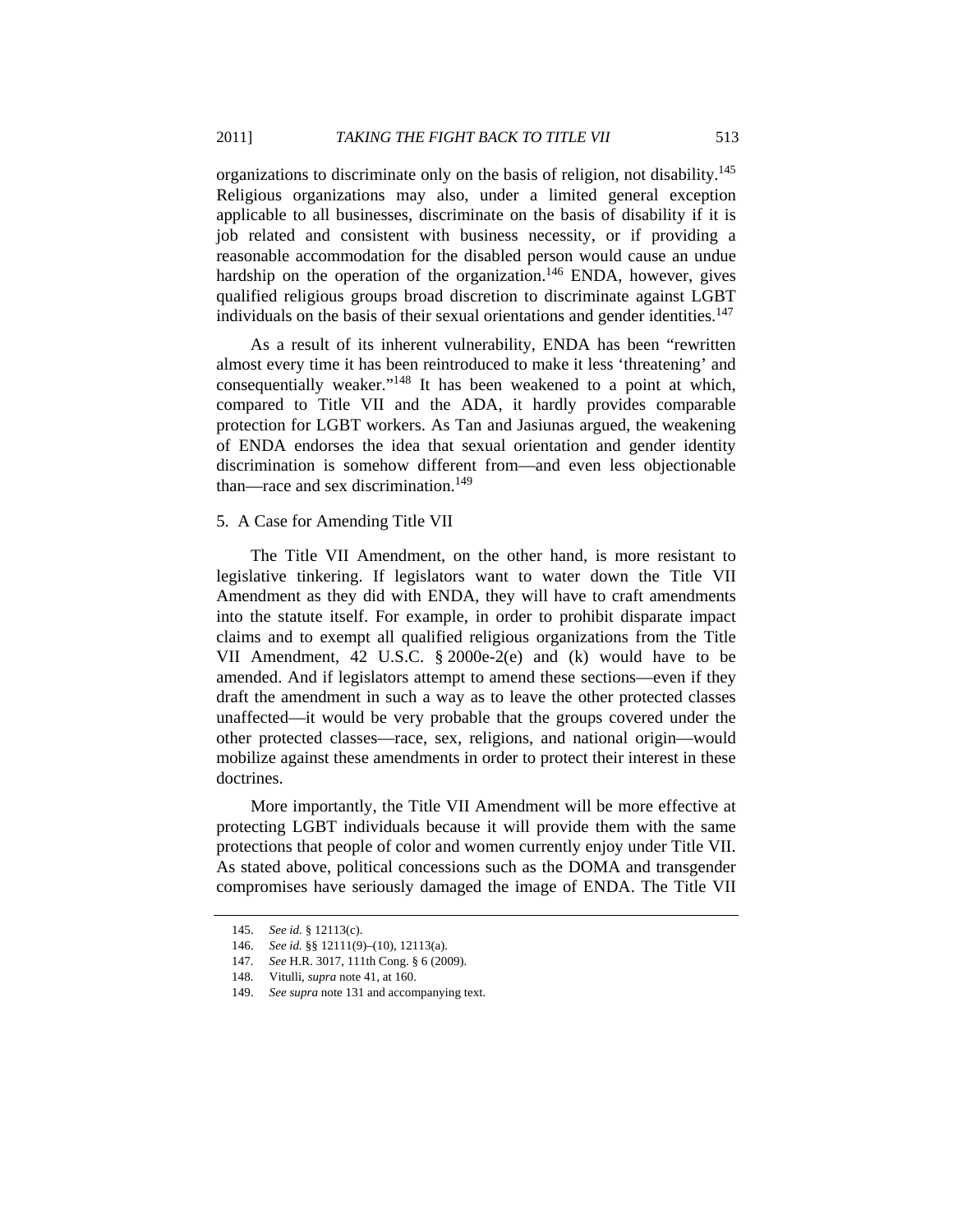Amendment represents a clean start and an opportunity for the LGBT community's struggle for equality to be symbolically placed on the same footing as the struggle for racial and gender equality.

Finally, LGBT litigants as a whole have made slow but definite progress litigating job discrimination and harassment claims under Title VII's gender-stereotyping theory.<sup>150</sup> This is because, as will be discussed below, discrimination on the basis of sexual orientation and gender identity is virtually indistinguishable from discrimination on the basis of gender nonconformity.151 Accordingly, the Title VII Amendment is a better fit for Title VII doctrinally than ENDA, which, if enacted, could go as far as to invalidate the progress that transgender plaintiffs have made.

## III. DEFINING "BECAUSE OF SEX": *PRICE WATERHOUSE* AND *ONCALE*

#### A. A PLAIN MEANING OF "SEX"

Title VII makes it "an unlawful employment practice for an employer . . . to discriminate against any individual with respect to his compensation, terms, conditions, or privileges of employment, *because of such individual's* . . . *sex*."152 Courts in early Title VII sexual discrimination cases adopted a plain meaning interpretation of "sex," limiting the term to its strict, biological definition. The plain meaning interpretation of sex was applied to deny Title VII protection to homosexuals, bisexuals, transsexuals, and effeminate men alike.<sup>153</sup> The following cases illustrate how courts narrowly interpreted "sex" in the 1970s and 1980s.

## 1. Sexual Orientation Is Not "Sex"

*DeSantis v. Pacific Telephone & Telegraph Co.* involved a consolidation of three district court sex discrimination claims brought by

<sup>150.</sup> *See infra* Part III.B.

 <sup>151.</sup> *See infra* Part III.B.4.

 <sup>152. 42</sup> U.S.C. § 2000e-2(a)(1) (2006) (emphasis added).

<sup>153.</sup> *E.g.*, Ulane v. E. Airlines, Inc., 742 F.2d 1081, 1085–87 (7th Cir. 1984) (rejecting a transsexual airline pilot's sex discrimination claim); DeSantis v. Pac. Tel. & Tel. Co., 608 F.2d 327, 329–30 (9th Cir. 1979) (denying Title VII relief to homosexual plaintiffs); Smith v. Liberty Mut. Ins. Co., 569 F.2d 325, 326–27 (5th Cir. 1978) (holding that Title VII does not prohibit discrimination against males who are "effeminate"); Parrella v. Lawrence & Mem'l Hosp., No. 3:08-CV-1445 (PCD), 2009 U.S. Dist. LEXIS 37892, at \*7 (D. Conn. May 5, 2009) (rejecting a bisexual plaintiff's Title VII claim).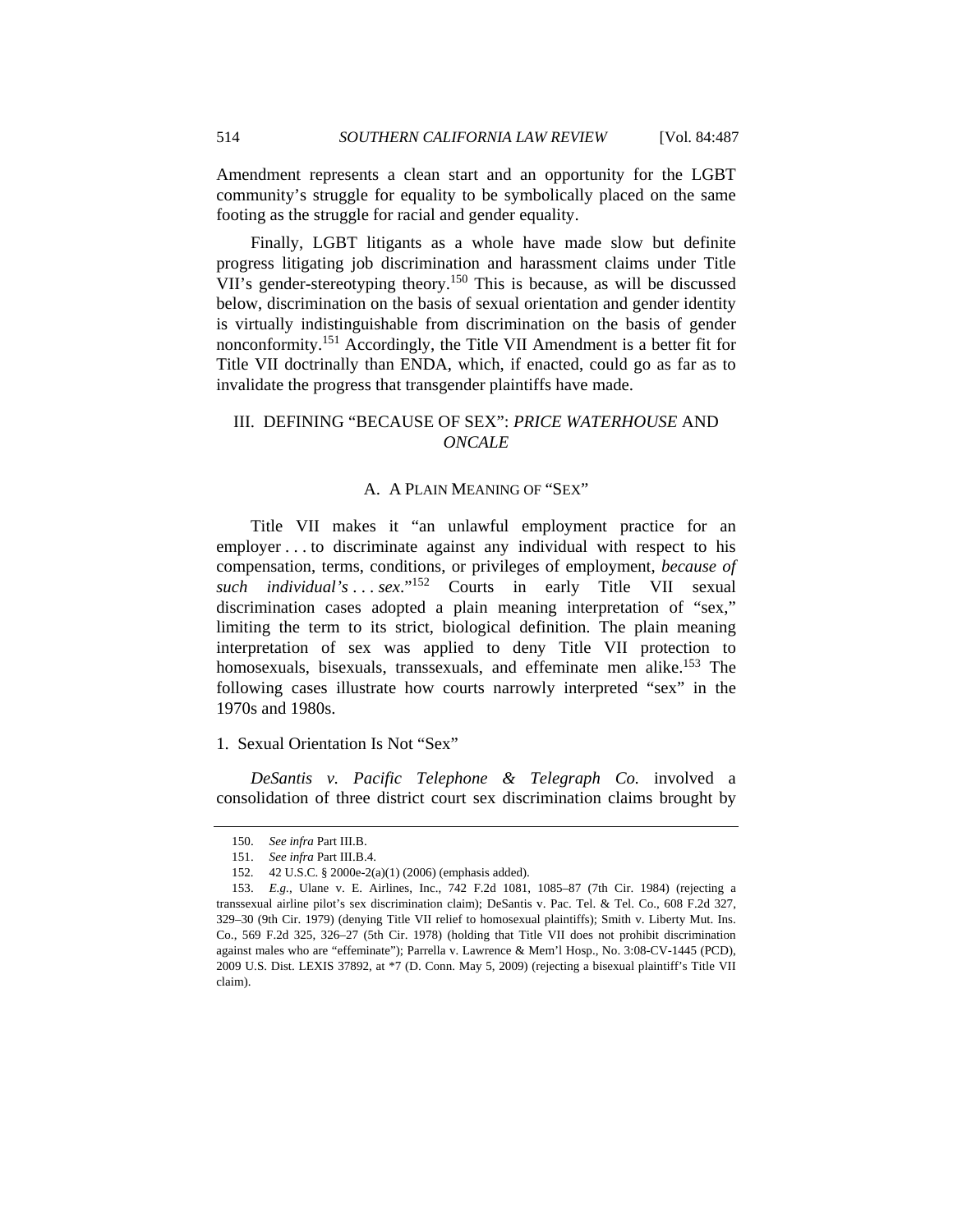four gay men and two lesbian women alleging that their employers (and potential employer in one case) had discriminated against them because of their sexual orientations.154 The Ninth Circuit held that "Title VII's prohibition of 'sex' discrimination applies only to discrimination on the basis of gender and should not be judicially extended to include sexual preference such as homosexuality."155 To reach its holding, the court argued that "Congress has not shown any intent other than to restrict the term 'sex' to its traditional meaning," and courts should "not expand Title VII's application in the absence of Congressional mandate."<sup>156</sup>

#### 2. Gender Identity Is Not "Sex"

Like homosexual and bisexual litigants, transgender plaintiffs in early Title VII cases were also denied relief because the courts adopted a plain meaning of sex.157 For example, in *Holloway v. Arthur Andersen & Co.*, Ramona Holloway, a male-to-female transsexual, was terminated soon after she informed her supervisor that she was preparing for sex reassignment surgery and requested that her company records be changed to reflect her feminized first name.<sup>158</sup> Holloway then filed a Title VII sex discrimination complaint, alleging that she was terminated because she was

<sup>154.</sup> *DeSantis*, 608 F.2d at 328–29. During that period, it was common for courts to use the terms sex and gender interchangeably. While the two terms may have been synonymous at one point, they are now conceptually distinct—sex refers to the anatomical characteristics that define men and women, while gender refers to the cultural norms associated with masculinity and femininity. *See infra* text accompanying notes 208–11.

<sup>155.</sup> *DeSantis*, 608 F.2d at 329–30 (footnote omitted).

<sup>156.</sup> *Id.* at 329 (quoting Holloway v. Arthur Andersen & Co., 566 F.2d 659, 663 (9th Cir. 1977)).

<sup>157.</sup> *E.g.*, *Ulane*, 742 F.2d at 1085 ("The phrase in Title VII prohibiting discrimination based on sex, in its *plain meaning*, . . do[es] not outlaw discrimination against a person who has a sexual identity disorder . . . ." (emphasis added)); Sommers v. Budget Mktg., Inc., 667 F.2d 748, 750 (8th Cir. 1982) (per curiam) (rejecting a male-to-female preoperative transsexual's sex discrimination claim because "for the purposes of Title VII the plain meaning must be ascribed to the term 'sex'"); Holloway v. Arthur Andersen & Co., 566 F.2d 659, 663 (9th Cir. 1977) ("Congress has not shown any intent other than to restrict the term 'sex' to its traditional meaning."); Terry v. EEOC, No. 80-C-408, 1980 U.S. Dist. Lexis 17289, at \*8 (E.D. Wis. Dec. 10, 1980) (denying relief to a preoperative male-to-female transsexual because Title VII "does not protect males dressed or acting as females and vice versa"); Powell v. Read's, Inc., 436 F. Supp. 369, 371 (D. Md. 1977) (holding that to grant relief to a male-tofemale transsexual waitress would be "inconsistent with the plain meaning of the words" of Title VII); Voyles v. Ralph K. Davies Med. Ctr., 403 F. Supp. 456, 457 (N.D. Cal. 1975) (finding that Title VII "speaks of discrimination on the basis of one's 'sex,'" but "[n]o mention is made of change of sex or of sexual preference"), *aff'd*, 570 F.2d 354 (9th Cir. 1978); Grossman v. Bernards Twp. Bd. of Educ., No. 74-1904, 1975 U.S. Dist. LEXIS 16261, at \*7 (D.N.J. Sept. 10, 1975) ("In the absence of any legislative history indicating a congressional intent to include transsexuals within the language of Title VII, the Court is reluctant to ascribe any import to the term 'sex' other than its plain meaning."), *aff'd*, 538 F.2d 319 (3d Cir. 1976).

<sup>158.</sup> *Holloway*, 566 F.2d at 661.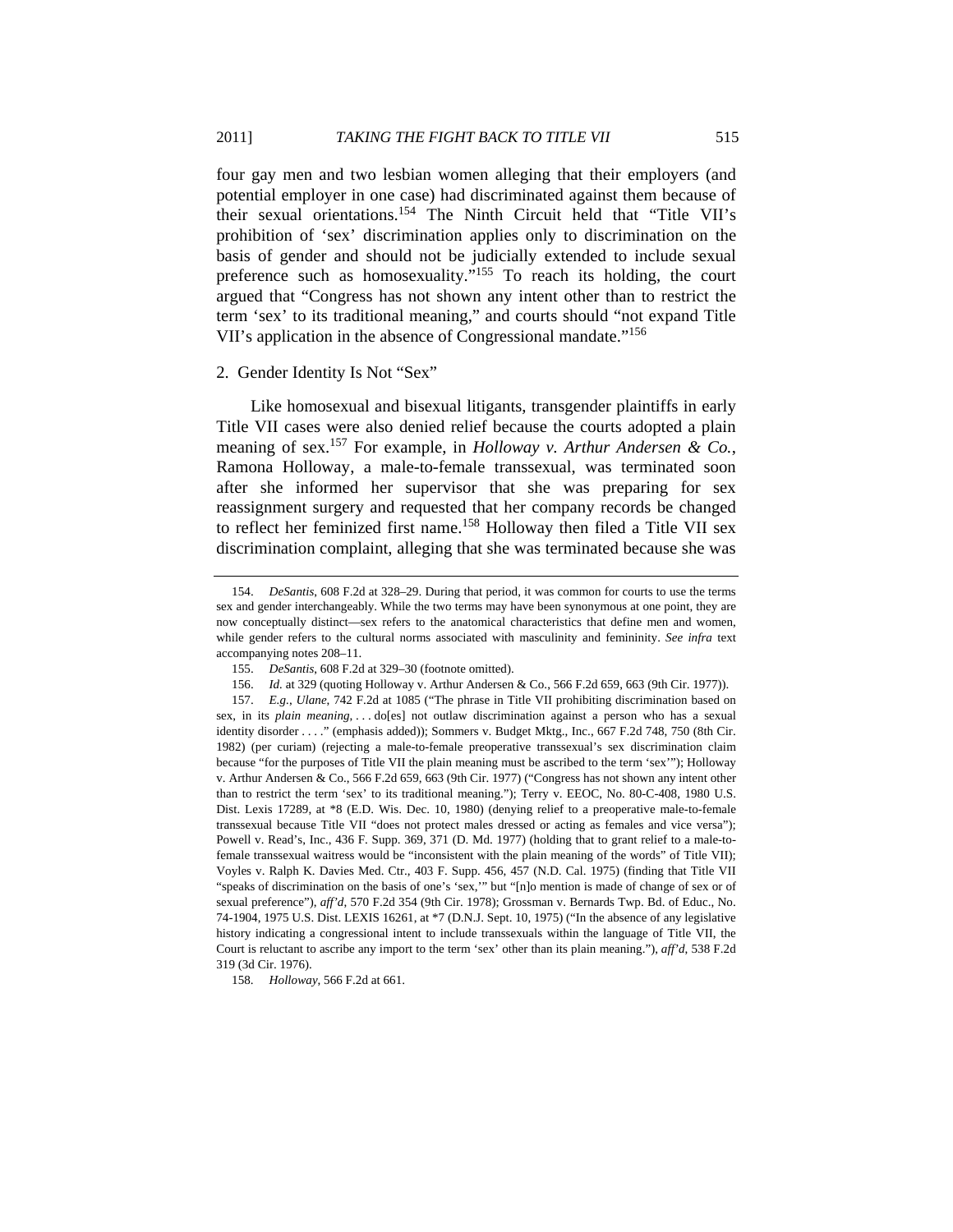a transsexual.159 According to the Ninth Circuit, the district court dismissed the case because "transsexualism was not encompassed within the definition of 'sex' as the term appears in [Title VII]."160

On appeal, the Ninth Circuit affirmed the district court's judgment, arguing that "Congress has not shown any intent other than to restrict the term 'sex' to its traditional meaning."161 The court found that "Holloway [had] not claimed to have [been] treated discriminatorily because she is male or female, but rather because she [is] a transsexual who chose to change her sex."162 Discrimination based on "[a] transsexual individual's decision to undergo sex change surgery," the Ninth Circuit reasoned, "does not bring that individual, nor transsexuals as a class, within the scope of Title VII."<sup>163</sup>

Similarly, the Seventh Circuit, like the Ninth Circuit, also precluded recovery for a transgender plaintiff by restricting the interpretation of sex in Title VII to its plain meaning. In *Ulane v. Eastern Airlines, Inc.*, Karen Frances Ulane, a male-to-female transsexual commercial airline pilot, underwent sex reassignment surgery after years of seeking psychiatric treatment and taking female hormones.164 After the surgery, Eastern Airlines terminated Ulane, citing, among other reasons, that the surgery had "changed [her] from the person Eastern ha[d] hired into a different person."165 Ulane filed a Title VII lawsuit against Eastern Airlines, alleging that she was discriminated against as a female and as a transsexual.<sup>166</sup> The District Court for the Northern District of Illinois found that Eastern Airlines had discriminated against Ulane because she was a transsexual, and that transsexuals are protected by Title VII because "the term, 'sex,' as used in any scientific sense and as used in the statute can be and should be reasonably interpreted to include among its denotations the question of sexual identity."<sup>167</sup>

<sup>159.</sup> *Id.* 

<sup>160.</sup> *Id.* 

<sup>161.</sup> *Id.* at 663.

<sup>162.</sup> *Id.* at 664.

<sup>163.</sup> *Id.* 

 <sup>164.</sup> Ulane v. E. Airlines, Inc., 742 F.2d 1081, 1082–83 (7th Cir. 1984).

 <sup>165.</sup> Ulane v. E. Airlines, Inc., 581 F. Supp. 821, 832 (N.D. Ill. 1983), *rev'd*, 742 F.2d 1081.

<sup>166.</sup> *Ulane*, 742 F.2d at 1082.

<sup>167.</sup> *Ulane*, 581 F. Supp. at 825. The district court conceded that "there [was] not a shadow of a doubt that Congress never intended anything one way or the other on the question of whether the term, 'sex,' would include transsexuals. The matter simply was not thought of." *Id.* The court, however, continued: "I believe that working with the word that the Congress gave us to work with, it is my duty to apply it in what I believe to be the most reasonable way. I believe that the term, 'sex,' literally applies to transsexuals and that it applies scientifically to transsexuals." *Id.*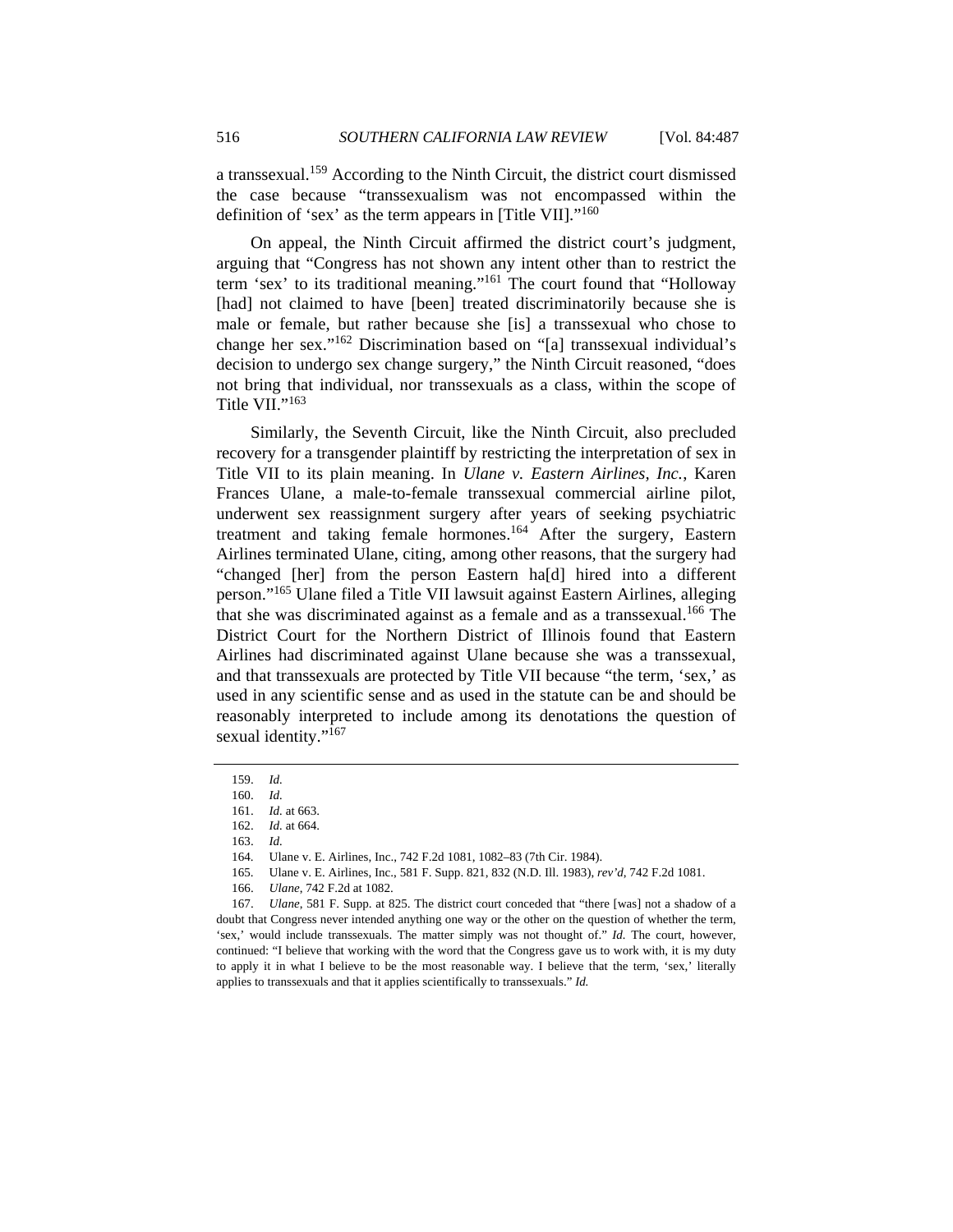On appeal, the Seventh Circuit, making a plain meaning argument, reversed the district court's decision.<sup>168</sup> The court found that

[t]he phrase in Title VII prohibiting discrimination based on sex, in its *plain meaning*, implies that it is unlawful to discriminate against women because they are women and against men because they are men. The words of Title VII do not outlaw discrimination against a person who has a sexual identity disorder . . . ; a prohibition against discrimination based on an individual's sex is not synonymous with a prohibition against discrimination based on an individual's sexual identity disorder or discontent with the sex into which they were born.<sup>169</sup>

The Seventh Circuit then went on to reject Ulane's sex discrimination claim, finding that if Eastern Airlines discriminated against Ulane, it was not "because she is female, but because [she] is a transsexual—a biological male who takes female hormones, cross-dresses, and has surgically altered parts of her body to make it appear to be female."<sup>170</sup>

#### 3. Effeminacy Is Not "Sex"

Courts have even refused to extend Title VII's prohibition of sex discrimination to effeminate men. For example, in *Smith v. Liberty Mutual Insurance Co.*, Bennie E. Smith applied for and was denied employment as a mail room clerk for Liberty Mutual Insurance because his interviewer thought he was effeminate.<sup>171</sup> Smith brought a Title VII action against Liberty Mutual Insurance, alleging both sex and race discrimination.<sup>172</sup> The district court granted summary judgment in favor of the defendant on the sex discrimination claim, allowing the race discrimination claim to proceed to trial, but dismissed it later, and, on appeal, the Fifth Circuit affirmed.<sup>173</sup> Limiting sex to its plain meaning, the Fifth Circuit found that Smith was not claiming that he was discriminated against because he was a male, but because "as a male, he was thought to have those attributes more generally characteristic of females and epitomized in the descriptive 'effeminate.'"174 Thus, the court argued, Title VII's prohibition on sex discrimination cannot be extended "to situations of questionable application without some

<sup>168.</sup> *Ulane*, 742 F.2d at 1085–87.

<sup>169.</sup> *Id.* at 1085 (emphasis added).

<sup>170.</sup> *Id.* at 1087 (footnote omitted).

 <sup>171.</sup> Smith v. Liberty Mut. Ins. Co., 569 F.2d 325, 326 (5th Cir. 1978).

<sup>172.</sup> *Id.*

<sup>173.</sup> *Id.* at 326–27, 330.

<sup>174.</sup> *Id.* at 327.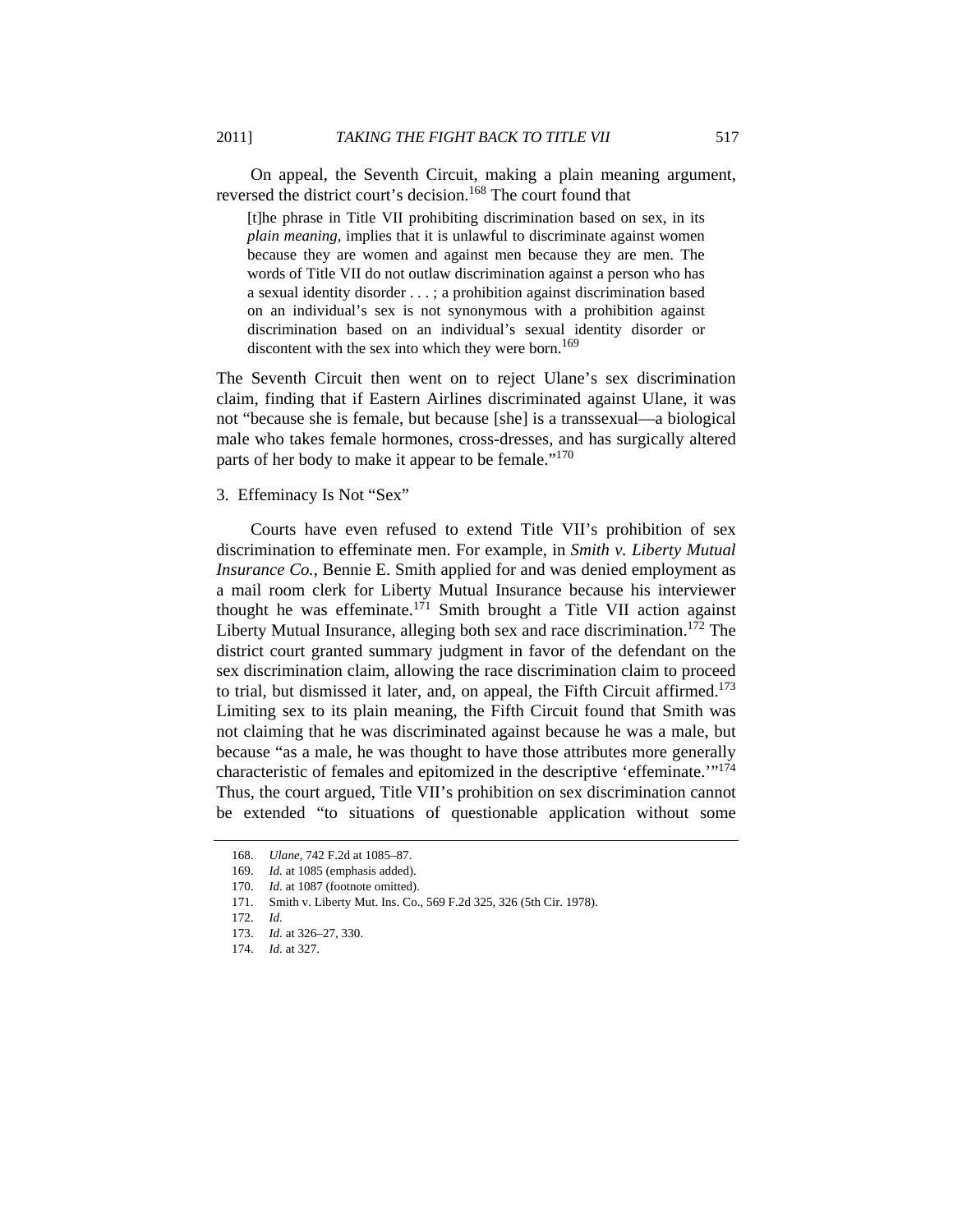stronger Congressional mandate, $175$  and, therefore, sex discrimination "cannot be strained" to include discrimination on the basis of effeminacy.176

## B. EXPANDING "BECAUSE OF SEX"

The United States Supreme Court in two cases dramatically changed Title VII sex discrimination jurisprudence by embracing an expansive view of sex that went beyond its strict, anatomical definition. In the first case, *Price Waterhouse v. Hopkins*, the Court recognized adverse employment decisions based on gender stereotyping as a form of sex discrimination under Title VII.<sup>177</sup> In the second case, *Oncale v. Sundowner Offshore Services, Inc.*, the Court unanimously held that Title VII prohibits same-sex harassment.<sup>178</sup> Although neither case involved homosexual, bisexual, or transgender plaintiffs, nor can they be said to have held that Title VII covers individuals discriminated against on the basis of their sexual orientations or gender identities, the Court laid down the doctrinal foundation for later courts and plaintiffs to drive Title VII's jurisprudence from a narrow prohibition of discrimination based on one's biological sex toward a broader prohibition on discrimination based on gender nonconformity. And because, as will be argued below, effeminate men and masculine women, gay men and lesbian women, and transgender individuals are by definition gender nonconformists, discrimination against or harassment of them because they defy conventional gender expectations is discrimination on the basis of sex.

#### 1. *Price Waterhouse v. Hopkins*

In *Price Waterhouse*, Ann Hopkins was a senior manager at the Washington, D.C. office of Price Waterhouse and became a candidate for partnership.179 As part of the partnership selection process, partners in the firm were asked to submit written comments on the candidates, which played an important role in their selection.<sup>180</sup> While some partners endorsed Hopkins's candidacy, others did not; those who did not endorse her submitted comments that were often critical of her personality and

 <sup>175.</sup> *Id.* (quoting Willingham v. Macon Tel. Publ'g Co., 507 F.2d 1084, 1090 (5th Cir. 1975) (en banc)).

<sup>176.</sup> *See id.*

 <sup>177.</sup> Price Waterhouse v. Hopkins, 490 U.S. 228, 258 (1989).

 <sup>178.</sup> Oncale v. Sundowner Offshore Servs., Inc., 523 U.S. 75, 82 (1998).

<sup>179.</sup> *Price Waterhouse*, 490 U.S. at 231.

<sup>180.</sup> *Id.* at 232.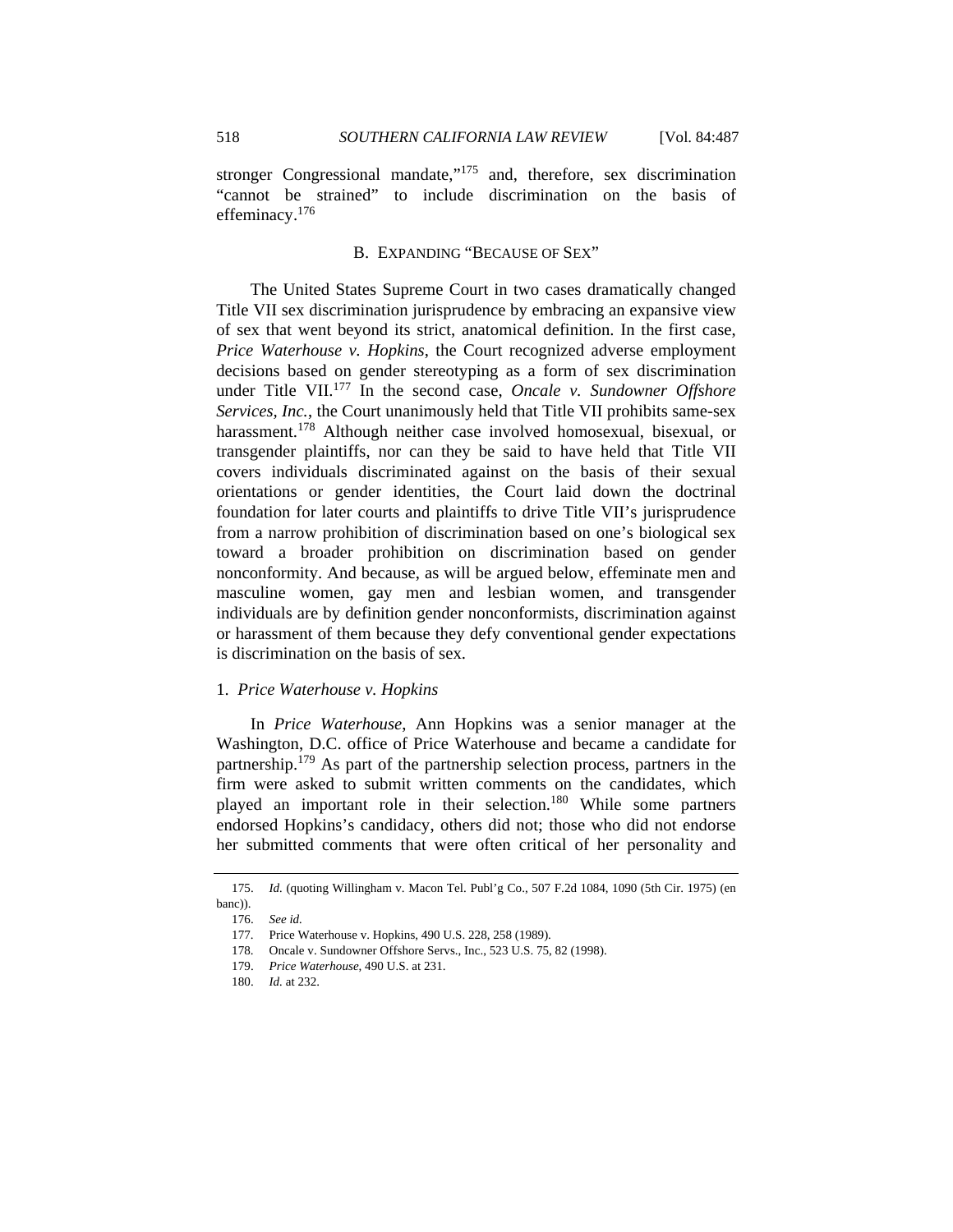physical appearance, which did not conform to female gender norms.<sup>181</sup> For example, some described her as "macho" and "overcompensate all for being a woman," while others suggested that she take "a course at charm school" and "walk more femininely, talk more femininely, dress more femininely, wear make-up, have her hair styled, and wear jewelry."182

When Hopkins was denied partnership, she sued the firm under Title VII, alleging that Price Waterhouse had discriminated against her on the basis of her sex in its partnership selection decision.<sup>183</sup> The District Court for the District of Columbia ruled in Hopkins's favor, finding that Price Waterhouse had discriminated against Hopkins on the basis of her sex when it relied on the partners' gender-stereotyping comments.<sup>184</sup> The District of Columbia Circuit Court of Appeals affirmed the district court's ruling and the matter was appealed to the U.S. Supreme Court.<sup>185</sup>

The Supreme Court held that discrimination based on gender stereotyping is a form of sex discrimination under Title VII.<sup>186</sup> The Court stated that

we are beyond the day when an employer could evaluate employees by assuming or insisting that they matched the stereotype associated with their group, for "[i]n forbidding employers to discriminate against individuals because of their sex, Congress intended to strike at the entire spectrum of disparate treatment of men and women resulting from sex stereotypes."<sup>187</sup>

The Court thus recognized that discrimination based on sex under Title VII was no longer limited to discrimination triggered purely by physical anatomy, but also included discrimination motivated by physical appearance and behavioral characteristics that might be considered "masculine" or "feminine."<sup>188</sup> Although Hopkins was not discriminated against because she was a woman per se, she was discriminated against because she did not conform to stereotypical characteristics expected of her

<sup>181.</sup> *Id.* at 234–35.

<sup>182.</sup> *Id.* at 235. For a presentation of Ann Hopkins and this case in a different light, see generally Cynthia Estlund, *The Story of* Price Waterhouse v. Hopkins, *in* EMPLOYMENT DISCRIMINATION STORIES 65, 65–103 (Joel Wm. Friedman ed., 2006).

<sup>183.</sup> *Price Waterhouse*, 490 U.S. at 231–32.

<sup>184.</sup> *See id.* at 236–37.

<sup>185.</sup> *Id.* at 232.

<sup>186.</sup> *See id.* at 250.

<sup>187.</sup> *Id.* at 251 (alteration in original) (quoting City of L.A. Dep't of Water & Power v. Manhart, 435 U.S. 702, 707 n.13 (1978)).

<sup>188.</sup> *See id.* at 250–51.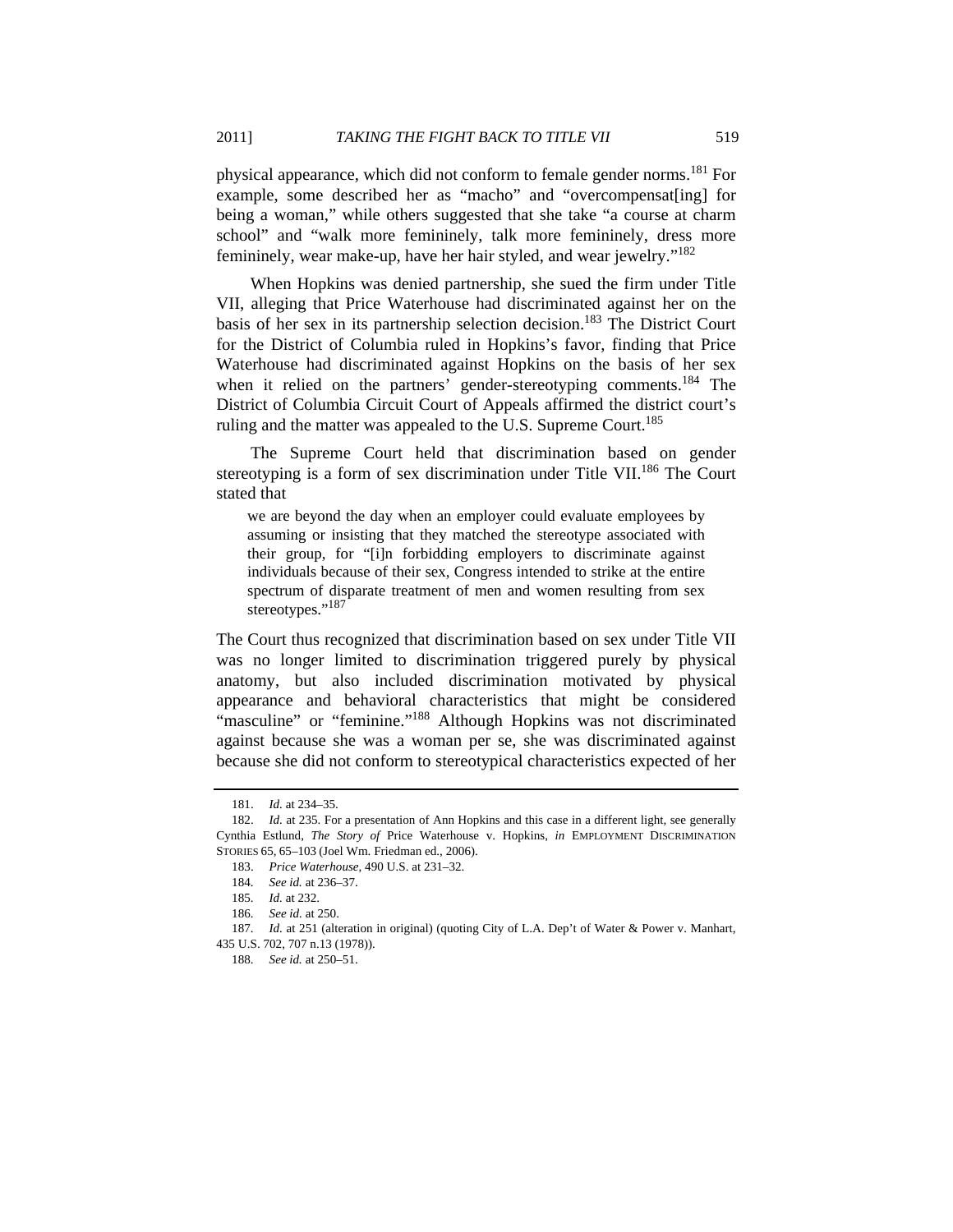gender.189 Thus, according to the Supreme Court, discrimination on the basis of gender nonconformity is discrimination because of sex under Title VII.

## 2. The Grooming Code Cases

Critics of the gender-stereotyping theory of liability<sup>190</sup> might point to the "grooming code cases"191 as evidence that *Price Waterhouse* does not stand for the proposition that discrimination on the basis of gender stereotypes is discrimination because of sex. The grooming code cases are a line of lower court decisions that upheld sexually disparate grooming policies even though such policies require employees to conform to stereotypical norms associated with their genders. For example, in the seminal *Jespersen v. Harrah's Operating Co.*, a female casino employee brought a Title VII claim against the casino's "Personal Best" policy, which required male employees to wear their hair short, trim their finger nails, and refrain from wearing makeup or nail polish, and required female employees to wear their hair "teased, curled, or styled," as well as wear stockings, and placed limits on the types of nail polish to be worn.<sup>192</sup> The Ninth Circuit, en banc, held that such sexually disparate grooming policies are permissible under Title VII as long as they do not impose unequal burdens on men and women.<sup>193</sup> Furthermore, the court distinguished the case from *Price Waterhouse*, finding that there was "no evidence . . . to indicate that the policy was adopted to make women bartenders conform to

<sup>189.</sup> *See id.* 

<sup>190.</sup> *See, e.g.*, Michael Starr & Amy L. Strauss, *Sex Stereotyping in Employment: Can the Center Hold?*, 21 LAB. LAW. 213, 246 (2006) ("[T]he notion that Title VII, as currently written, renders sex stereotyping per se impermissible strays beyond legitimate judicial interpretation or Supreme Court precedent, properly construed.").

<sup>191.</sup> *See, e.g.*, Jespersen v. Harrah's Operating Co., 444 F.3d 1104, 1111–12 (9th Cir. 2006) (en banc) (declining to apply the reasoning of *Price Waterhouse* in a lawsuit involving appearance and grooming standards); Harper v. Blockbuster Entm't Corp., 139 F.3d 1385, 1387 (11th Cir. 1998) (holding that different hair length standards for men and women do not violate Title VII); Tavora v. N.Y. Mercantile Exch., 101 F.3d 907, 908–09 (2d Cir. 1996) (per curiam) (same); Rathert v. Vill. of Peotone, 903 F.2d 510, 515–16 (7th Cir. 1990) (upholding a restriction on police officers from wearing ear studs even when not on duty); Creed v. Family Express Corp., No. 3:06-CV-465RM, 2009 U.S. Dist. LEXIS 237, at \*29 (N.D. Ind. Jan. 5, 2009) (granting the employer's motion for summary judgment on a claim involving a grooming policy that required a male-to-female transsexual to dress less femininely); Bedker v. Domino's Pizza, Inc., 491 N.W. 2d 275, 277 (Mich. Ct. App. 1992) (upholding a male-only hair-length grooming standard); Lockhart v. La.-Pac. Corp., 795 P.2d 602, 602– 04 (Or. Ct. App. 1990) (upholding a rule allowing women, but not men, to wear "facial jewelry while on the job").

 <sup>192.</sup> *Jespersen*, 444 F.3d at 1107–08.

 <sup>193.</sup> *Id.* at 1109–10.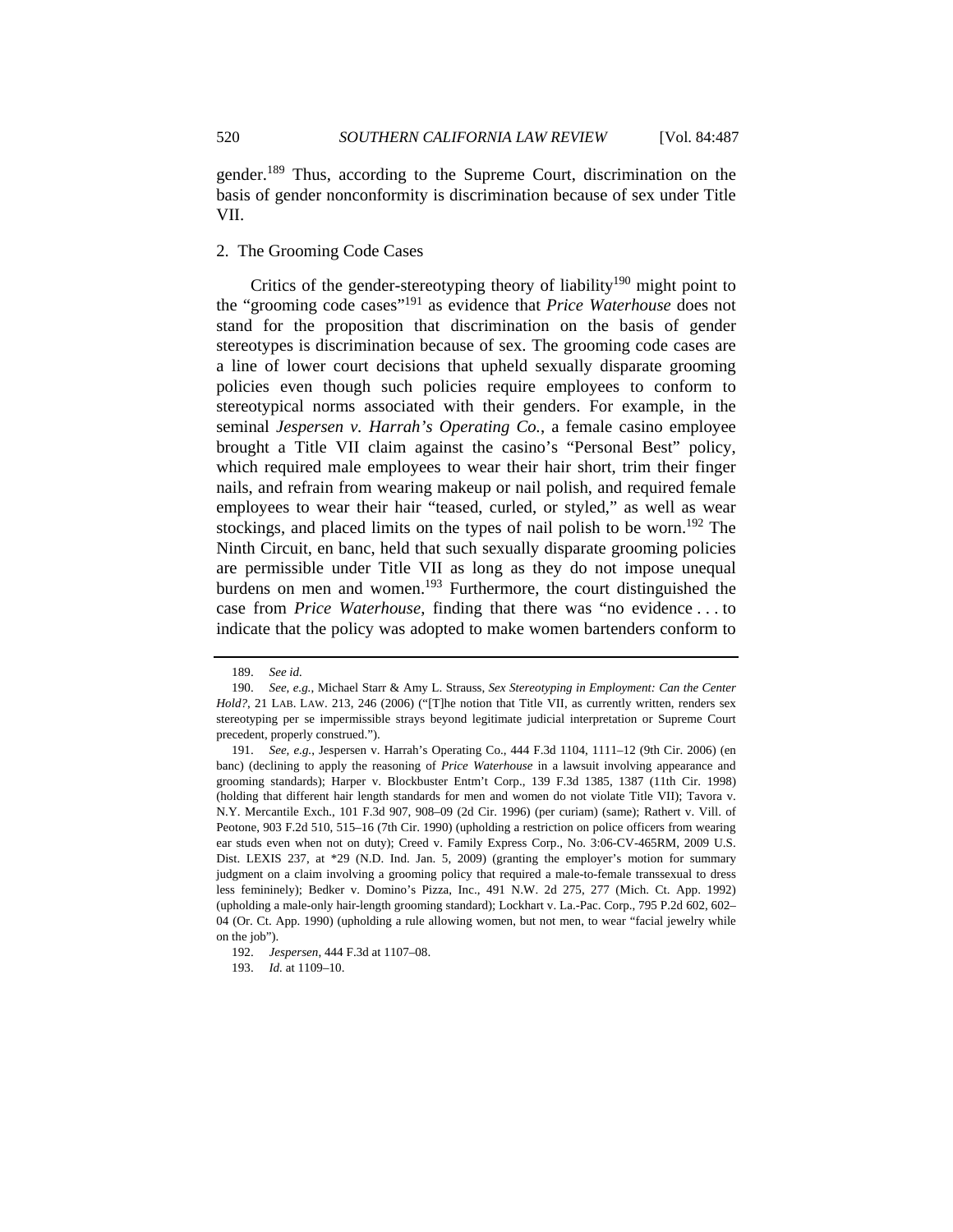a commonly-accepted stereotypical image of what women should wear."<sup>194</sup>

Despite courts such as the Ninth Circuit upholding sexually disparate grooming codes, the Supreme Court has yet to adjudicate this issue. If it does, there is a real possibility that the Supreme Court would overturn these cases, which are undoubtedly inconsistent with *Price Waterhouse*. As Mary Ann C. Case stated, "It is difficult to see how disparate grooming standards for the two sexes can survive *Hopkins*'s holding that it constitutes evidence of sex discrimination to suggest to a female employee that she 'dress more femininely, wear make-up, have her hair styled, and wear jewelry.'"195 Even the Seventh Circuit has openly questioned the extent to which, if at all, a grooming policy that prohibits a male teacher from wearing an earring survives *Price Waterhouse*. 196 Moreover, irrespective of how critics of the stereotyping theory may leverage the grooming code cases, the trend in the courts is to read *Price Waterhouse* as standing for the proposition that discrimination on the basis of gender nonconformity is a form of sex discrimination,<sup>197</sup> and some have even applied this theory of liability to transgender plaintiffs.198 Accordingly, the grooming code cases should be seen as what they are with respect to the gender-stereotyping theory of liability: a line of cases at odds with binding Supreme Court precedent and the judicial trend in many jurisdictions.

#### 3. *Oncale v. Sundowner Offshore Services, Inc.*

Nine years after *Price Waterhouse*, in 1998, the U.S. Supreme Court,

 <sup>194.</sup> *Id.* at 1111–12.

 <sup>195.</sup> Mary Anne C. Case, *Disaggregating Gender from Sex and Sexual Orientation: The Effeminate Man in the Law and Feminist Jurisprudence*, 105 YALE L.J. 1, 61 (1995) (quoting Price Waterhouse v. Hopkins, 490 U.S. 228, 235 (1989)).

<sup>196.</sup> Doe v. City of Belleville, 119 F.3d 563, 584 n.17 (7th Cir. 1997), *vacated and remanded on other grounds*, 523 U.S. 1001 (1998).

<sup>197.</sup> *E.g.*, Rene v. MGM Grand Hotel, Inc., 305 F.3d 1061, 1067 (9th Cir. 2002) (en banc) ("[W]e are presented with the tale of a [gay] man who was repeatedly grabbed in the crotch and poked in the anus .... This is precisely what Title VII forbids: 'discriminat[ion] ... because of ... sex."" (third alteration and second and third ellipses in original)); Nichols v. Azteca Rest. Enters., Inc., 256 F.3d 864, 874–75 (9th Cir. 2001) ("*Price Waterhouse* sets a rule that bars discrimination on the basis of sex stereotypes. . . . To the extent [that *DeSantis*] conflicts with *Price Waterhouse*, as we hold it does, *DeSantis* is no longer good law."); Simonton v. Runyon, 232 F.3d 33, 38 (2d Cir. 2000) ("The Court in *Price Waterhouse* implied that a suit alleging harassment or disparate treatment based upon nonconformity with sexual stereotypes is cognizable under Title VII as discrimination because of sex."); Higgins v. New Balance Athletic Shoe, Inc., 194 F.3d 252, 261 n.4 (1st Cir. 1999) ("[J]ust as a woman can ground an action on a claim that men discriminated against her because she did not meet stereotyped expectations of femininity, a man can ground a claim on evidence that other men discriminated against him because he did not meet stereotyped expectations of masculinity." (citation omitted)).

 <sup>198.</sup> *See infra* Part V.A.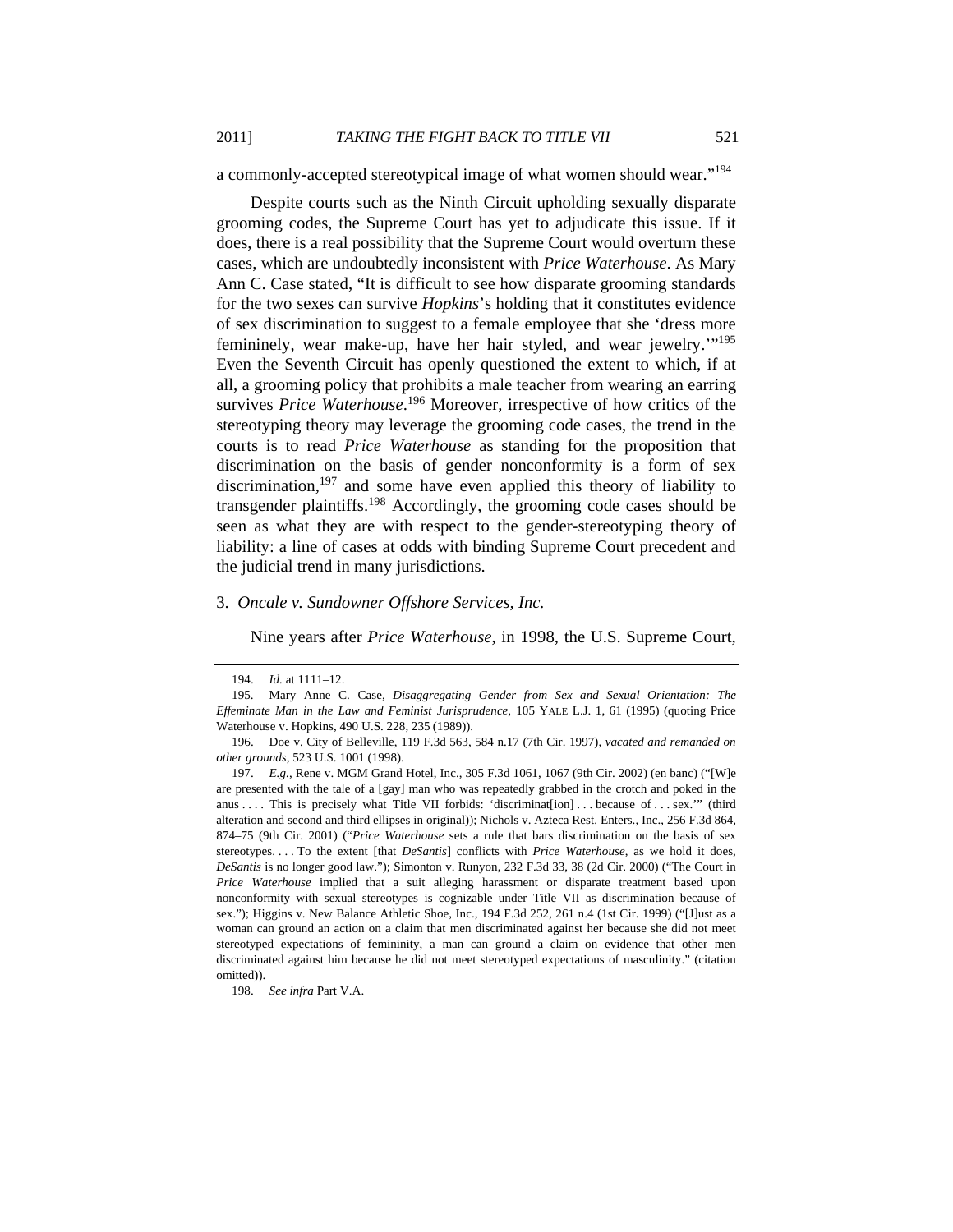in *Oncale*, further added to Title VII's doctrinal foundation by clarifying the scope of Title VII's sexual harassment theory of liability with respect to same-sex harassment. Prior to 1998, Regina L. Stone-Harris observed that "whether a claim is actionable when the parties to a sexual harassment lawsuit are of the same gender" is a "judicial lottery" as many courts "facing this issue for the first time continue to struggle" in the "absence of legislative guidance or direction" by the Supreme Court.<sup>199</sup> In 1998, the Court took on the issue of same-sex harassment by granting certiorari to a case that involved a male oil platform worker, Joseph Oncale, who was repeatedly physically assaulted in a sexual manner, threatened with rape, and called homosexual names by his coworkers.200 Oncale filed a sexual harassment lawsuit against his employer, Sundowner, and two of his coworkers and a supervisor.<sup>201</sup> The District Court for the Eastern District of Louisiana granted summary judgment in favor of the defendants, finding that a male "has no cause of action under Title VII for harassment by male co-workers." $202$  On appeal, the Fifth Circuit affirmed. $203$ 

The U.S. Supreme Court reversed and unanimously held that Title VII's sexual harassment cause of action is not, and should not be interpreted to be, limited to instances in which the harasser is of a different gender from the harassee, but instead should be read to cover situations in which the harasser is of the same gender as the harassee.<sup>204</sup> Justice Scalia, writing for the majority, stated that, while Congress was certainly not concerned with the evil of male-on-male sexual harassment when it enacted Title VII, "statutory prohibitions often go beyond the principal evil to cover reasonably comparable evils, and it is ultimately the provisions of our laws rather than the principal concerns of our legislators by which we are governed."205

In addition to recognizing that the statutory language of Title VII is sufficiently broad to be read as covering same-sex harassment, the Court observed that the harassing conduct need not be motivated by sexual desire in order to give rise to an inference of sex discrimination.<sup>206</sup> Thus, while

 <sup>199.</sup> Stone-Harris, *supra* note 26, at 271–72.

 <sup>200.</sup> Oncale v. Sundowner Offshore Servs., Inc., 523 U.S. 75, 77 (1998).

 <sup>201.</sup> Oncale v. Sundowner Offshore Servs., Inc., 83 F.3d 118, 118–19 (5th Cir. 1996), *rev'd*, 523 U.S. 75.

 <sup>202.</sup> Oncale v. Sundowner Offshore Servs., Inc., Civ. A. No. 94-1483, 1995 U.S. Dist. LEXIS 4119, at \*5 (E.D. La. Mar. 24, 1995), *aff'd*, 83 F.3d 118, *rev'd*, 523 U.S. 75.

<sup>203.</sup> *Oncale*, 83 F.3d at 121.

<sup>204.</sup> *Oncale*, 523 U.S. at 79–82.

<sup>205.</sup> *Id.* at 79.

<sup>206.</sup> *Id.* at 80–81.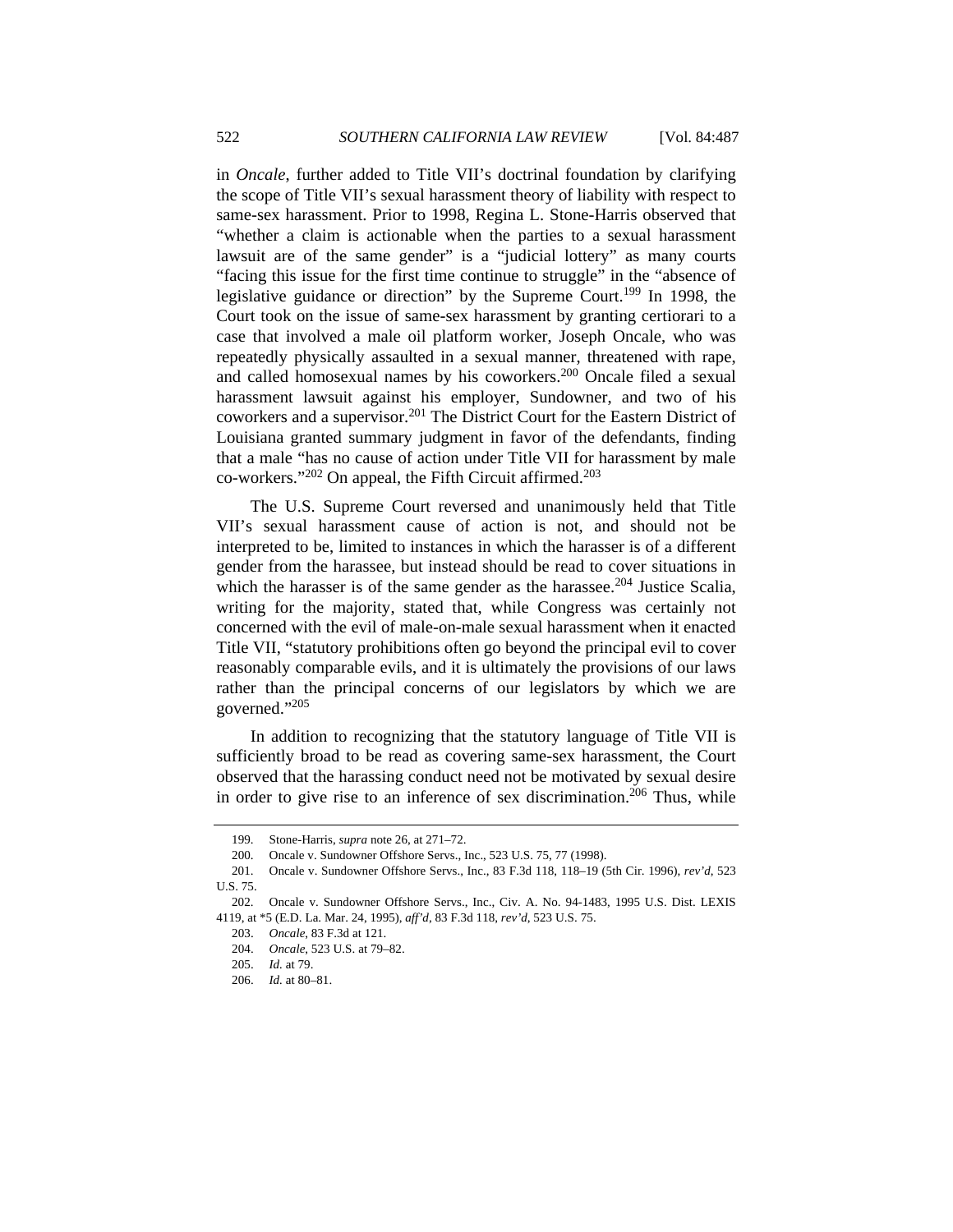*Oncale* did not specifically rule on the issue of whether same-sex harassment motivated by gender stereotypes is actionable, the Court laid down the doctrinal foundation for later courts to extend the sexstereotyping doctrine to sexual harassment claims.<sup>207</sup> These courts' reasoning is clear: if discrimination on the basis of gender nonconformity is discrimination because of sex, and same-sex harassment not motivated by sexual desire is actionable, then it must follow that same-sex harassment motivated by the harassee's nonconforming gender traits is also actionable under Title VII.

## 4. A Case for Redefining "Because of Sex" to Include Gender Stereotypes

Both *Price Waterhouse* and *Oncale* represent judicial breakthroughs that provided the foundation to expand the "because of sex" provision beyond a strict, anatomical reading. As Marvin Dunson III observed: "After *Price Waterhouse*, it seems clear that the term 'sex,' as used in Title VII, encompasses more than just anatomy. It includes one's physical appearance, language, behavior, manner of interacting with others, and other characteristics that might be labeled 'masculine' or 'feminine.'"208 *Oncale* further advanced the gender perspective by making it possible for sexual harassment claims to be brought under the gender-stereotyping theory. Therefore, while neither case held, or can be interpreted to have held, that Title VII prohibits discrimination or harassment on the basis of sexual orientation and gender identity, the cases make it possible for courts to grant relief to LGBT litigants who are discriminated against or harassed at work because of their *gender nonconforming characteristics*.

Although the doctrinal foundation is in place, many courts post–*Price Waterhouse* and *Oncale* still do not extend Title VII's protections to LGBT

<sup>207.</sup> *E.g.*, Rene v. MGM Grand Hotel, Inc., 305 F.3d 1061, 1067 (9th Cir. 2002) (en banc) ("[W]e are presented with the tale of a [gay] man who was repeatedly grabbed in the crotch and poked in the anus .... This is precisely what Title VII forbids: 'discriminat[ion]... because of ... sex." (third alteration and second and third ellipses in original)); Bibby v. Phila. Coca Cola Bottling Co., 260 F.3d 257, 264 (3d Cir. 2001) ("[T]here are at least three ways by which a plaintiff alleging same-sex sexual harassment might demonstrate that the harassment amounted to discrimination because of sex—the harasser was motivated by sexual desire, the harasser was expressing a general hostility to the presence of one sex in the workplace, or the harasser was acting to punish the victim's noncompliance with gender stereotypes."); Simonton v. Runyon, 232 F.3d 33, 38 (2d Cir. 2000) ("The Court in *Price Waterhouse* implied that a suit alleging harassment or disparate treatment based upon nonconformity with sexual stereotypes is cognizable under Title VII as discrimination because of sex."); Doe v. City of Belleville, 119 F.3d 563, 581 (7th Cir. 1997) ("[A] man who is harassed because his voice is soft, his physique is slight, his hair is long, or because in some other respect he exhibits his masculinity in a way that does not meet his coworkers' idea of how men are to appear and behave, is harassed 'because of' *his* sex."), *vacated and remanded on other grounds*, 523 U.S. 1001 (1998).

 <sup>208.</sup> Dunson, *supra* note 34, at 476.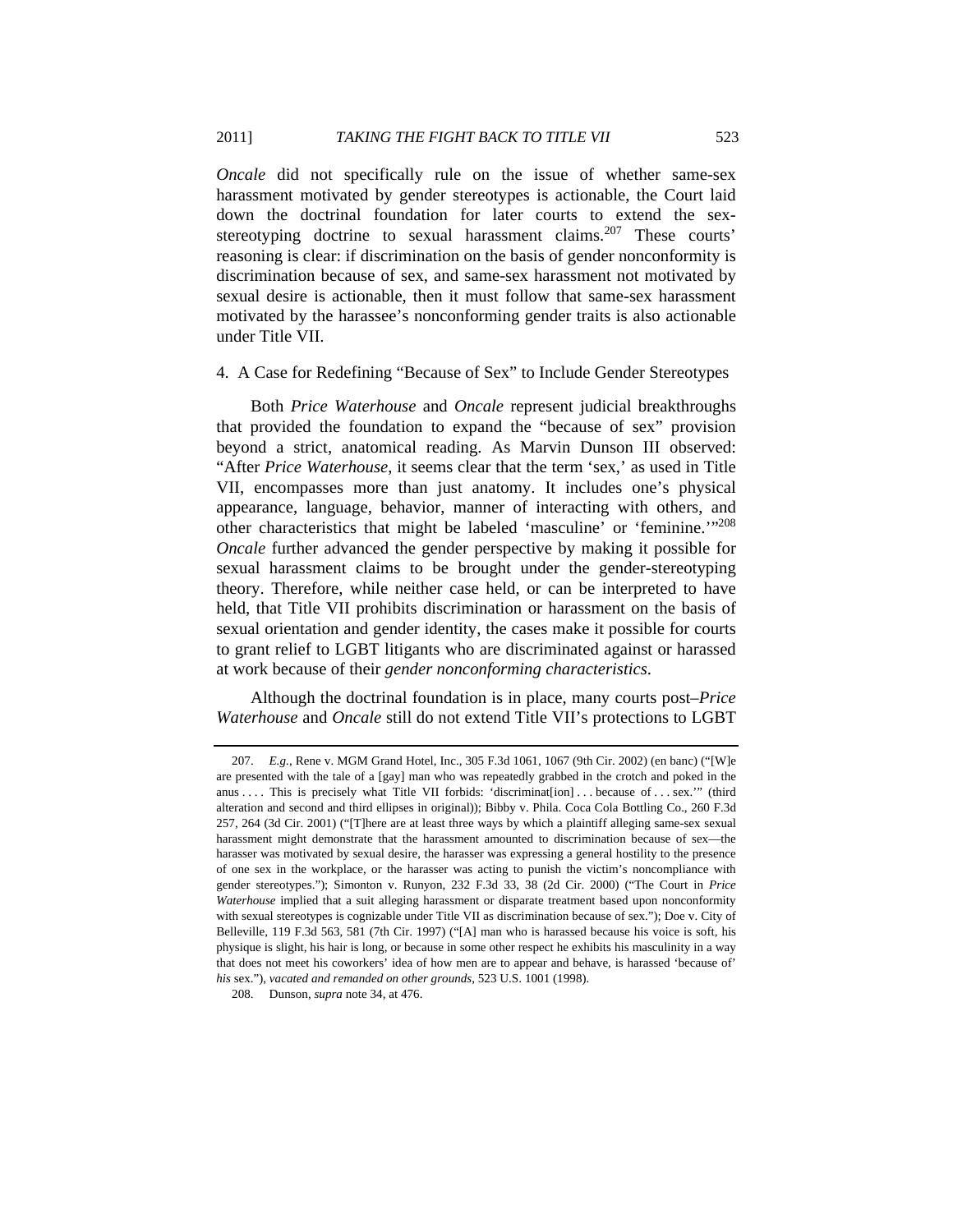workers. This Note will critically evaluate these courts' decisions below. The Title VII Amendment will codify the gender-stereotyping theory by adding gender stereotypes to the definition of sex. It is important that Title VII address the distinction between sex and gender because courts have historically used the terms interchangeably.<sup>209</sup> While sex might have been synonymous with gender at one point, they are now conceptually distinct. As Justice Scalia articulated: "The word 'gender' has acquired the new and useful connotation of cultural or attitudinal characteristics (as opposed to physical characteristics) distinctive to the sexes. That is to say, gender is to sex as feminine is to female and masculine is to male."<sup>210</sup> As a result, "Many of the social imperatives that used to be explained through the biologistic prism of sex difference are now framed as gender norms."211 Thus, by adding gender stereotypes to the definition of sex, Title VII will recognize the distinction between sex and gender and *Price Waterhouse*'s emphasis of protection against harassment based on gender norms in addition to harassment over anatomical differences, and explicitly cover straight-identified, effeminate men like Bennie Smith just as it protects masculine women like Ann Hopkins.<sup>212</sup>

## IV. REDEFINED "BECAUSE OF SEX": THE PREGNANCY DISCRIMINATION ACT

Proponents of ENDA will no doubt point to freestanding civil rights statutes such as the  $ADA^{213}$  as evidence of Congress's preference of passing stand-alone civil rights bills over amending Title VII to include new protected classes.<sup>214</sup> The ADA, for example, provides wide-ranging civil rights protections for disabled people in the areas of employment, local and state public entities, public accommodations, and

<sup>209.</sup> *See supra* note 154. The current interchangeability of the term "sex" with "gender" in law can be traced back to Justice Ginsburg's litigation of constitutional sex discrimination cases in the 1970s. Case, *supra* note 195, at 9–10. Fearing that "the word 'sex' may conjure up improper images," Justice Ginsburg, then a leading litigator of Supreme Court sex discrimination cases, stopped referring to "sex discrimination" and started to use the phrase "gender discrimination." *See id.*

 <sup>210.</sup> J.E.B. v. Alabama *ex rel.* T.B., 511 U.S. 127, 157 n.1 (1994) (Scalia, J., dissenting).

 <sup>211.</sup> Currah, *supra* note 105, at 335.

 <sup>212.</sup> If Title VII does not explicitly cover perceived sexual orientation, some courts might take the position that straight-identified, effeminate men or masculine women are not protected by Title VII because they are not discriminated against or harassed because of their homosexuality or gender nonconformity, but because they are simply perceived to be gay or lesbian.

 <sup>213.</sup> *See supra* note 50 and accompanying text.

<sup>214.</sup> *See* Feldblum, *supra* note 26, at 177–78. *But see* Currah & Minter, *supra* note 32, at 50 ("Pragmatically, it may be easier to persuade legislators to amend the definition of an existing protection than to add a new category of protected persons to the law, which is likely to be seen as a more radical step.").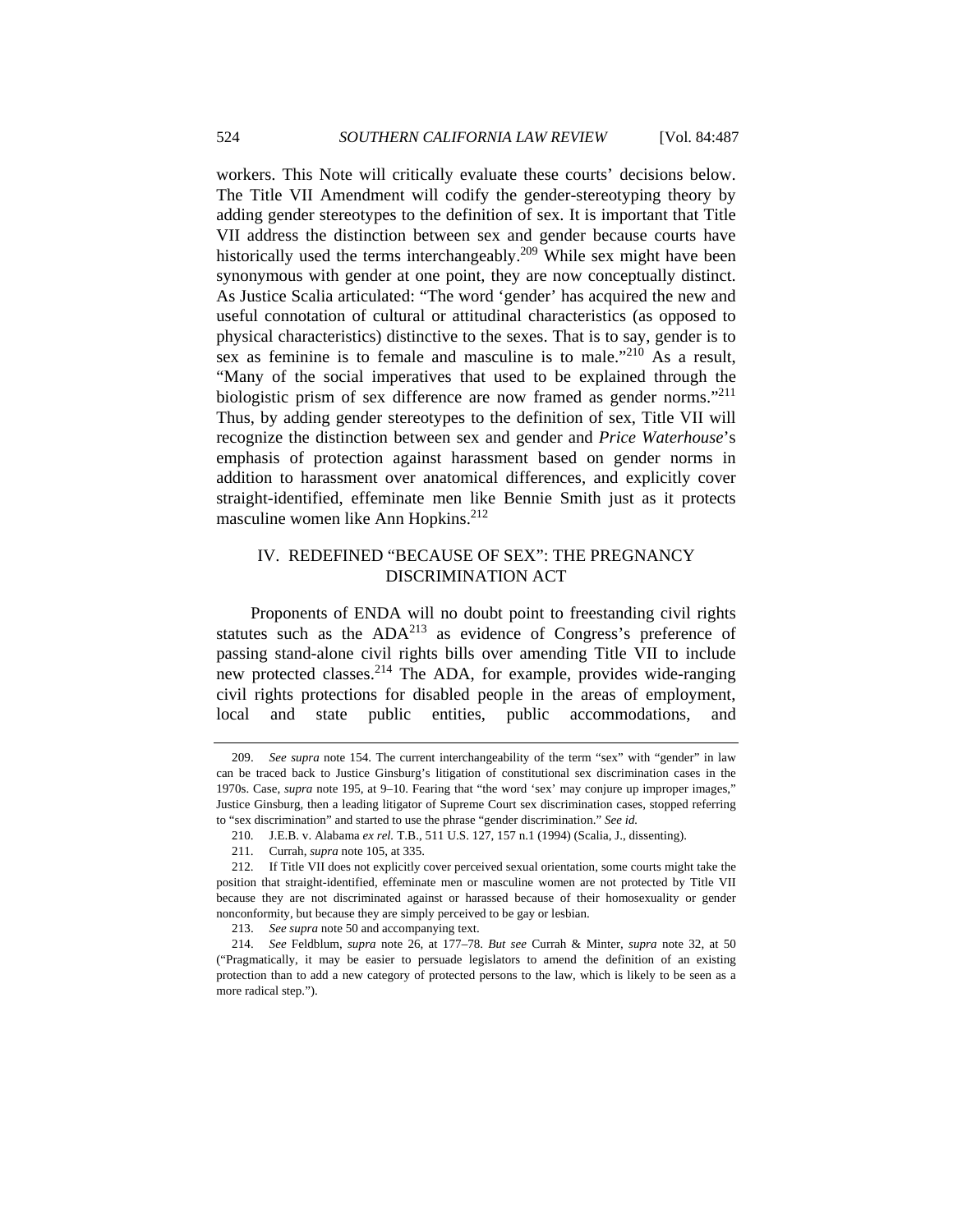telecommunications.215 It is probably true that Congress as well as the civil rights community might be more receptive to freestanding legislation than to adding new categories to Title VII.<sup>216</sup> At the same time, however, Congress has also demonstrated a willingness to redefine and expand Title VII's existing protections as long as no new classes are added. The Pregnancy Discrimination Act of 1978 ("PDA")<sup>217</sup> provides a perfect example of such willingness.

The PDA was enacted by Congress in response to the U.S. Supreme Court's decision in *General Electric Co*. *v. Gilbert*. 218 In *Gilbert*, a class of female employees sued General Electric under Title VII, alleging that the company's employee disability plan, which excluded from coverage disabilities arising from pregnancy, constituted sex discrimination.<sup>219</sup> The District Court for the Eastern District of Virginia held that General Electric's exclusion of pregnancy-related disability benefits violated Title  $VII$ ,<sup>220</sup> and the Fourth Circuit affirmed.<sup>221</sup> The Supreme Court reversed, relying on a 1974 opinion that rejected other female plaintiffs' equal protection challenge to a similar disability plan,<sup>222</sup> and found that "an exclusion of pregnancy from a disability-benefits plan . . . is not a genderbased discrimination."223

Two years later when Congress superseded *Gilbert* by statute, Congress neither passed a freestanding, ADA-like statute nor added pregnancy to Title VII's list of protected categories. Instead, Congress defined the terms "because of sex" or "on the basis of sex" to include "because of or on the basis of pregnancy, childbirth, or related medical conditions."224 By defining the "because of sex" provision to include pregnancy, Congress has demonstrated a willingness to amend Title VII

 <sup>215.</sup> *See* 42 U.S.C. §§ 12111–12117 (2006) (employment); *id.* §§ 12131–12134, 12141–12150, 12161–12165 (public entities); *id.* §§ 12181–12189 (public accommodations); 47 U.S.C. § 225 (2006) (telecommunications).

<sup>216.</sup> *See supra* notes 50–51 and accompanying text.

 <sup>217.</sup> Pregnancy Discrimination Act of 1978, Pub. L. No. 95-555, 92 Stat. 2076 (codified as amended at 42 U.S.C. § 2000e(k)).

 <sup>218.</sup> Gen. Elec. Co. v. Gilbert, 429 U.S. 125 (1976), *superseded by statute*, Pregnancy Discrimination Act of 1978, *as recognized in* Newport News Shipbuilding & Dry Dock Co. v. EEOC, 462 U.S. 669, 670 (1983).

<sup>219.</sup> *Gilbert*, 429 U.S. at 127–28.

 <sup>220.</sup> Gilbert v. Gen. Elec. Co., 375 F. Supp. 367, 385–86 (E.D. Va. 1974), *aff'd*, 519 F.2d 661 (4th Cir. 1975), *rev'd*, 429 U.S. 125.

 <sup>221.</sup> *Gilbert*, 519 F.2d at 668.

 <sup>222.</sup> *See* Geduldig v. Aiello, 417 U.S. 484, 486, 496–97 (1974).

<sup>223.</sup> *Gilbert*, 429 U.S. at 136.

 <sup>224.</sup> Pregnancy Discrimination Act of 1978, Pub. L. No. 95-555, sec. 1, § 701, 92 Stat. 2076 (codified as amended at 42 U.S.C. § 2000e(k) (2006)).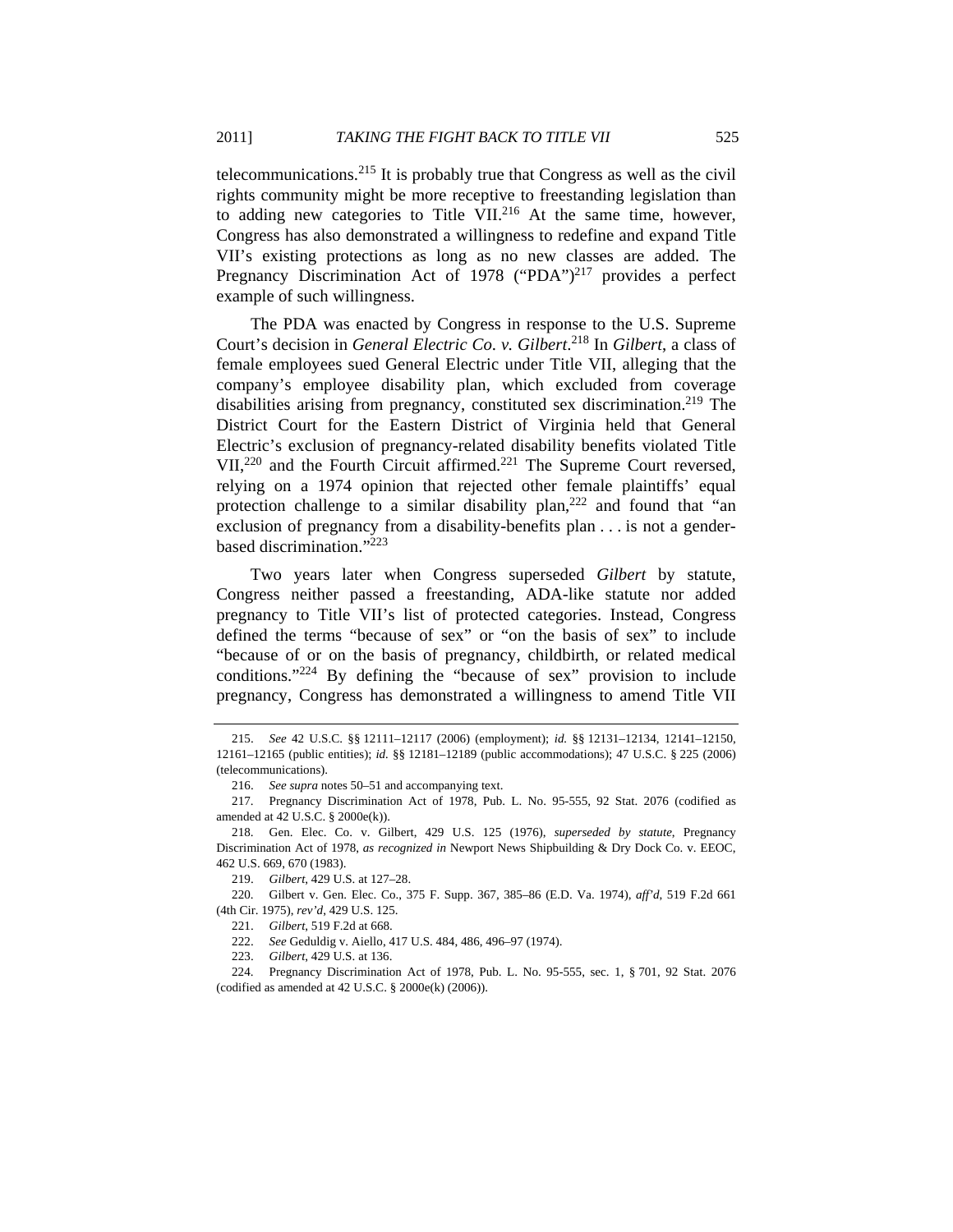when it does not involve adding new protected categories. The ADA and other freestanding civil rights statutes do not fit this framework because characteristics such as disability, age, and genetic information are so categorically distinct from race, color, religion, sex, and national origin that they cannot be amended into Title VII without creating new protected classes.

The Title VII Amendment, however, fits this framework perfectly. Since *Price Waterhouse*, courts have recognized that Title VII's "because of sex" provision encompasses more than just the anatomical differences between men and women—it covers stereotyped expectations associated with gender. And homosexual, bisexual, and transgender people, by definition, do not conform to conventional expectations of masculinity or femininity. Gays, lesbians, and bisexuals do not conform to gender expectations in their affectional preferences—gay men are attracted to other men, lesbian women are attracted to other women, and bisexual people are attracted to both genders.225 Transgender people are nonconforming in their gender expression—each needs to express an identity associated with the sex other than his or her biological sex at birth.<sup>226</sup> When LGBT individuals are discriminated against because of their sexual orientations or gender identities, they are discriminated against because they are gender nonconformists,  $227$  and discrimination based on sexual orientation and gender identity, like pregnancy, is a natural extension of sex discrimination. Therefore, as Jennifer S. Hendricks proposed, "Rather than enact a stand-alone ENDA or add 'sexual orientation' to the list of prohibited classifications within Title VII, Congress should do what it did with the PDA."<sup>228</sup> Whereas ENDA imposes categorical distinctions among gender, sexual orientation, and gender identity, the Title VII Amendment reflects the inseparability of gender, sexual orientation, and gender identity.

<sup>225.</sup> *See infra* Part V.B.

<sup>226.</sup> *See infra* Part V.A.

 <sup>227.</sup> Here is where my argument aligns with Currah and Shannon Minter's inclusive definition of transgender, which includes anyone whose gender expression "differs from conventional expectations of masculinity or femininity." *See* Currah & Minter, *supra* note 32, at 37 n.1.

 <sup>228.</sup> Hendricks, *supra* note 26, at 212.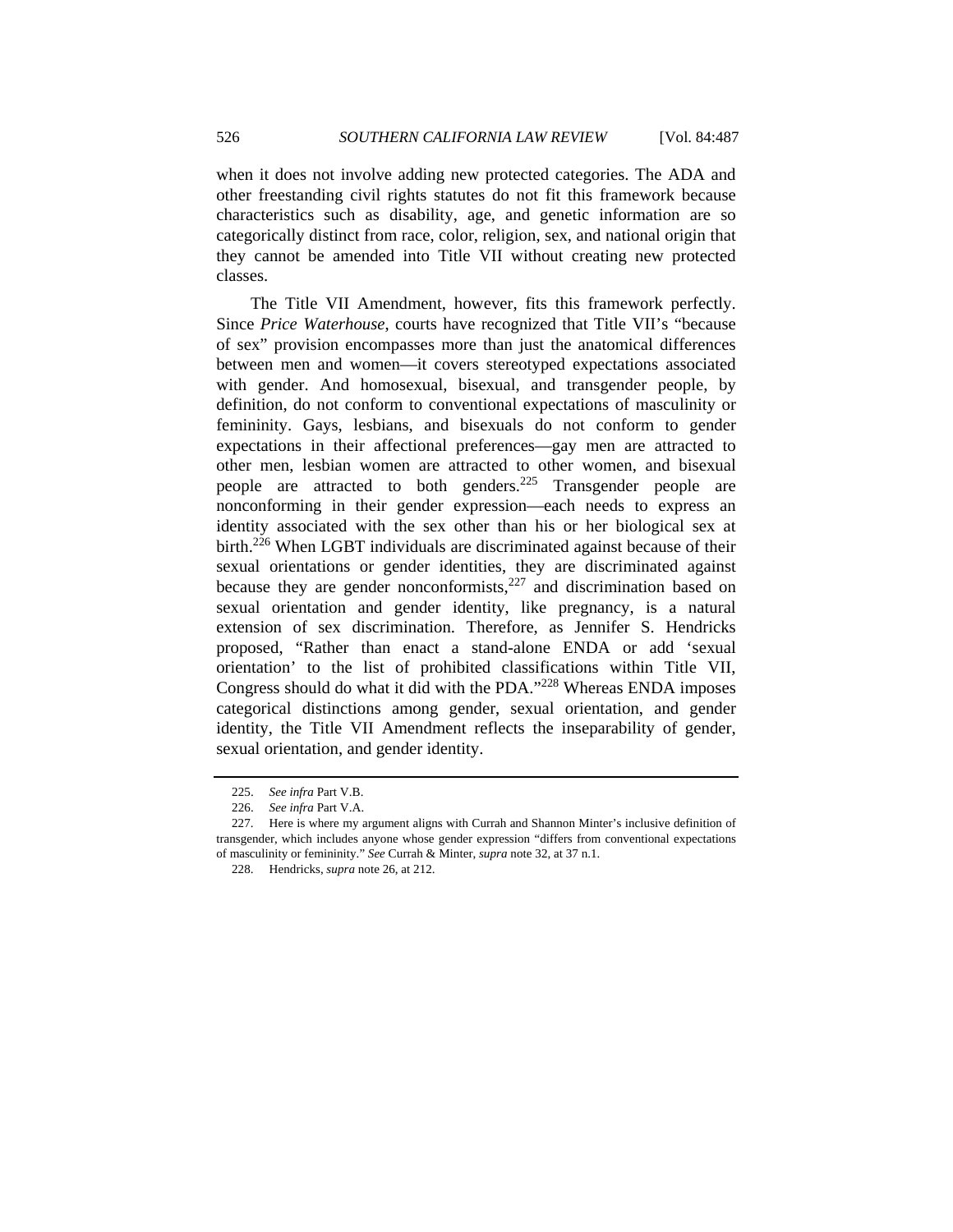## V. A CASE FOR REDEFINING "BECAUSE OF SEX" TO INCLUDE SEXUAL ORIENTATION AND GENDER IDENTITY

#### A. NONCONFORMING GENDER IDENTITY

#### 1. Reliance on *Holloway* and *Ulane*

When the Supreme Court in *Price Waterhouse* affirmed gender stereotyping as a theory of liability under Title VII, a promising new avenue for recovery opened up for transgender litigants. Transgender people, by definition, do not conform to traditional gender norms associated with their biological sexes. For example, according to the Seventh Circuit in *Ulane*, Karen Ulane was a man who was fired for taking female hormones, cross-dressing, and appearing to look like a woman.<sup>229</sup> Therefore, she was fired because her gender expression did not meet the stereotyped expectations of a man. The Seventh Circuit concluded that this did not constitute discrimination based on sex under Title VII, $^{230}$  but now, according to *Price Waterhouse*, discrimination against someone like Ulane on the basis of gender stereotypes is discrimination on the basis of sex. Transgender people thus appear to fit the gender-stereotyping framework perfectly. Early sex discrimination cases involving transgender plaintiffs decided after *Price Waterhouse*, however, did not find it controlling and instead relied on the *Holloway* and *Ulane* line of cases.<sup>231</sup>

*James v. Ranch Mart Hardware, Inc.*<sup>232</sup> was one of the first sex discrimination cases involving transgender plaintiffs decided after *Price Waterhouse.* In *James*, Barbara Renee James, a preoperative male-tofemale transsexual, filed a Title VII sex discrimination complaint against Ranch Mart, alleging that it terminated her employment because she "intended to begin living and working full time as a female."<sup>233</sup> The District Court for the District of Kansas did not mention *Price Waterhouse* in its opinion; instead it adopted the narrow interpretation of sex from the *Holloway* and *Ulane* line of cases.234 The court cited *Holloway* and *Ulane*  and then found that "[e]ven if [James] is psychologically female, Congress

 <sup>229.</sup> Ulane v. E. Airlines, Inc., 742 F.2d 1081, 1087 (7th Cir. 1984). And recall that the Seventh Circuit found discrimination based on these acts to be permissible discrimination under Title VII. *Id.*

 <sup>230.</sup> *See id.* at 1085.

<sup>231.</sup> *See infra* notes 232–40 and accompanying text.

 <sup>232.</sup> James v. Ranch Mart Hardware, Inc., No. 94-2235-KHV, 1994 U.S. Dist. LEXIS 19102 (D. Kan. Dec. 23, 1994).

<sup>233.</sup> *Id.* at \*2.

<sup>234.</sup> *See id.* at \*3.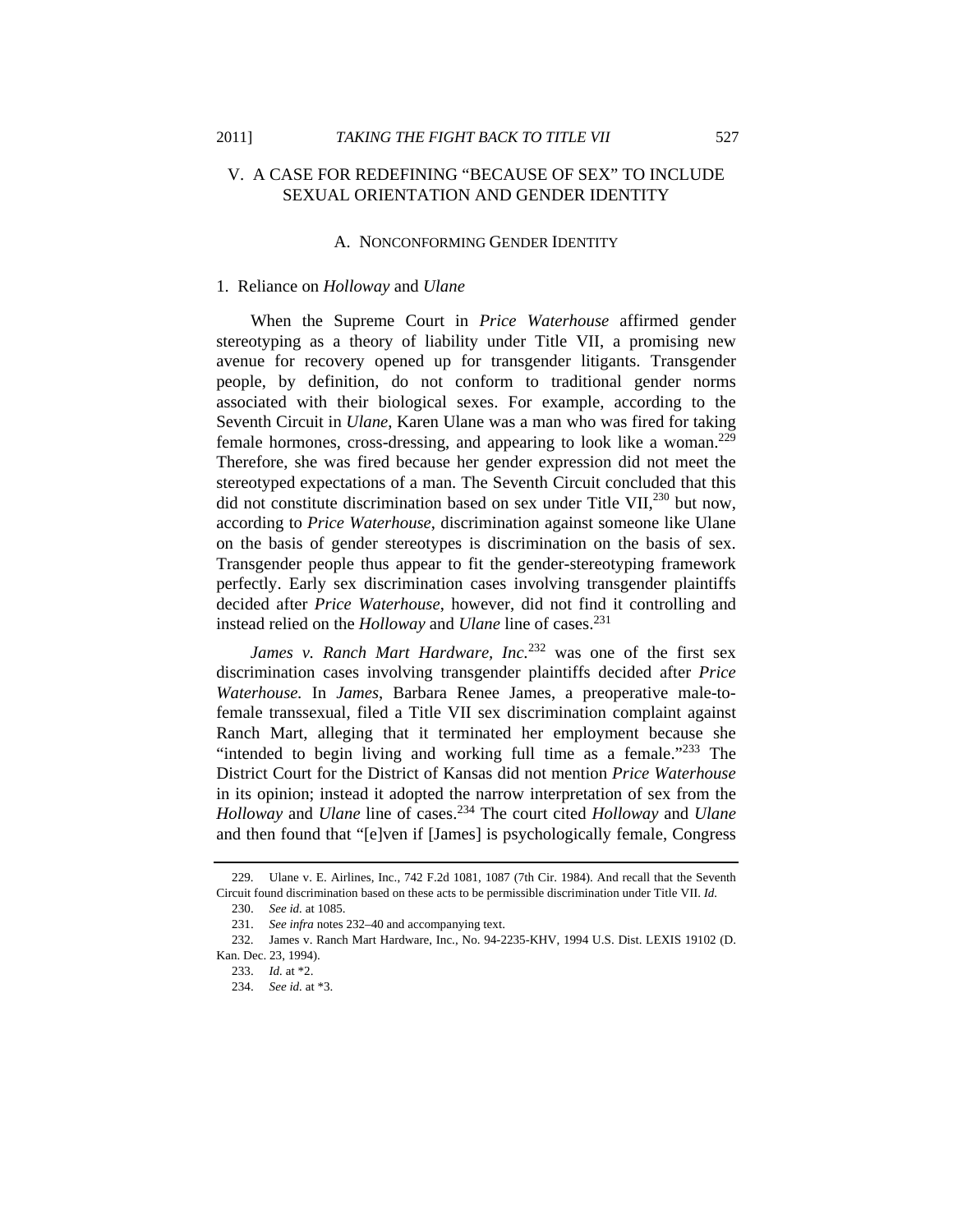did not intend 'to ignore anatomical classification and determine a person's sex according to the psychological makeup of that individual.<sup>''235</sup>

The second case involving a transgender plaintiff decided after *Price Waterhouse* was *Broadus v. State Farm Insurance Co.*<sup>236</sup> *Broadus* involved a Title VII sex harassment claim<sup>237</sup> by a preoperative female-to-male transsexual who alleged, among other things, his supervisor "harassed him because he did not conform to a stereotype of how a woman should look."238 The District Court for the Western District of Missouri recognized that under *Price Waterhouse* discrimination based on gender stereotypes is actionable under Title VII.<sup>239</sup> But the court nonetheless distinguished its case from *Price Waterhouse* because "[i]n *Price Waterhouse*, the plaintiff was not a transsexual," and "[i]t [wa]s unclear . . . whether a transsexual is protected from sex discrimination and sexual harassment under Title VII."<sup>240</sup>

Both *James* and *Broadus* presented opportunities for courts to adopt *Price Waterhouse*'s gender-stereotyping theory with respect to sex discrimination claims brought by transgender plaintiffs. The *James* court, however, made no mention of the *Price Waterhouse* precedent and instead relied on *Ulane*'s congressional intent analysis. In addition, although the *Broadus* court considered but ultimately distinguished its case from *Price Waterhouse*, it committed the same error as *James* by relying too heavily on congressional intent. The dearth of legislative history behind Title VII's sex amendment certainly means that it is unclear whether transsexuals are covered by Title VII. But neither court's approach is consistent with the guidance provided by Justice Scalia in *Oncale*, who stated that "statutory prohibitions often go beyond the principal evil to cover reasonably comparable evils, and it is ultimately the provisions of our laws rather than the principal concerns of our legislators by which we are governed."<sup>241</sup> Thus, while Congress certainly did not consider the evils of gender

238. *Id.*

<sup>235.</sup> *Id.* at \*3 (quoting Sommers v. Budget Mktg., Inc., 667 F.2d 748, 749 (8th Cir. 1982) (per curiam)).

 <sup>236.</sup> Broadus v. State Farm Ins. Co., No. 98-4254-CV-C-SOW-ECF, 2000 U.S. Dist. LEXIS 19919 (W.D. Mo. Oct. 11, 2000).

 <sup>237.</sup> The *Broadus* court did not cite *Oncale*. This is probably because *Broadus* did not involve a same-sex harassment claim. Thus, the sole issue before the court with respect to the sex discrimination claim was whether a transsexual is protected by Title VII. *Id.* at \*10–11.

<sup>239.</sup> *Id.* at \*11 ("Sexual stereotyping which plays a role in an employment decision is actionable under Title VII."). The *Broadus* court called what occurred in *Price Waterhouse* "sexual stereotyping," but it is referred to as "gender stereotyping" throughout this Note.

<sup>240.</sup> *Id.*

 <sup>241.</sup> Oncale v. Sundowner Offshore Servs., Inc., 523 U.S. 75, 79 (1998).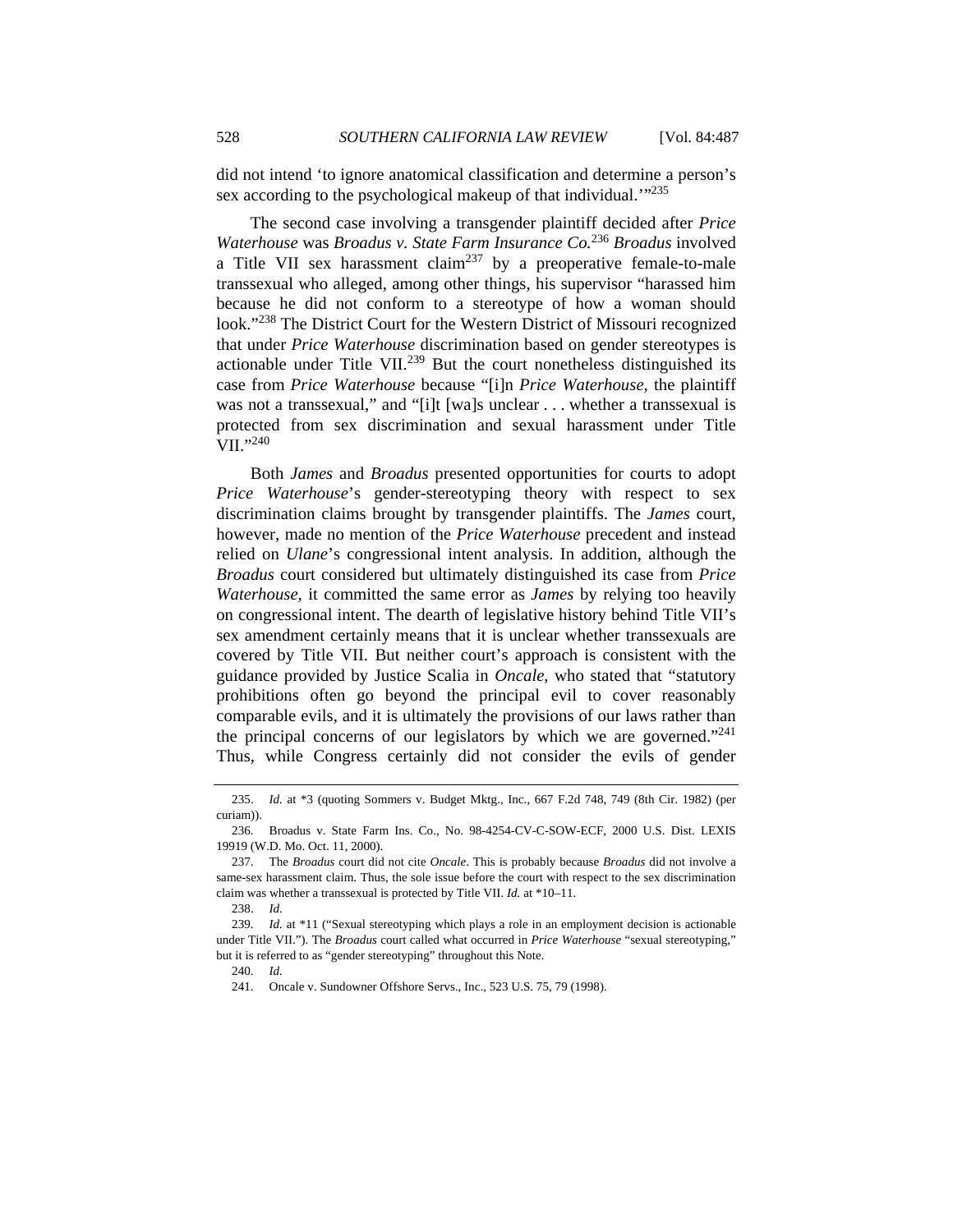identity–based discrimination when it approved Title VII's sex amendment, $242$  Title VII's prohibition of sex discrimination is sufficiently broad to cover gender identity under *Price Waterhouse*'s genderstereotyping framework.

#### 2. The New Legal Landscape: Slowly but Surely

Despite *James* and *Broadus*, the legal landscape for transgender litigants is changing. As Ilona M. Turner observed: "Before *Price Waterhouse* was decided in 1989, . . . transgender employees who sought to rely on Title VII's sex discrimination were out of luck. Since *Price Waterhouse*, however, the tide has been turning slowly but surely."<sup>243</sup> The tide has been turning indeed, as more and more courts have embraced *Price Waterhouse* with respect to sex discrimination claims by transgender individuals,244 and some have even gone as far as finding that *Price Waterhouse* overruled the *Holloway* and *Ulane* line of cases.<sup>245</sup>

The most notable case example is *Smith v. City of Salem*, in which Jimmie L. Smith was a preoperative male-to-female transsexual

 <sup>242.</sup> In fact, the legislative history behind the sex amendment indicates that it was initially proposed as a way to sabotage the passage of the Civil Rights Act, and therefore it could be said that Congress did not even consider the evils of traditional sex-based discrimination in passing the sex amendment. *See supra* note 40.

 <sup>243.</sup> Ilona M. Turner, Comment, *Sex Stereotyping* Per Se*: Transgender Employees and Title VII*, 95 CALIF. L. REV. 561, 595 (2007).

<sup>244.</sup> *See, e.g.*, Barnes v. City of Cincinnati, 401 F.3d 729, 737 (6th Cir. 2005) ("Following the holding in *Smith*, [the male-to-female transsexual plaintiff] established that he was a member of a protected class by alleging discrimination against the City for his failure to conform to sex stereotypes."); Smith v. City of Salem, 378 F.3d 566, 575 (6th Cir. 2004) ("[D]iscrimination against a plaintiff who is a transsexual—and therefore fails to act and/or identify with his or her gender—is no different from the discrimination directed against Ann Hopkins in *Price Waterhouse* . . . ."); Schroer v. Billington, 577 F. Supp. 2d 293, 308 (D.D.C. 2008) ("Even if the decisions that define the word 'sex' in Title VII as referring only to anatomical or chromosomal sex are still good law—after that approach 'has been eviscerated by *Price Waterhouse*,' the [defendant's] refusal to hire [the plaintiff] after being advised that she planned to change her anatomical sex by undergoing sex reassignment surgery was *literally* discrimination 'because of . . . sex.'" (citation omitted)); Mitchell v. Axcan Scandipharm, Inc., No. Civ. A. 05-243, 2006 U.S. Dist. LEXIS 6521, at \*5 (W.D. Pa. Feb. 17, 2006) ("Having included facts showing that his failure to conform to sex stereotypes of how a man should look and behave was the catalyst behind defendant's actions, [the transgender] plaintiff has sufficiently pleaded claims of gender discrimination."); Kastl v. Maricopa Cnty. Cmty. Coll. Dist., No. Civ. 02-1531-PHX-SRB, 2004 U.S. Dist. LEXIS 29825, at \*10 (D. Ariz. June 3, 2004) ("[T]o create restrooms for each sex but to require a [trans]woman to use the men's restroom if she fails to conform to the employer's expectations regarding a woman's behavior or anatomy, or to require her to prove her conformity with those expectations, violates Title VII.").

<sup>245.</sup> *See, e.g.*, *Smith*, 378 F.3d at 573 ("[T]he approach in *Holloway*, *Sommers*, and *Ulane*—and by the district court in this case—has been eviscerated by *Price Waterhouse*."); Schwenk v. Hartford, 204 F.3d 1187, 1201 (9th Cir. 2000) ("The initial judicial approach taken in cases such as *Holloway* has been overruled by the logic and language of *Price Waterhouse*.").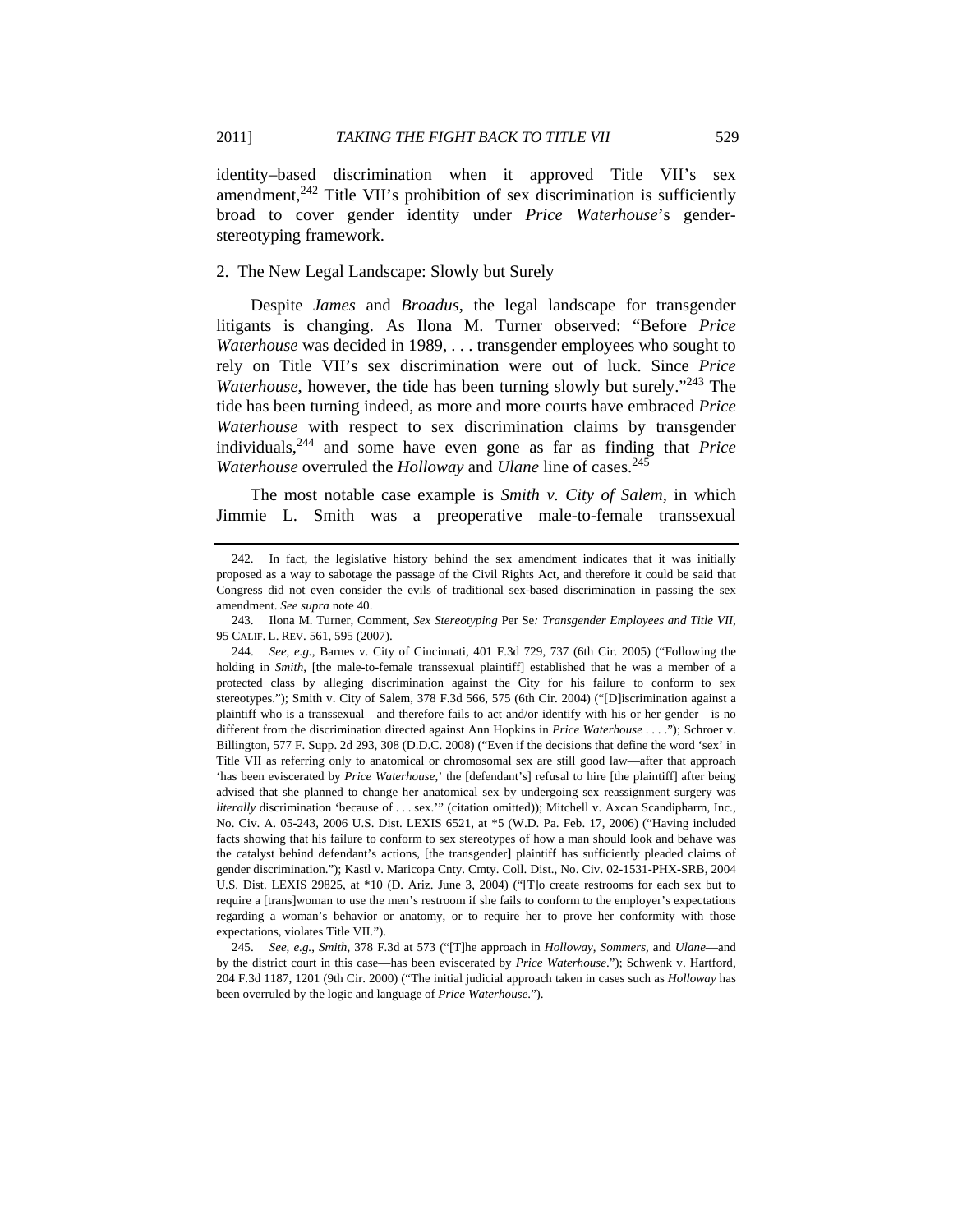firefighter.246 When he began "'expressing a more feminine appearance' . . . at work," he was told by his coworkers that he was not "masculine enough."<sup>247</sup> Further, Salem city officials devised a plan to force Smith to resign by requiring him to undergo psychological evaluations, and if he refused, they would terminate him for insubordination.<sup>248</sup> Smith then filed suit in federal court, asserting Title VII sex discrimination.<sup>249</sup> Dismissing the case, the District Court for the Northern District of Ohio concluded that, although Smith claimed he was a victim of gender stereotyping, the discrimination he alleged was, "in reality, based upon his transsexuality."250

On appeal, the Sixth Circuit reversed, holding that Title VII covers transgender individuals who are discriminated against because they do not fit stereotypical notions of masculinity or femininity associated with their biological sexes.<sup>251</sup> The court first announced that the strict, biological interpretation of sex adopted by the *Holloway* and *Ulane* line of cases "ha[d] been eviscerated by *Price Waterhouse*."<sup>252</sup> The *Smith* court also acknowledged that courts in the past "regarded Title VII as barring discrimination based only on 'sex' (referring to an individual's anatomical and biological characteristics), but not on 'gender' (referring to sociallyconstructed norms associated with a person's sex)."253 This anatomical reading of sex, the Sixth Circuit reasoned, had changed after *Price Waterhouse* because that case prohibits discrimination against women because they "do not wear dresses or makeup" as well as men because they "*do* wear dresses and makeup."254 The Sixth Circuit thus concluded that

discrimination against a plaintiff who is a transsexual—and therefore fails to act and/or identify with his or her gender—is no different from the discrimination directed against Ann Hopkins in *Price Waterhouse*, who, in sex-stereotypical terms, did not act like a woman. Sex stereotyping based on a person's gender non-conforming behavior is impermissible discrimination, irrespective of the cause of that behavior; a label, such as "transsexual," is not fatal to a sex discrimination claim

<sup>246.</sup> *Smith*, 378 F.3d at 567.

<sup>247.</sup> *Id.* at 568.

<sup>248.</sup> *Id.* at 569.

<sup>249.</sup> *Id.*

 <sup>250.</sup> Smith v. City of Salem, No. 4:02CV1405, 2003 U.S. Dist. LEXIS 26301, at \*9 (N.D. Ohio Feb. 26, 2003), *rev'd*, 378 F.3d 566.

<sup>251.</sup> *See Smith*, 378 F.3d at 575.

<sup>252.</sup> *Id.* at 573.

<sup>253.</sup> *Id.* 

<sup>254.</sup> *Id.* at 574.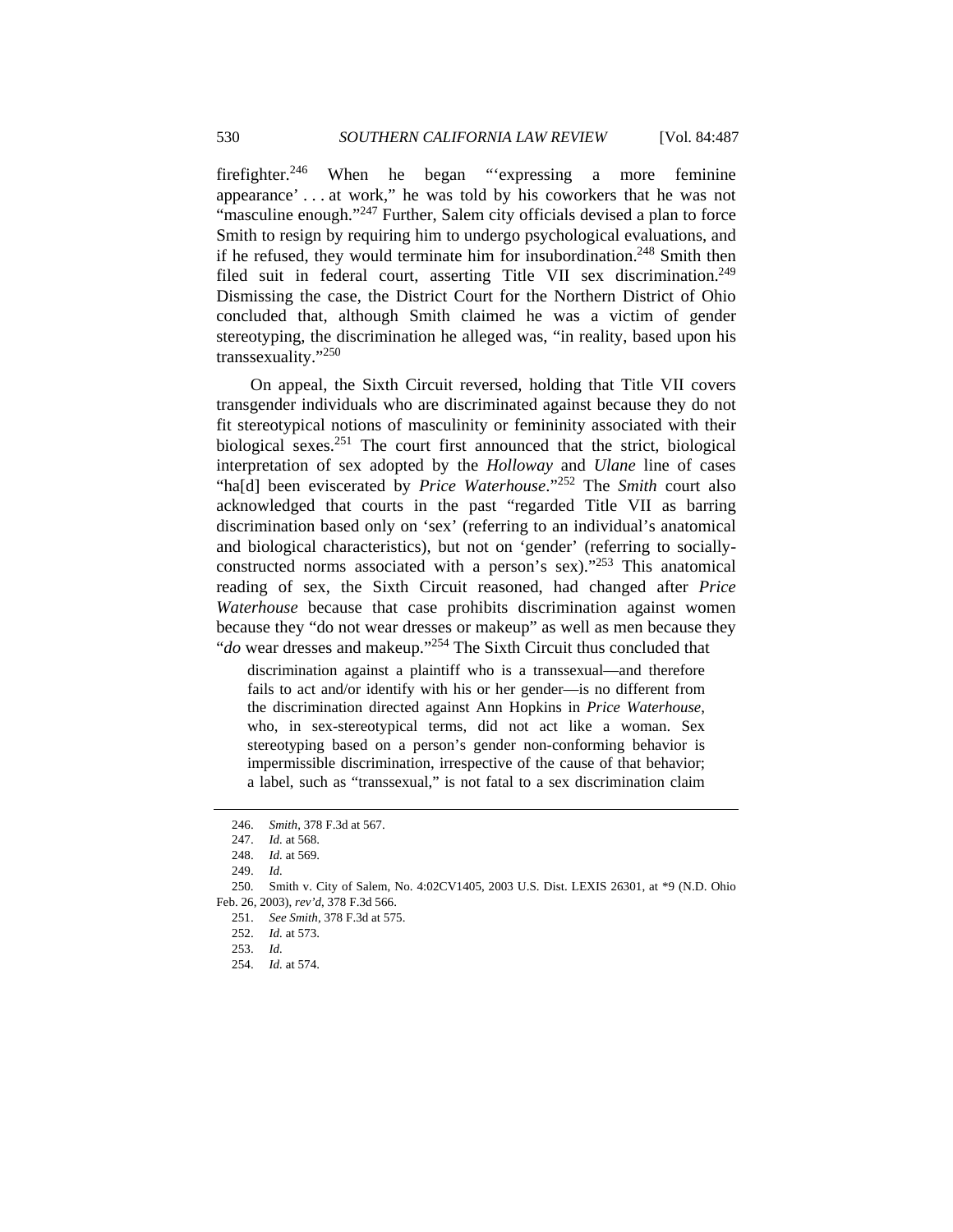where the victim has suffered discrimination because of his or her gender non-conformity.<sup>255</sup>

As more and more courts adopt *Price Waterhouse* and its expansive view of sex, some courts have even extended this precedent to non–Title VII cases.256 For example, in *Schwenk v. Hartford*, Crystal Schwenk, a preoperative male-to-female transsexual prisoner, was sexually assaulted by a prison guard.<sup>257</sup> Schwenk filed a complaint under the Gender-Motivated Violence Act ("GMVA"), which prohibits "crime[s] of violence committed because of gender or on the basis of gender, and due, at least in part, to an animus based on the victim's gender."258 The Ninth Circuit found that "under *Price Waterhouse*, 'sex' under Title VII encompasses both sex—that is, the biological differences between men and women *and* gender."259 The court held that because GMVA parallels Title VII's protections, Schwenk's case constituted a valid claim under the GMVA.<sup>260</sup>

In 2000, Currah and Shannon Minter noted that "[e]mployment discrimination jurisprudence at both the federal and state levels . . . captures transsexuals in a discourse of exclusion from social participation. This wide net . . . snags all claims launched by transsexuals and reveals that no matter how a transsexual frames [his or] her discrimination claim, it will fail."<sup>261</sup> In 2011, however, this statement needs to be reexamined. Even though a handful of courts since *Smith* have continued to distinguish their cases from *Price Waterhouse*, 262 and courts do not consistently protect transgender workers from job discrimination or

262. *See, e.g.*, Etsitty v. Utah Transit Auth., No. 2:04CV616 DS, 2005 U.S. Dist. LEXIS 12634, at \*12 (D. Utah June 24, 2005) (declining to apply *Price Waterhouse* to a preoperative male-to-female transsexual who was terminated because she had to use female restrooms while she still had male genitalia), *aff'd*, 502 F.3d 1215 (10th Cir. 2007); Oiler v. Winn-Dixie La., Inc., No. 00-3114, 2002 U.S. Dist. LEXIS 17417, at \*27–28 (E.D. La. Sept. 16, 2002) (declining to apply *Price Waterhouse* to a heterosexual cross-dresser who was fired for cross-dressing in public).

<sup>255.</sup> *Id.* at 575.

 <sup>256.</sup> Schwenk v. Hartford, 204 F.3d 1187, 1198–1201 (9th Cir. 2000) (applying *Price Waterhouse*  to a transsexual plaintiff's sexual assault claim under the Gender-Motivated Violence Act); Rosa v. Park W. Bank & Trust Co., 214 F.3d 213, 216 (1st Cir. 2000) (applying *Price Waterhouse* to a transsexual plaintiff's Equal Credit Opportunity Act claim).

<sup>257.</sup> *Schwenk*, 204 F.3d at 1193–94.

 <sup>258. 42</sup> U.S.C. § 13981(d)(1) (2006).

<sup>259.</sup> *Schwenk*, 204 F.3d at 1202.

<sup>260.</sup> *See id.* at 1202–03.

<sup>261.</sup> Currah & Minter, *supra* note 32, at 40 (first omission in orginal) (quoting Richard F. Storrow, *Naming the Grotesque Body in the "Nascent Jurisprudence of Transsexualism*,*"* 4 MICH. J. GENDER & L. 275, 310 (1997)). *See also* Joel Wm. Friedman, *Gender Nonconformity and the Unfulfilled Promise of* Price Waterhouse v. Hopkins, 14 DUKE J. GENDER L. & POL'Y 205, 218 (2007) ("[L]ower courts typically reject claims by plaintiffs whose unconventional behavior or presentation of self can be seen to implicate their . . . transgendered identity.").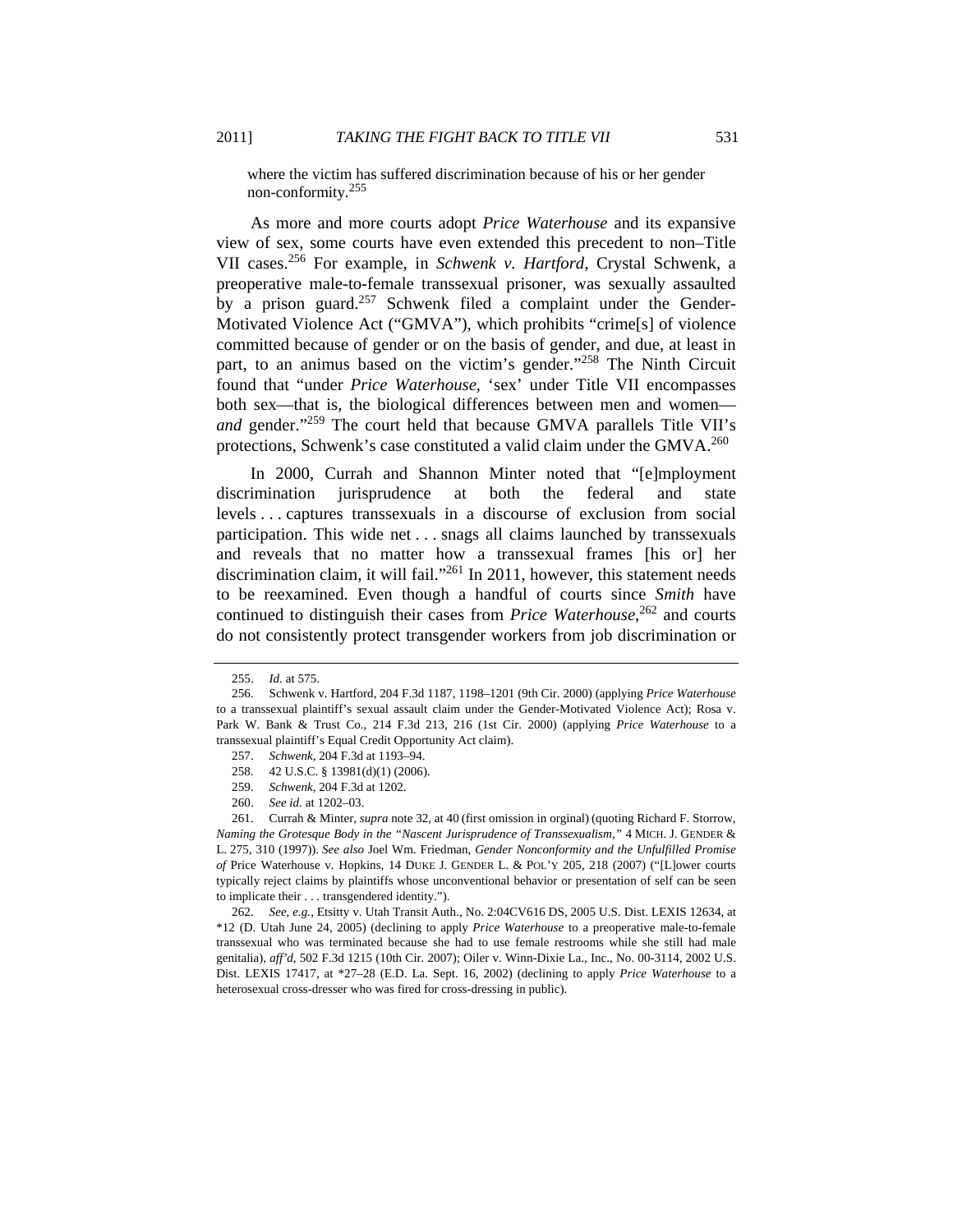harassment, transgender litigants have made progress, slowly but surely, in this area of the law. They will continue to make progress as more and more courts recognize that transgender individuals are, by definition, gender nonconforming, and apply the gender-stereotyping theory to sex discrimination cases involving transgender plaintiffs.

## 3. ENDA: a Threat to the New Legal Landscape

Arguably a bigger threat to transgender people is the passage of a stand-alone federal antidiscrimination statute like ENDA, because it would place them in a Catch-22. On the one hand, as Hendricks pointed out, the passage of "a stand-alone ENDA that excludes gender identity will undermine the progress that has been made for sex-plus and sex stereotyping claims."<sup>263</sup> Courts might interpret this move to mean that Congress does not intend to ban workplace discrimination against transgender people, and invalidate the hard-fought progress that transgender plaintiffs have made, by closing the door with respect to bringing sex discrimination claims under the gender-stereotyping theory. Once the litigation route is closed to transgender workers, they may only seek redress in the handful of states that have antidiscrimination statutes that include gender identity as a protected class. Although the events of the last transgender compromise serve as a tale of caution for legislators considering this course of action, ultimately the risk that transprotection will be removed for the sake of political expediency remains real and constant.

On the other hand, if a transinclusive statute passes, it would implicitly endorse the view that discrimination based on gender identity is somehow analytically distinct from discrimination based on gender stereotypes. This artificial distinction might leave the door open for courts to reject claims brought by transgender plaintiffs under some obscure reasoning that shoehorns their claims into a category that is not covered by the transinclusive ENDA. For example, a court in a jurisdiction that does not recognize that transgender plaintiffs are covered by *Price Waterhouse*'s prohibition on gender stereotyping discrimination might argue that transgender plaintiffs are not discriminated against on the basis of their gender identities, but on the basis of some gender-nonconforming behavior. This court might ultimately reject the transgender plaintiff's claim, finding that the plaintiff is neither covered by ENDA nor Title VII.

 <sup>263.</sup> Hendricks, *supra* note 26, at 212.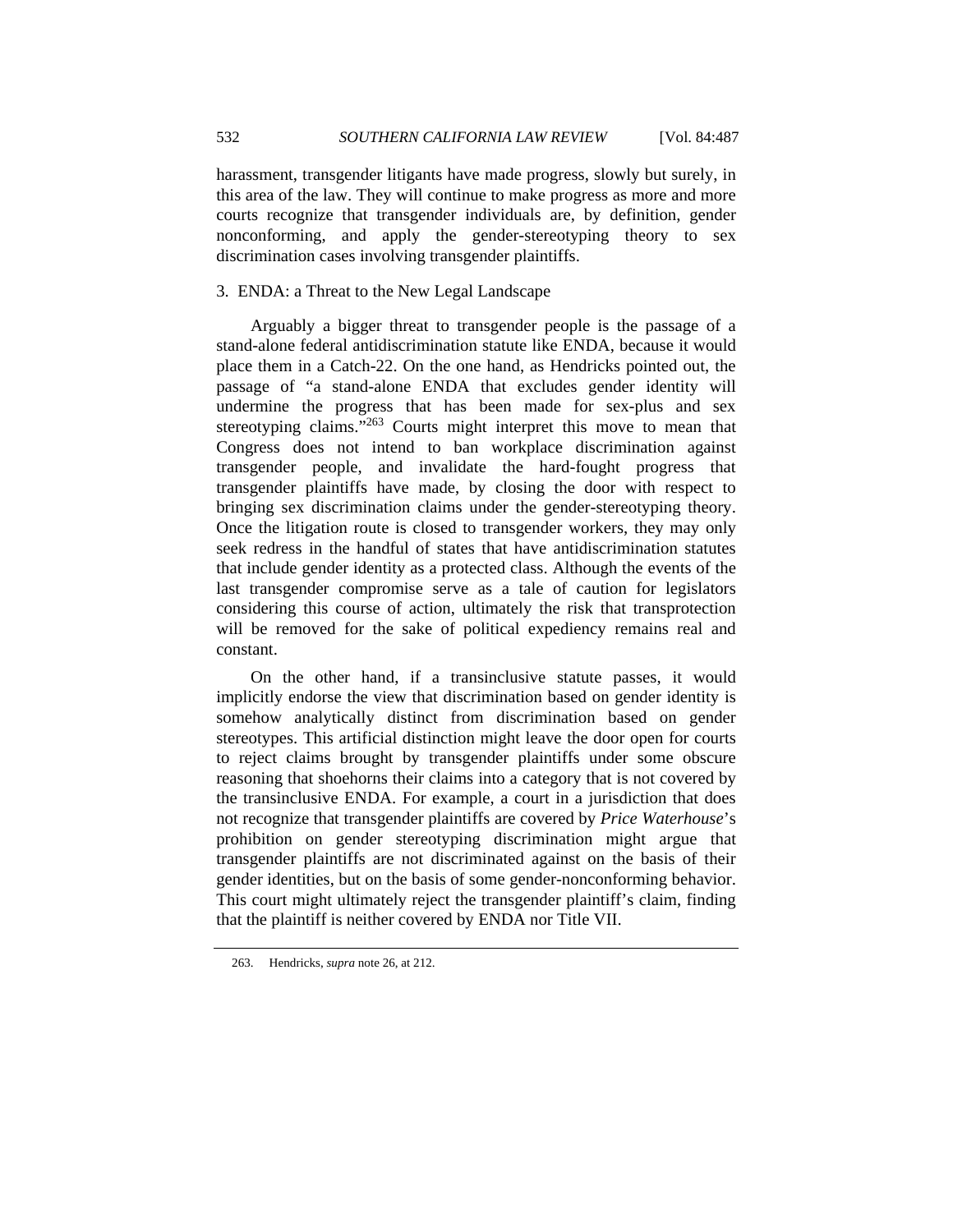Recall that in *Broadus*, 264 the U.S. District Court for the Western District of Missouri rejected a male-to-female transsexual's genderstereotyping claim. It found that "[i]n *Price Waterhouse*, the plaintiff was not a transsexual," and "[i]t is unclear . . . whether a transsexual is protected from sex discrimination and sexual harassment under Title VII."265 And to date, the Eighth Circuit Court of Appeals—the circuit in which the *Broadus* court resides—has yet to rule on the issue of whether transgender plaintiffs may assert a cause of action under the genderstereotyping theory. In this jurisdiction, if a transgender plaintiff brings a job discrimination claim, depending on how the facts play out, it is possible that the court could reject the plaintiff's claim, holding that he or she was not discriminated against because of his or her gender identity but on the basis of his or her gender-nonconforming behavior. Although such a possibility is quite remote, it is nonetheless plausible.

The Title VII Amendment, however, will encounter neither of these issues. First, the Title VII Amendment is proposed on the premise that the hard-fought for protections of one group—transgender individuals—cannot be sacrificed so that another group—gays and lesbians—can be protected. Since the progress made by transgender litigants will be undermined if a gender identity–less antidiscrimination bill passes, transcoverage is one compromise that the Title VII Amendment cannot make. Second, the Title VII Amendment does not run the risk of leaving the door open for courts to shoehorn claims brought by transgender plaintiffs into a category unprotected by law: the proposed amendment explicitly affirms the inseparability between gender and gender identity. This affirmation ensures that a Title VII claim will be actionable whether a court finds a transgender plaintiff is discriminated against on the basis of his or her gender identity or gender-nonconforming traits.

## B. GENDER NONCONFORMING AFFECTIONAL CHOICES

## 1. Effeminacy Discrimination

Because gay, lesbian, and bisexual people are also gender nonconforming in their affectional choices, one would expect them to have made some progress litigating under the gender-stereotyping theory, as have transgender litigants. In practice, however, despite near-universal

 <sup>264.</sup> Broadus v. State Farm Ins. Co., No. 98-4254-CV-C-SOW-ECF, 2000 U.S. Dist. LEXIS 19919 (W.D. Mo. Oct. 11, 2000).

<sup>265.</sup> *Id.* at \*11.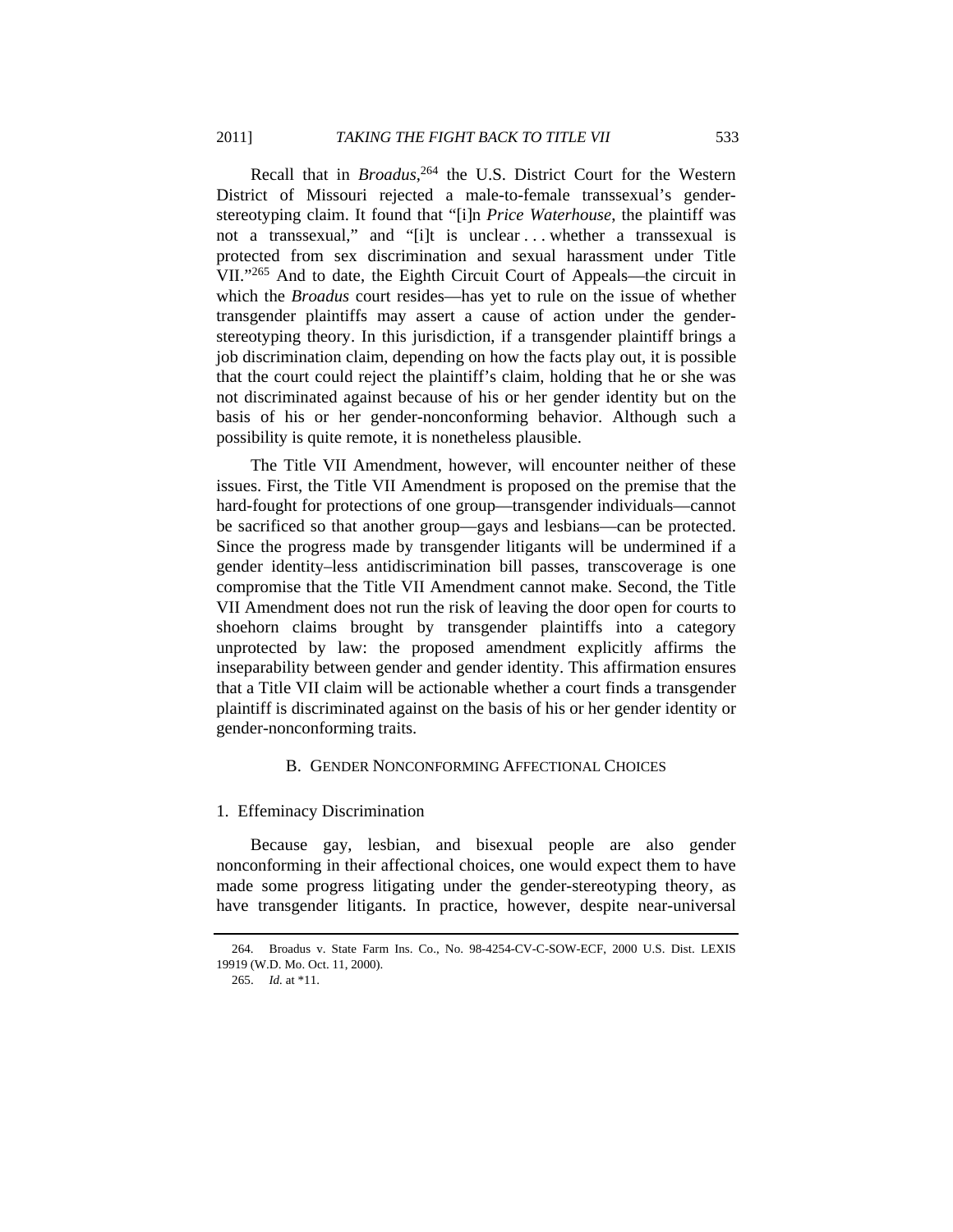judicial recognition of *Price Waterhouse* and *Oncale*, 266 homosexual and bisexual plaintiffs have had very limited success litigating under the gender-stereotyping framework. Their successes have been limited to instances in which the plaintiff is an effeminate gay man or a masculine lesbian woman, and even then, only a handful of courts have been willing to extend Title VII protections to them.

Arguably the most important example in this line of cases is *Nichols v. Azteca Restaurant Enterprises, Inc.*267 In *Nichols*, Antonio Sanchez was subject to a "relentless campaign of insults, name-calling, and vulgarities" by his coworkers, such as being referred to as "she" and "her," mocked for carrying his tray "like a woman," and called a "faggot" and a "fucking female whore."268 The Ninth Circuit found that *Oncale* and *Price Waterhouse* were controlling—Sanchez was harassed by same-sex coworkers whose harassing conduct was motivated by Sanchez's effeminate character—and held that Sanchez was harassed by his coworkers because of his sex.<sup>269</sup> The Ninth Circuit, moreover, overruled *DeSantis*'s holding that Title VII does not prohibit effeminacy discrimination because the case "predates and conflicts with the Supreme Court's decision in *Price Waterhouse.*"270

A year later, in *Rene v. MGM Grand Hotel, Inc.*, the Ninth Circuit extended the gender-stereotyping framework to a same-sex harassment claim brought by an openly gay man, Medina Rene.<sup>271</sup> For two years, Rene was harassed by his coworkers on an almost daily basis.<sup>272</sup> His harassers whistled and blew kisses at him, called him "sweetheart" and "muñeca" ("doll" in Spanish), forced him to look at pictures of naked men having sex, grabbed him in the crotch, and poked him in the anus with their fingers. $273$ The Ninth Circuit found that a person's "sexual orientation is irrelevant for purposes of Title VII," and whether a "harasser is, or may be, motivated by hostility based on sexual orientation is similarly irrelevant."<sup>274</sup> Therefore,

<sup>266.</sup> *E.g.*, Rene v. MGM Grand Hotel, Inc., 305 F.3d 1061, 1067 (9th Cir. 2002) (en banc); Bibby v. Phila. Coca Cola Bottling Co., 260 F.3d 257, 264 (3d Cir. 2001); Nichols v. Azteca Rest. Enters., Inc., 256 F.3d 864, 874–75 (9th Cir. 2001); Simonton v. Runyon, 232 F.3d 33, 38 (2d Cir. 2000); Higgins v. New Balance Shoe, Inc., 194 F.3d 252, 261 n.4 (1st Cir. 1999); Doe v. City of Belleville, 119 F.3d 563, 581 (7th Cir. 1997), *vacated and remanded on other grounds*, 523 U.S. 1001 (1998).

 <sup>267.</sup> *Nichols*, 256 F.3d 864.

<sup>268.</sup> *Id.* at 870.

<sup>269.</sup> *See id.* at 874–76.

<sup>270.</sup> *Id.* at 875.

 <sup>271.</sup> *Rene*, 305 F.3d at 1063–64.

<sup>272.</sup> *Id.* at 1064.

<sup>273.</sup> *Id.*

<sup>274.</sup> *Id.* at 1063.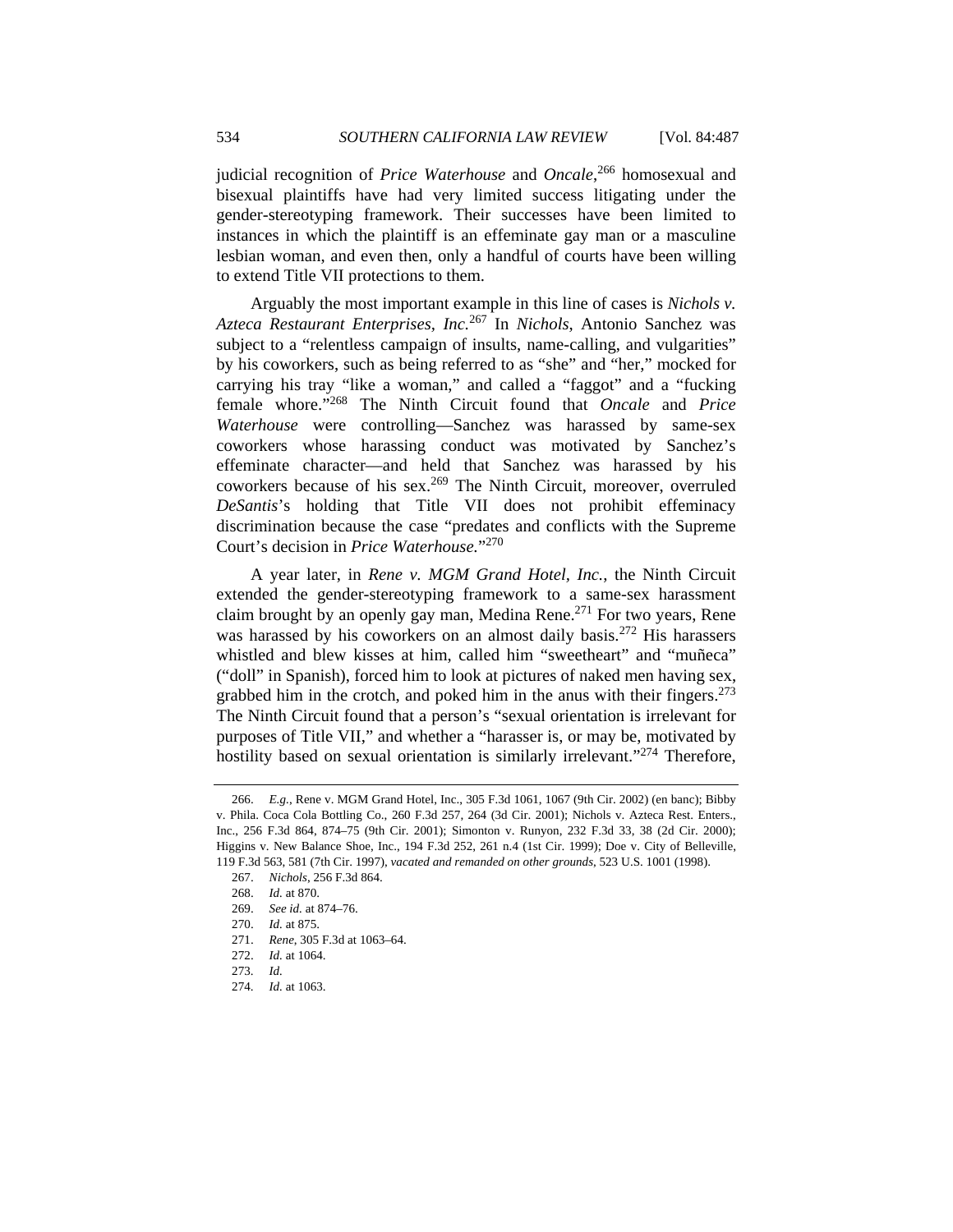the court concluded: "[W]hat we have in this case is a fairly straightforward sexual harassment claim."<sup>275</sup>

Despite success stories like *Rene*, the effeminacy discrimination framework cannot consistently protect gays and lesbians against workplace discrimination and harassment. First, effeminacy discrimination will not cover masculine gay men or feminine lesbian women. Second, gay men and lesbian women who are covered are only covered incidentally. That is to say, they are covered not because of a judicial affirmation that discrimination on the basis of sexual orientation is an extension of discrimination because of sex, but because they happen to have an effeminate—or in the case of lesbians, a masculine—character. Gay men who are masculine or lesbian women who are feminine, however, are out of luck. Because the effeminacy discrimination theory does not address the underlying issue of discrimination motivated by sexual orientation, it is unable to provide adequate protection for gay and lesbian workers.

#### 2. Courts' Fear and Practice of Bootstrapping

Courts have been extremely reluctant to apply *Price Waterhouse* and *Oncale* to cases in which "gender stereotyping is intertwined with sexual orientation."276 As Jill Weinberg stated, these courts were concerned that "homosexual plaintiffs will 'bootstrap' a claim of sexual orientation discrimination onto the sex-stereotyping theory in order to obtain relief in federal court."277 This concern about bootstrapping was clearly articulated by the Second Circuit in *Dawson v. Bumble & Bumble*. 278

In *Dawson*, the Second Circuit rejected a lesbian hairstylist's sex discrimination claim against her employer for terminating her because "she [did] not meet stereotyped expectations of femininity."<sup>279</sup> The court cautioned that

<sup>275.</sup> *Id.* at 1068.

 <sup>276.</sup> Weinberg, *supra* note 26, at 14. *See also* Dillon v. Frank, No. 90-2290, 1992 U.S. App. LEXIS 766, at \*22 (6th Cir. Jan. 15, 1992) (rejecting a same-sex harassment claim because the harassing conduct was based on the plaintiff's perceived sexual orientation).

 <sup>277.</sup> Weinberg, *supra* note 26, at 14 (citing Francisco Valdes, *Queers, Sissies, Dykes, and Tomboys: Deconstructing the Conflation of "Sex," "Gender," and "Sexual Orientation" in Euro-American Law and Society*, 83 CALIF. L. REV. 1, 23–24 (1995)). *See also* Kristin M. Bovalino, Note, *How the Effeminate Male Can Maximize His Odds of Winning Title VII Litigation*, 53 SYRACUSE L. REV. 1117, 1134 (2003) ("[G]ay plaintiffs bringing claims under Title VII should emphasize the gender stereotyping theory and de-emphasize any connection the discrimination has to homosexuality.").

 <sup>278.</sup> Dawson v. Bumble & Bumble, 398 F.3d 211 (2d Cir. 2005).

<sup>279.</sup> *Id.* at 217.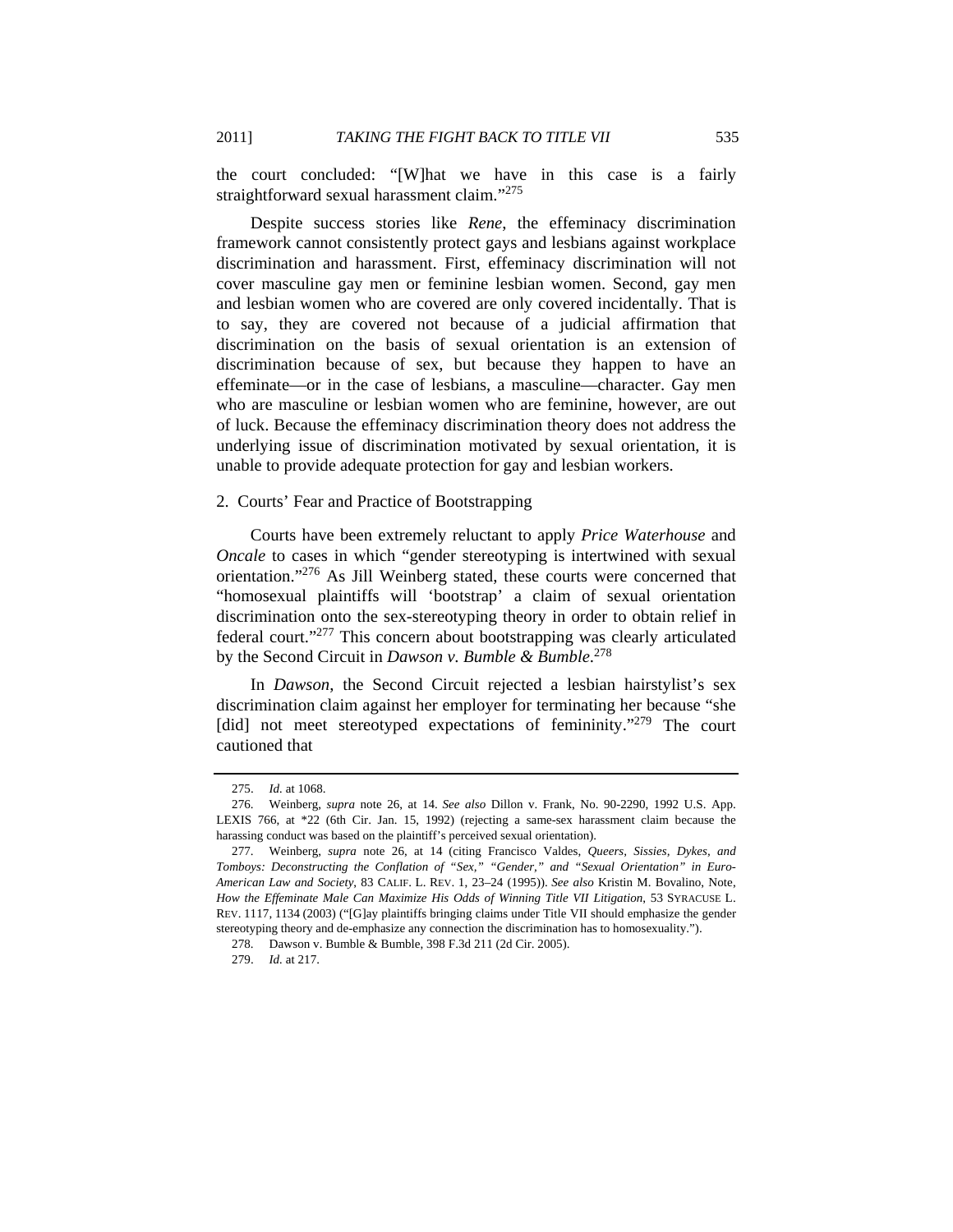[w]hen utilized by an avowedly homosexual plaintiff, . . . gender stereotyping claims can easily present problems for an adjudicator. This is for the simple reason that "[s]tereotypical notions about how men and women should behave will often necessarily blur into ideas about heterosexuality and homosexuality." Like other courts, we have therefore recognized that a gender stereotyping claim should not be used to "bootstrap protection for sexual orientation into Title VII."<sup>280</sup>

Responding to concerns of bootstrapping, these courts have recharacterized sex discrimination based on gender stereotypes (impermissible) as sexual orientation discrimination (permissible).281 Because it is not illegal to discriminate on the basis of actual or perceived homosexuality, "courts can and do (re)characterize sex and gender discrimination as sexual orientation discrimination virtually at will."282 For example, in *Vickers v. Fairfield Medical Center*, the Sixth Circuit rejected a gender-stereotyping claim because the discrimination was "based on [the plaintiff's] perceived homosexuality, rather than based on gender nonconformity."283 The *Vickers* court announced that "all homosexuals, by definition, fail to conform to traditional gender norms in their sexual practices" and therefore, "recognition of [the plaintiff's] claim would have the effect of *de facto* amending Title VII to encompass sexual orientation as a prohibited basis for discrimination."284 Similarly, in *Spearman v. Ford Motor Co.*, the Seventh Circuit rejected a same-sex harassment claim

<sup>280.</sup> *Id.* at 218 (alteration in original) (citation omitted) (quoting Howell v. N. Cent. Coll., 320 F. Supp. 2d 717, 723 (N.D. Ill. 2004), and Simonton v. Runyon, 232 F.3d 33, 38 (2d Cir. 2000), respectively).

<sup>281.</sup> *See, e.g.*, Vickers v. Fairfield Med. Ctr., 453 F.3d 757, 763 (6th Cir. 2006) (arguing that the discrimination against an effeminate male plaintiff was "based on [his] perceived homosexuality, rather than based on gender non-conformity"); Kay v. Independence Blue Cross, 142 Fed. App'x 48, 51 (3d Cir. 2005) (holding that coworkers who made comments about the plaintiff's earring and sexual orientation "[were] motivated by sexual orientation bias rather than gender stereotyping"); Hamm v. Weyauwega Milk Prods., Inc., 332 F.3d 1058, 1060, 1062–65 (7th Cir. 2003) (holding that coworkers who called the plaintiff a "faggot," "bisexual," and "girl scout" were not targeting his gender nonconformity, but his perceived sexual orientation); Spearman v. Ford Motor Co., 231 F.3d 1080, 1082–83, 1085 (7th Cir. 2000) (finding the evidence that the plaintiff was called a "little bitch," a "gay ass," and HIV-positive, "clearly demonstrate[d] that [his] problems resulted from . . . his apparent homosexuality"); Parrella v. Lawrence & Mem'l Hosp., No. 3:08-CV-1445 (PCD), 2009 U.S. Dist. LEXIS 37892, at \*7 (D. Conn. May 5, 2009) (rejecting a bisexual plaintiff's argument that "sexual orientation discrimination is inherently a form of sex or gender discrimination"); Prowel v. Wise Bus. Forms, Inc., No. 2:06-cv-259, 2007 U.S. Dist. LEXIS 67792, at \*11 (W.D. Pa. Sept. 13, 2007) (arguing that Congress did not intend for Title VII to prohibit discrimination on the basis of sexual orientation, and "[p]ermitting a plaintiff to simply relabel a sexual orientation claim as one for failure to conform to gender stereotypes would evade the statutory intent of Congress").

 <sup>282.</sup> Valdes, *supra* note 277, at 24.

<sup>283.</sup> *Vickers*, 453 F.3d at 763.

<sup>284.</sup> *Id.* at 764.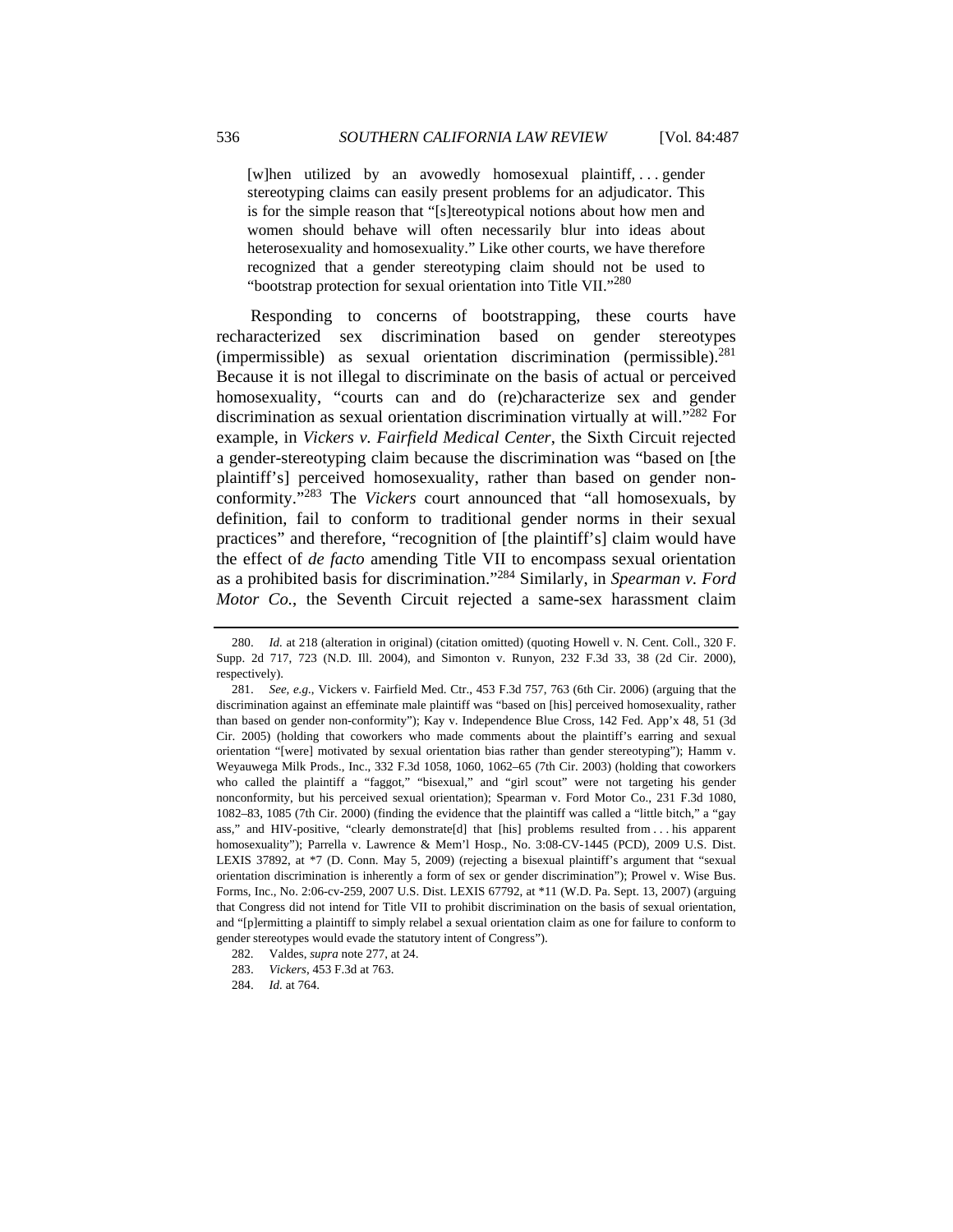brought by a gay Ford factory worker, finding that the plaintiff's "coworkers directed stereotypical statements at him to express their hostility to his perceived homosexuality, and not to harass him because he is a man."285

The courts' recharacterization of claims, however, is conceptually indefensible. Recall that the Sixth Circuit in *Vickers* announced that "all homosexuals . . . fail to conform to traditional gender norms in their sexual practices."286 In other words, men are socially expected to be physically attracted to women, and women to men. But gay men and lesbian women, because of their gender nonconforming affectional choices, do not conform to the stereotypical norms of how men and women should associate themselves intimately. And discrimination or harassment based on their gender nonconforming behavior is impermissible irrespective of the cause of the behavior, whether it be gender expression or affectional preferences.287 In fact, by recharacterizing sex discrimination claims based on gender stereotyping as claims based on a distinct and unprotected category—sexual orientation—it is the courts who are practicing "bootstrapping." Although discrimination or harassment against gay men and lesbian women's nonconforming affectional preference is a natural extension of discrimination on the basis of gender stereotypes, courts have sidestepped the issue either by recharacterizing claims or by limiting the gender-stereotyping framework to effeminate men and masculine women, regardless of their sexual orientations. By amending Title VII's definition of "because of sex" to include actual or perceived sexual orientation, the Title VII Amendment rejects the unreasonable categorical distinction between sexual orientation and gender stereotypes imposed by courts, like the ones that decided *Dawson*, *Vickers*, and *Spearman*.

## VI. CONCLUSION

For the estimated eight million LGBT individuals in the workforce, the existing patchwork of antidiscrimination protections is inadequate. In this patchwork, for example, Michael P. Carney was able to obtain relief but only after years of struggle—while Lauren Calvo was left standing in the rain. As such, a federal solution that protects LGBT individuals on a

 <sup>285.</sup> *Spearman*, 231 F.3d at 1085–86 (citing Price Waterhouse v. Hopkins, 490 U.S. 228, 251 (1989)).

<sup>286.</sup> *Vickers*, 453 F.3d at 764.

 <sup>287.</sup> This argument echoes the Sixth Circuit's finding in *Smith v. City of Salem*, 378 F.3d 566 (6th Cir. 2004), that the cause of the gender nonconforming behavior is irrelevant to whether a person was discriminated against on the basis of gender stereotypes. *See supra* text accompanying note 255.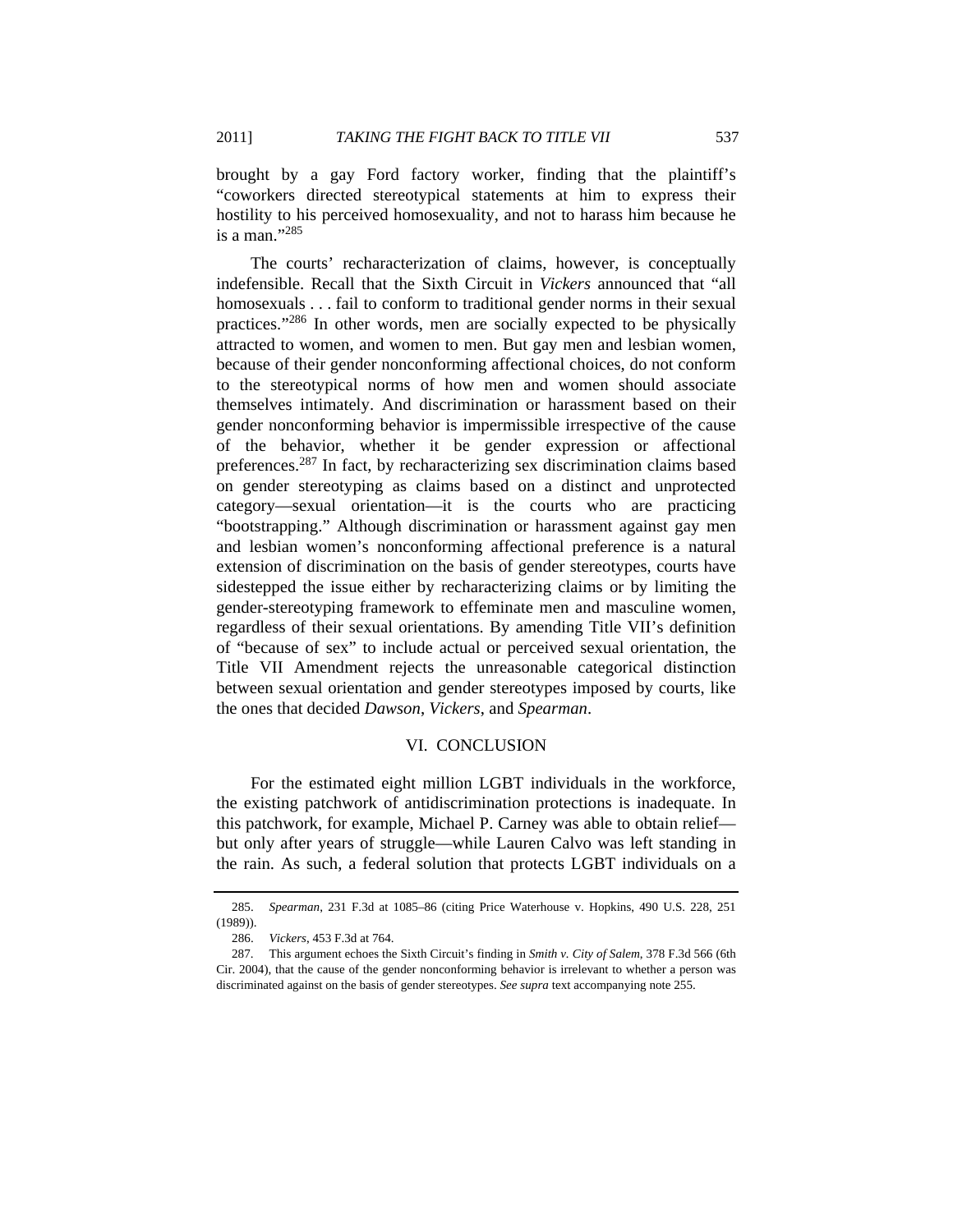national level is necessary. For them, their gender expressions and affectional preferences are not choices—they are who these individuals are. They cannot, and should not be forced to, keep their expressions and preferences private. Carney tried, but the pressure from keeping such a secret nearly ruined his life. Calvo also tried, but in the end, even her herculean efforts proved futile. Changing the law will not completely resolve the discrimination that folks like Carney and Calvo face every day in the workplace because social ostracism is as problematic as the lack of legal protection. Just as Carney feared, how would his colleagues treat his life partner at his funeral if he were gunned down? Nevertheless, an important step to changing social perception is first to change the law and recognize, on a national level, that workplace discrimination against LGBT individuals is unacceptable under the eyes of the law.

Proponents of ENDA will no doubt argue that the Title VII Amendment is unnecessary because ENDA will also protect LGBT individuals from job discrimination and harassment. This Note, however, has demonstrated that, between the two alternatives, the Title VII Amendment is the better choice. The efficacy of ENDA 2009 has been greatly reduced by numerous compromises and concessions. If enacted, it would be less effective in remedying sexual orientation and gender identity discrimination than the Title VII Amendment. Because ENDA's prophylactic provisions have been greatly watered down, if enacted, ENDA would perpetuate the idea that the discrimination endured by LGBT people is somehow different from—and less objectionable than—the discrimination endured by people of color and women. The Title VII Amendment, on the other hand, represents a clean start on which we may continue the struggle for workplace equality for LGBT individuals.

Moreover, because an LGBT person's gender expression or affectional choices are by definition gender nonconforming, discrimination on the basis of sexual orientation and gender identity—like gender stereotyping—are virtually indistinguishable from discrimination "because of sex." As such, LGBT litigants have been able to make some progress, although in varying degrees and consistency, litigating Title VII claims under *Price Waterhouse*'s gender-stereotyping theory. The Title VII Amendment would redefine Title VII's prohibition on discrimination because of sex to affirm that gender, sexual orientation, and gender identity are not conceptually distinct. ENDA, however, whether it includes gender identity as a protected class, has the potential to cause problems for transgender workers down the road as courts develop ENDA doctrinally. For these reasons, we should take the fight back to Title VII and continue